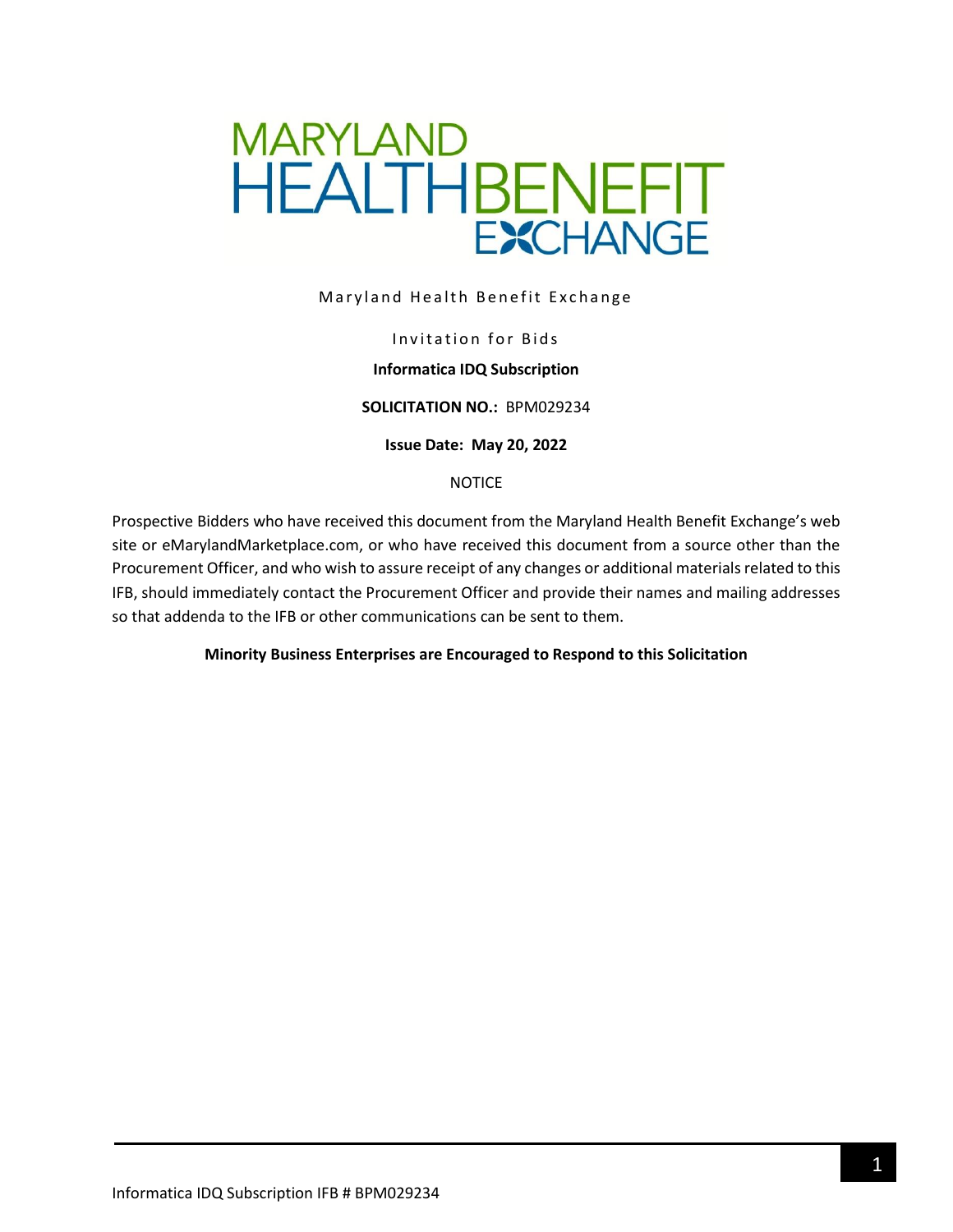### **MARYLAND HEALTH BENEFIT EXCHANGE KEY INFORMATION SUMMARY SHEET Informatica IDQ Subscription Invitation for Bids # - BPM029234**

| <b>Invitation For Bids:</b>                                          | Informatica IDQ Subscription                                                                                                                                                   |
|----------------------------------------------------------------------|--------------------------------------------------------------------------------------------------------------------------------------------------------------------------------|
| <b>Issue Date:</b>                                                   | May 20, 2022                                                                                                                                                                   |
| <b>Procurement Officer:</b>                                          | Tracey D. Gamble<br><b>Procurement Officer</b><br>750 E. Pratt Street<br>6th Floor<br>Baltimore, MD 21202<br>Phone Number: 410-547-8152<br>Email: hix.procurement@maryland.gov |
| <b>Contract Monitor:</b>                                             | Mr. Greg Yaculak<br>750 East Pratt Street<br>$6th$ Floor<br>Baltimore, MD 21202<br>greg.yaculak@maryland.gov                                                                   |
| <b>Procurement Method:</b>                                           | Competitive Sealed Bids (Firm Fixed Price)                                                                                                                                     |
| Bids are to be sent to (email<br>delivery strongly preferred):       | Maryland Health Benefit Exchange<br>750 East Pratt Street<br>6 <sup>th</sup> Floor<br>Baltimore, MD 21202<br>Attn: Tracey D. Gamble<br>or via email in pdf format              |
| r3f9961844051406f82c94487cb417012                                    | https://marylandhealthconnection.sharefile.com/r-<br>A confirmation email will be sent within 24 hours of receipt of bid.                                                      |
| <b>Closing Date and Time:</b>                                        | 11:00 AM Eastern Standard Time (EST) on 06/22/2022                                                                                                                             |
| <b>Bid Opening Date and Time:</b><br><b>MBE Subcontracting Goal:</b> | 11:30 AM Eastern Standard Time (EST) on 06/22/2022 at 750 E. Pratt<br>Street, 6 <sup>th</sup> Floor, Baltimore, MD 21202 (Registration Required)<br>0%                         |

NOTE: Bidders must agree to the terms and conditions of the IFB including Attachment A – Contract. MHBE is issuing this IFB separate from any other State Master Contract. In addition, Bidders must complete Attachment D – Bid Form as is, please see bid form instruction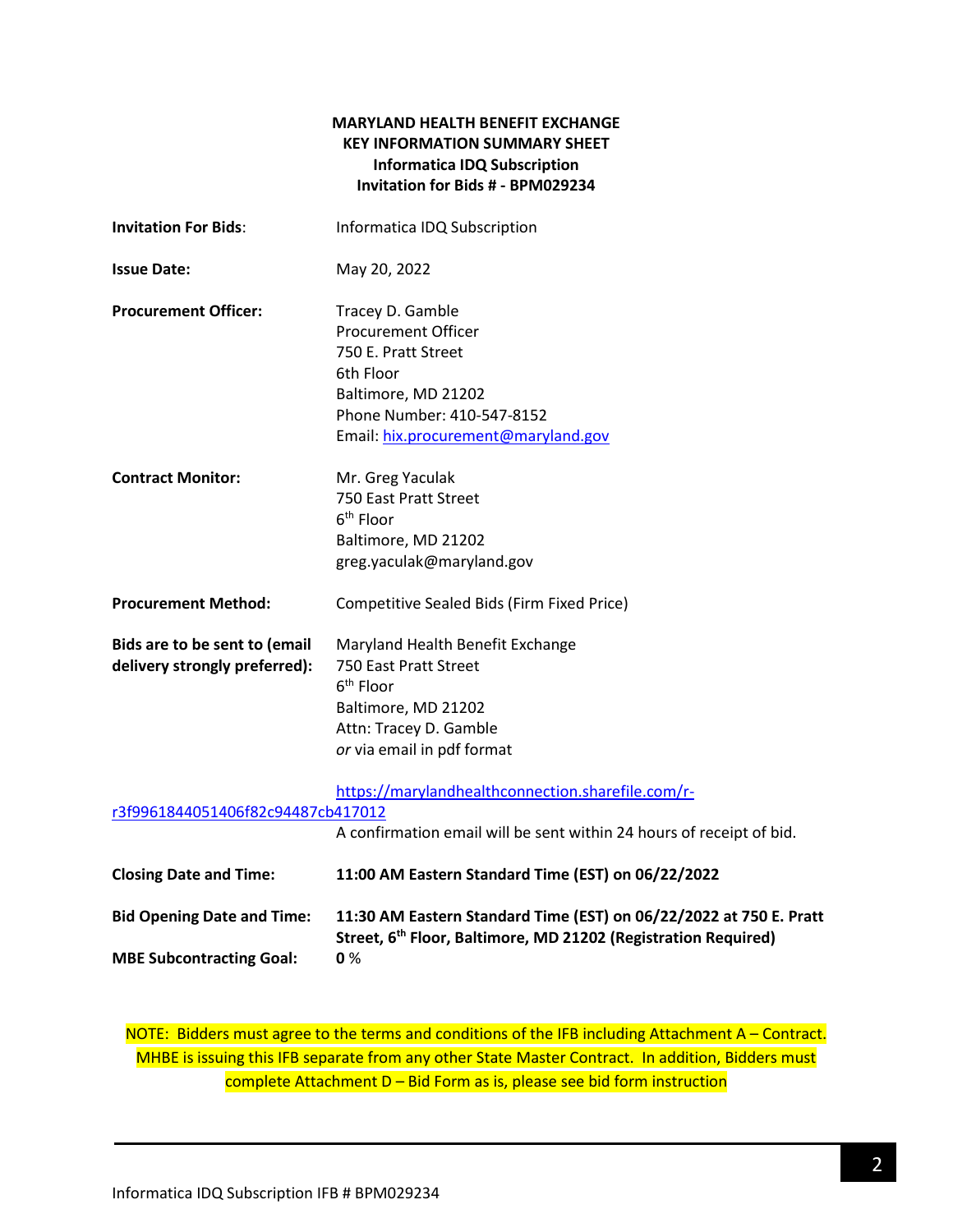## **Table of Contents**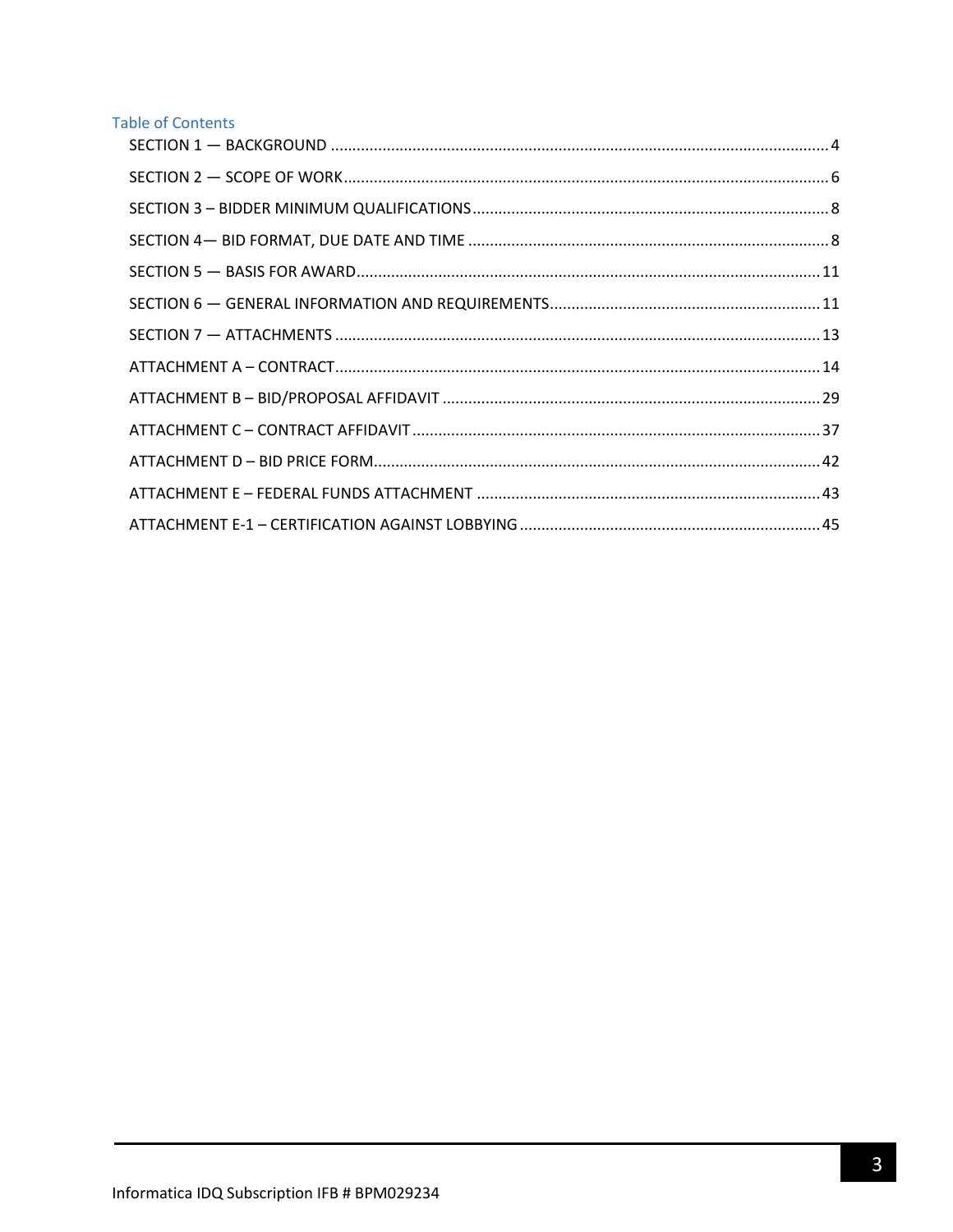### **SECTION 1 — BACKGROUND**

### <span id="page-3-0"></span>**1.1 Background on the Affordable Care Act**

The Maryland Health Benefit Exchange ("MHBE") is an independent unit of State government established to provide Maryland's residents and small businesses with the opportunity to compare rates, benefits, and quality among health insurance plans and to facilitate individuals' enrollment in plans that best suit their needs. MHBE also evaluates eligibility for expanded Medicaid coverage, advanced premium tax credits ("APTC") and other cost-sharing programs designed to make coverage more affordable for individuals with household incomes below 400 percent of the federal poverty level ("FPL").

## **1.2 Background on Maryland Health Benefit Exchange Procurement**

Under § 31-103 of the Insurance Article of the Maryland Code, the MHBE is subject to the provisions of State law governing procurement by "exempt units." See Md. Code Ann., State Fin. & Proc. § 12-401. The principal body that oversees MHBE procurements is the Maryland Health Benefit Exchange Board of Trustees. This particular procurement method is Competitive Sealed Bidding (Firm Fixed Price) as allowed under II. A. of the Maryland Health Benefit Exchange Procurement Policies and Procedures, which the Board of Trustees adopted in a resolution dated June 27, 2011.

### **1.3 Federal Funding Acknowledgement**

This particular procurement contains federal funds from the following source: Medicaid Funds, CFDA number 93.778. Execution of a Contract awarded as a result of this bid indicates the Contractor's agreement with all federal funding terms and conditions that apply to contractors receiving federal funds from these sources, including the applicable provisions described in Attachment E.

### **1.4 Receipt, Opening and Recording of Bids**

- 1.4.1 Upon receipt, each Bid and any timely modification(s) to a Bid shall remain unopened until the time and date set for Bid opening. Before Bid opening, the State may not disclose the identity of any Bidder.
- 1.4.2 Bids and timely modifications to Bids shall be opened publicly, at the time, date and place set forth in the Key Information Summary Sheet. The name of each Bidder, the Total Bid Price, and such other information as is deemed appropriate shall be read aloud or otherwise made available. The MHBE requests that Bidders interested in attending the Bid Opening inform the MHBE via email 2 days prior to the Bid Opening Date identified in the Key Information Summary Sheet. Registration to attend the Bid opening is required.

### **1.5 Confidentiality of Bids**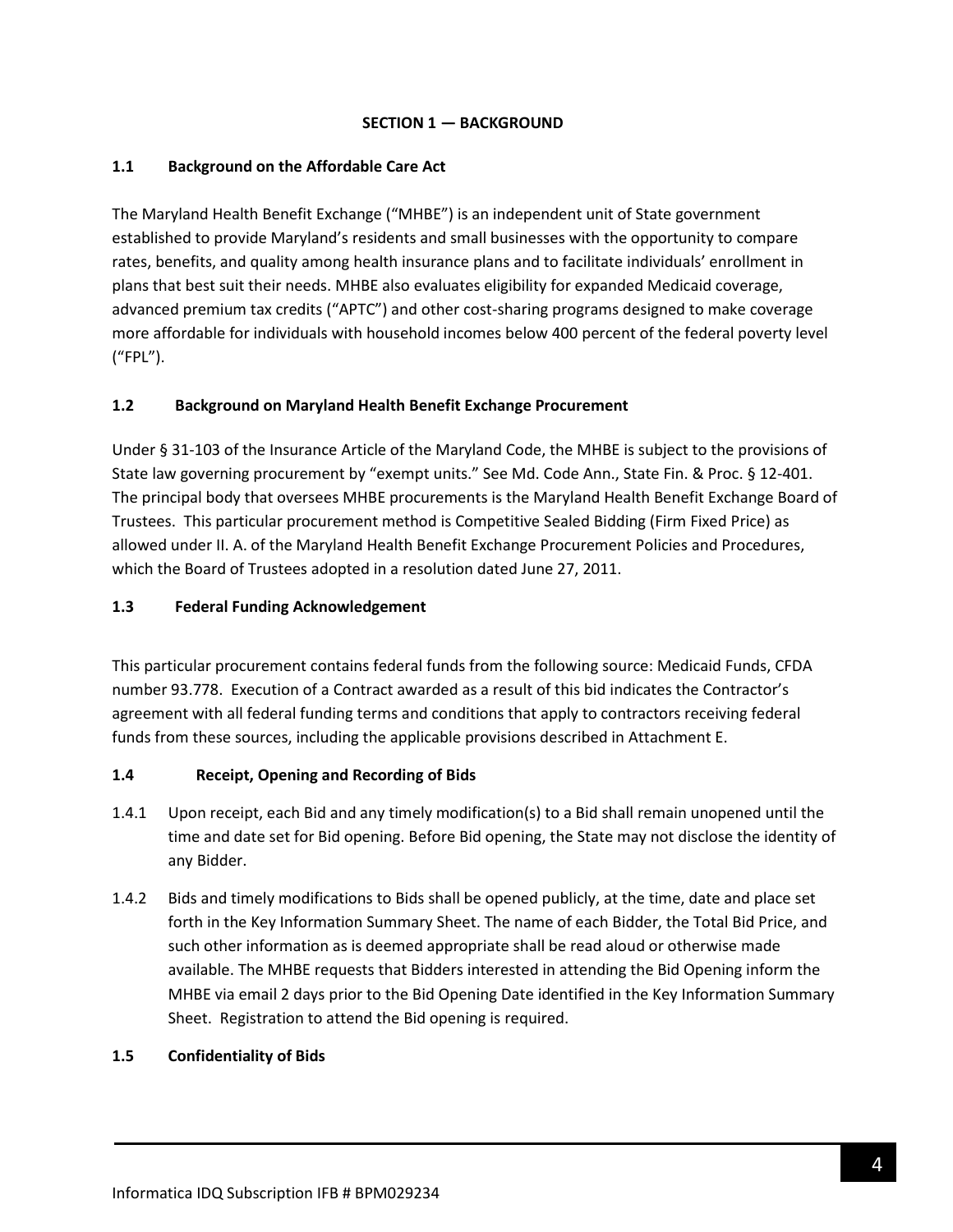1.5.1 The Bids shall be tabulated, or a Bid abstract made. The opened Bids shall be available for public inspection at a reasonable time after Bid opening, but in any case, before Contract award, except to the extent the Bidder designates trade secrets or other proprietary data to be confidential as set forth in this solicitation. See Sections 1.6, 4.1.3 for further information.

#### **1.6 Public Information Act Notice**

1.6.1 A Bidder should give specific attention to the clear identification of those portions of its submission that it considers confidential and/or proprietary commercial information or trade secrets, and provide justification why such materials, upon request, should not be disclosed by the State under the Public Information Act, Md. Code Ann., General Provisions Article, Title 4.

Bidders are advised that, upon request for this information from a third party, the MHBE is required to make an independent determination whether the information must be disclosed.

### **1.7 Protest/Disputes**

Any protest or dispute related, respectively, to this solicitation or the resulting Contract shall be subject to the provisions of Section VII of the MHBE Procurement Policies & Procedures and the Dispute provisions of the Contract resulting from this IFB (Refer to IFB Attachment A).

### **REMAINDER OF PAGE INTENTIONALLY LEFT BLANK**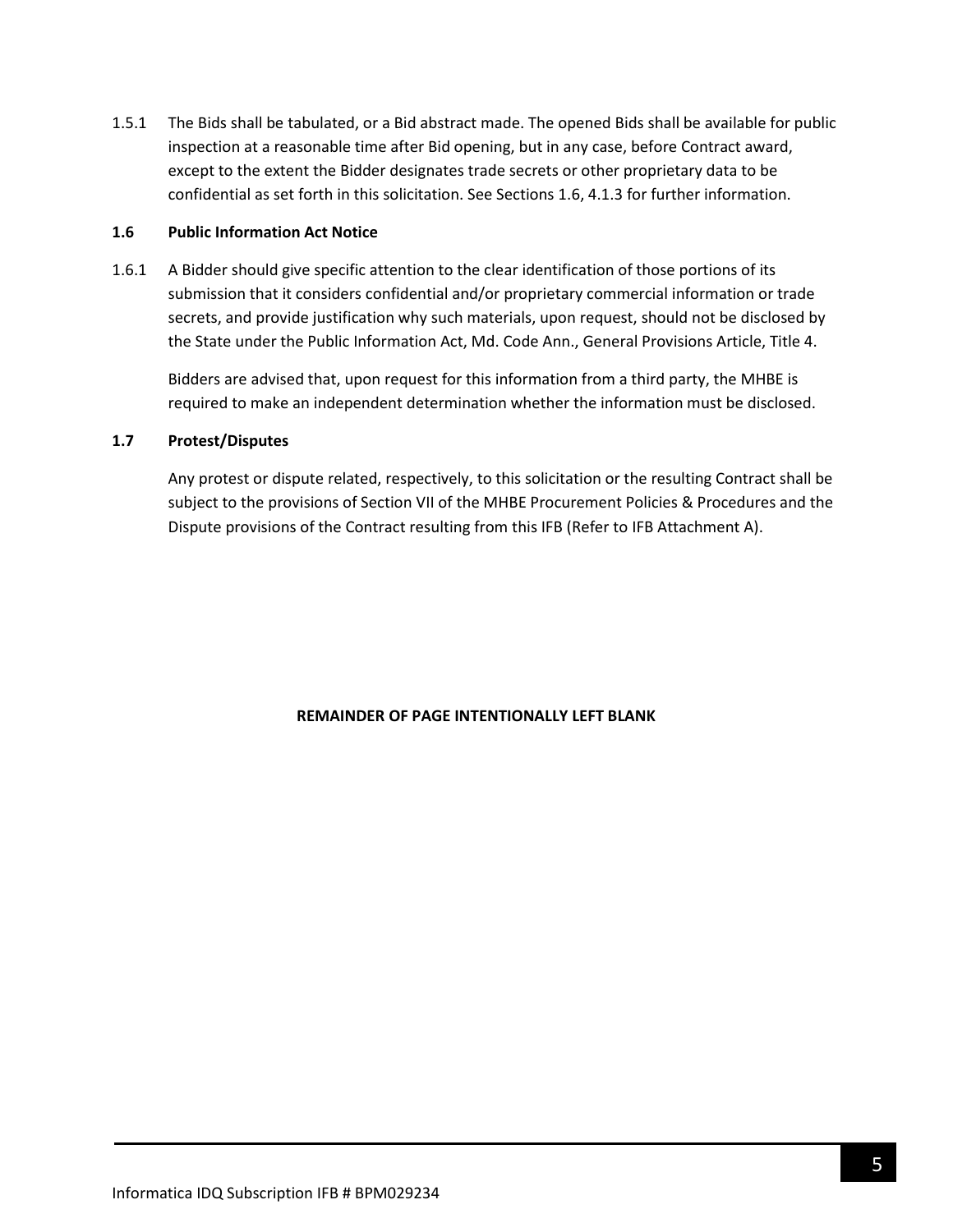### **SECTION 2 — SCOPE OF WORK**

### <span id="page-5-0"></span>**Section 2.1 Purpose:**

The purpose of this solicitation is to procure a subscription to Informatica IDQ for a 12-month period for the MHBE. These licenses will be leveraged by MHBE IT to improve the quality of data across its enterprise suite of applications.

## **Section 2.2 Requirements:**

The vendor shall provide the following Informatica IDQ Subscription Licenses to the MHBE for a 12 month period and will include Informatica's Premium Support in the total cost.

| <b>Offering ID</b>   | <b>Product Description</b>                                                                                   | <b>License</b><br><b>Metric</b> | <b>Quantity</b> | <b>Period</b> |
|----------------------|--------------------------------------------------------------------------------------------------------------|---------------------------------|-----------------|---------------|
| 00000-<br>20168-0000 | Informatica Data<br><b>Quality Advanced</b><br>Edition per CPU-core<br>(S) Production Annual<br>Subscription | Per CPU-<br>Core                | $\overline{2}$  | 12-month      |
| 00000-<br>20992-0000 | Informatica Data<br><b>Quality Advanced</b><br>Edition per CPU-core<br>(S) Lab Annual<br>Subscription        | Per CPU-<br>Core                | 4               | 12-month      |
| <b>NA</b>            | <b>Informatica Premium</b><br>Support                                                                        | <b>NA</b>                       | <b>NA</b>       | 12-month      |

## **Section 2.3: Scope of Premium Support**

As part of the Informatica IDQ Subscription Licenses procurement, MHBE shall receive Premium Success, an advanced support service, that shall allow MHBE 24 x 7 access to its support staff globally for critical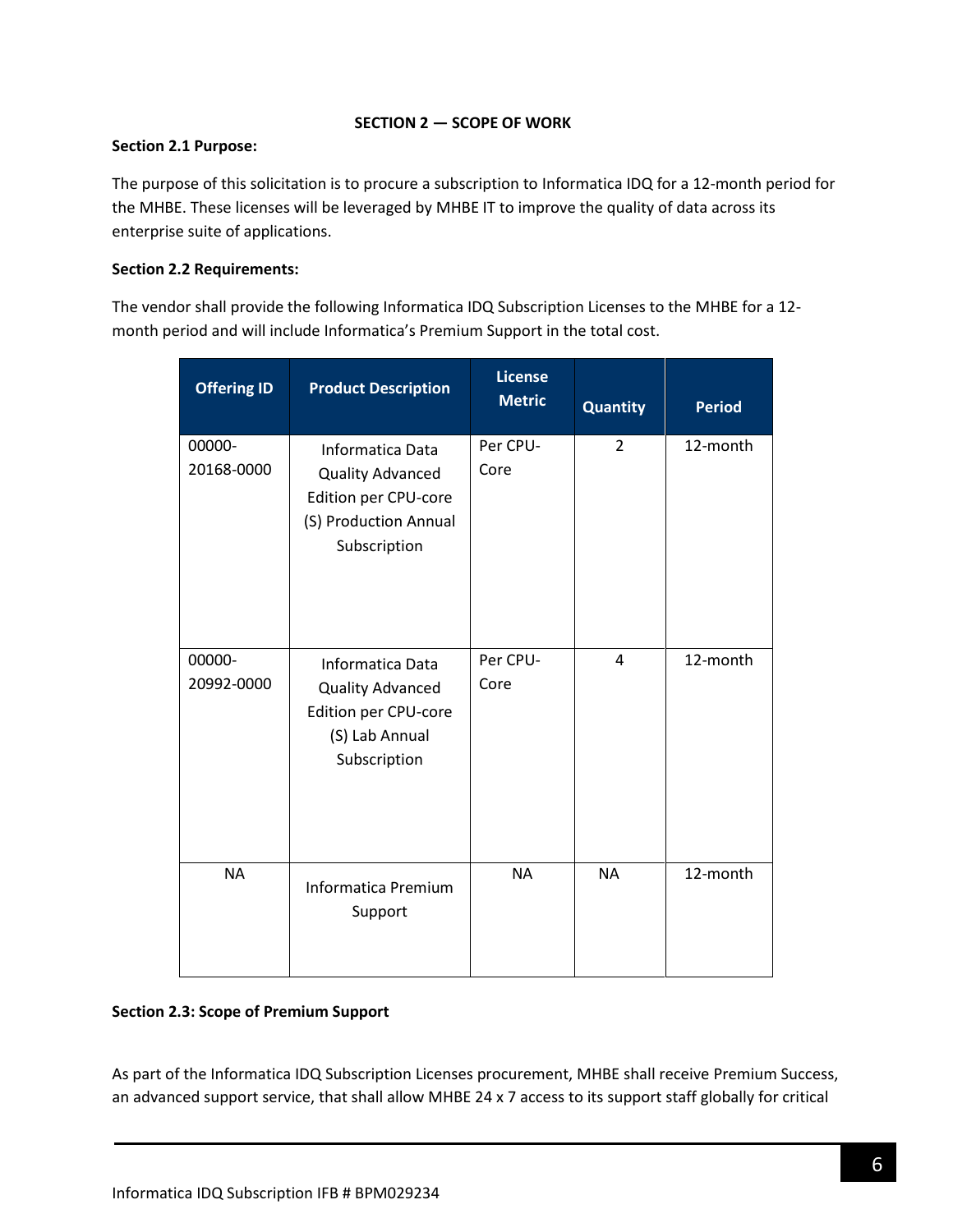issues to significantly mitigate against costly downtime and provide access to its resources to deliver success.

Further elaboration of Informatica's Premium Success plan is documented in the table below:

| <b>Module</b>           | <b>Feature</b>                        | <b>Premium Success/Support</b> |
|-------------------------|---------------------------------------|--------------------------------|
| <b>Self Service</b>     | Number of Read/Write                  | 8                              |
|                         | <b>Support Channels</b>               | Web & Telephone                |
|                         | <b>Moderated Support Forums</b>       | Yes                            |
|                         | Product Enhancements and Updates      | Yes                            |
|                         | Knowledge Center                      | Yes                            |
|                         | <b>Emergency Bug Fixes</b>            | Yes                            |
| <b>Assisted Support</b> | <b>Initial Response</b>               | $P1 = 1$ hour, $P2 - 4$ hours  |
|                         | <b>Continued Response</b>             | Yes                            |
|                         | <b>Support Hours</b>                  | 24 x 7 for P1                  |
|                         | Live Assistance (WebEx)               | Yes                            |
|                         | <b>Support Case Management</b>        | <b>Unlimited</b>               |
| Proactive Support       | Predictive and On-Demand Escalation   | Yes                            |
|                         | Prioritized Emergency Bug Fixes       | Yes                            |
|                         | Informatica Discovery IQ (Cloud)      | Yes                            |
| <b>Success Services</b> | Informatica Success Academy           | Yes                            |
|                         | <b>Informatica University</b>         | Learning Library               |
|                         | <b>Critical Milestone Support</b>     | Yes                            |
|                         | <b>Customer Success Manager (CSM)</b> | Yes                            |
|                         | Ask an Expert                         | Yes                            |

### **2.4 Invoicing**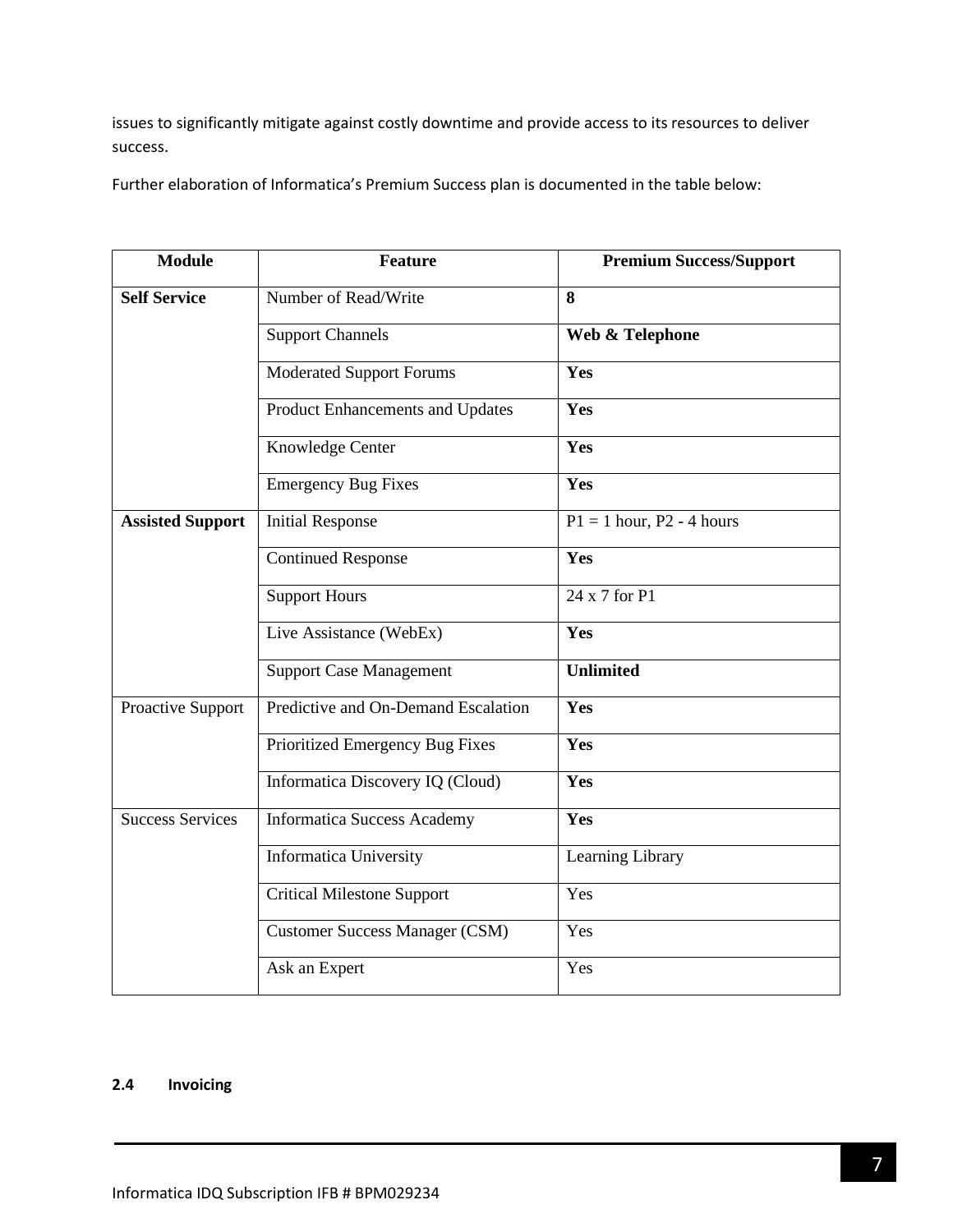All invoices shall be submitted by the Contractor within 30 days of receipt of equipment, software or services and shall include, at the minimum, the following information:

- Name and address of the MHBE
- Contractor name
- Products(s) and/or service(s) purchased listed separately including the amount for each individual charge (i.e., 5 – ABC Hardware @ \$2,000 Total \$10,000.00, Support @ \$100.00 Total \$200.00)
- Supporting Documentation
- E-mail address/phone number of Contractor's POC
- Remittance address
- Federal taxpayer identification or (if owned by an individual) Contractor's social security number
- Invoice period, invoice date, invoice number and amount due
- Purchase Order # being billed

Invoices submitted without the required information will not be processed for payment until the Contractor provides the required information. The MHBE is generally exempt from Federal excise taxes, Maryland sales and use taxes, District of Columbia sales taxes and transportation taxes. The Contractor, however, is not exempt from such sales and use taxes and may be liable for the same.

## **SECTION 3 – BIDDER MINIMUM QUALIFICATIONS**

<span id="page-7-0"></span>The Bidder must be an authorized reseller of Informatic IDQ. As proof, the Bidder must submit with the bid a letter of authorization from the manufacturer or providing evidence of the rights to resell all products and services required by this IFB.

### **SECTION 4— BID FORMAT, DUE DATE AND TIME**

### <span id="page-7-1"></span>**4.1 One Part Submission**

- 4.1.1 **To minimize duplication costs, MHBE strongly desires e-mail delivery of Bids***.*
- 4.1.2 Bidders submitting via email must submit their bids and all required attachments in pdf format to <https://marylandhealthconnection.sharefile.com/r-r3f9961844051406f82c94487cb417012> . Bidders must submit with their Bid the required minimum qualification documentation (see Section 3), and any required bid submissions (see Section 4.2.4) with one document clearly labeled as "Bid, Informatica IDQ Subscription # BPM029234" in time to be received by **11:00 AM, Eastern Standard Time, June 22, 2022**.
- 4.1.3 A second attachment labeled "Bid, Informatica IDQ Subscription # BPM029234 PIA", in searchable Adobe .pdf format for Public Information Act (PIA) requests (this copy shall be redacted so that confidential and/or proprietary information has been removed (see Section 1.6 "Public Information Act Notice"). If a Bidder chooses to submit its Bid without identifying any information that is confidential/proprietary, it should still provide the second attachment required here and label it "PIA", even though no information therein will be redacted.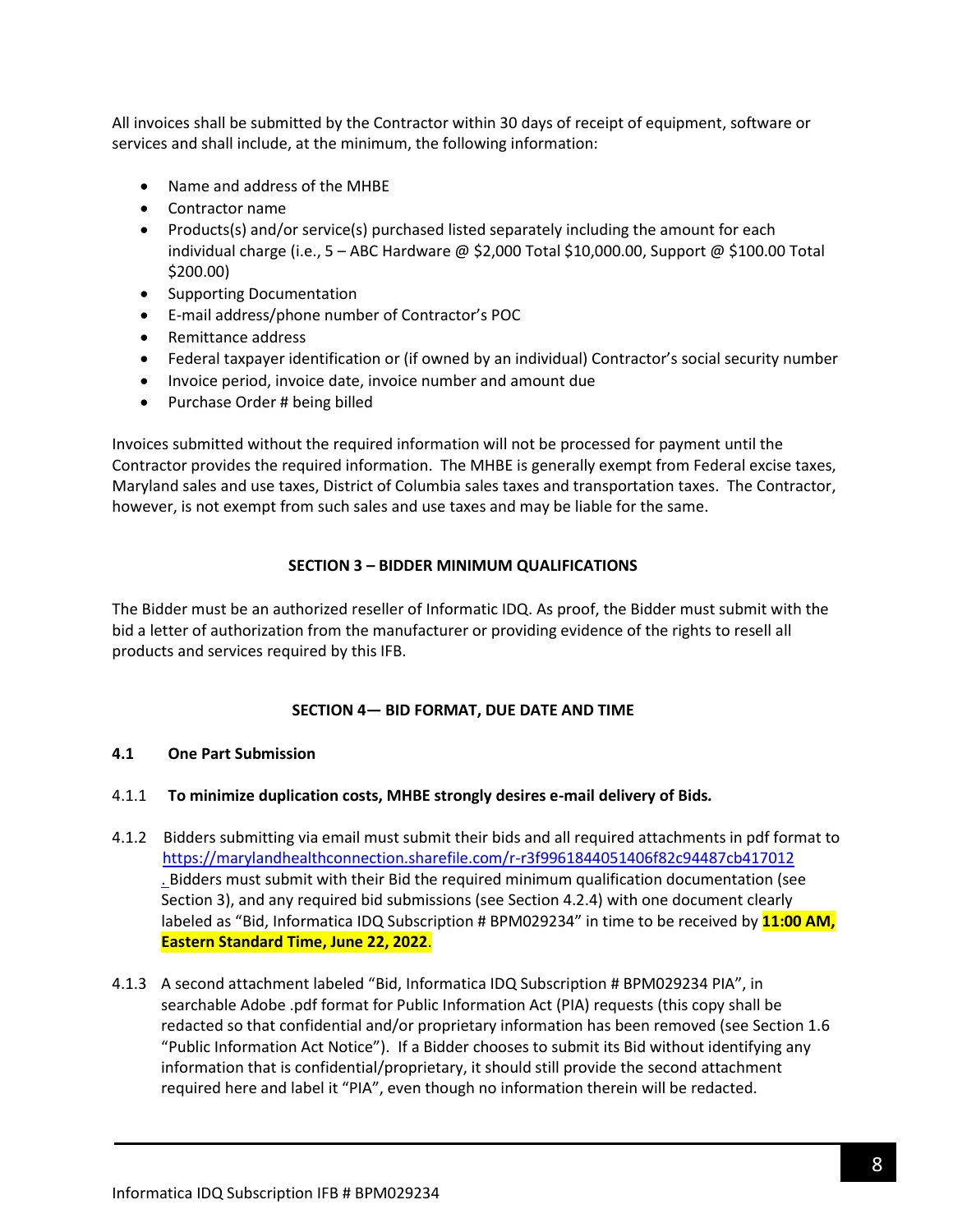4.1.4 Bidders choosing to provide paper submissions shall email the Procurement Officer at the email address specified in the Key Information summary sheet for submission instructions.

### 4.1.5 **Bids delivered by facsimile shall not be considered**.

4.1.6 The Procurement Officer must receive all files by the IFB due date and time specified in the Key Information Summary Sheet and Section 4.1.2. If submitted via e-mail, the date and time of submission is determined by the date and time of arrival in the <https://marylandhealthconnection.sharefile.com/r-r3f9961844051406f82c94487cb417012> e-mail box. Requests for extension of this date and time will not be granted. Except as provided in COMAR 21.05.02.10, Bids received by the Procurement Officer after the due date will not be considered.

### **4.2 Required Bid Submissions**

Bidders shall include the following with their Bid:

### 4.2.1 **Transmittal Letter:**

A Transmittal Letter shall accompany the Bid. The purpose of this letter is to transmit the Bid and acknowledge the receipt of any addenda. The Transmittal Letter should be brief and signed by an individual who is authorized to commit the Bidder to the services and requirements as stated in this IFB. The Transmittal Letter should include the following:

- Name and address of the Bidder;
- Name, title, e-mail address, and telephone number of primary contact for the Bidder;
- "Informatica IDQ Subscription # BPM029234" and Solicitation Number that the Bid is in response to;
- Signature, typed name, and title of an individual authorized to commit the Bidder to its Bid;
- Federal Employer Identification Number (FEIN) of the Bidder, or if a single individual, that individual's Social Security Number (SSN);
- Bidder's eMMA number;
- Bidder's MBE certification number (if applicable);
- Acceptance of all State IFB and Contract terms and conditions; and
- Acknowledgement of all addenda to this IFB.

### 4.2.2 **Minimum Qualifications Documentation:**

The Bidder shall submit any Minimum Qualifications documentation that may be required, as forth in Section 3 "Bidder Minimum Qualifications."

### 4.2.3 **Bid Price Form**

The Bid shall contain all price information in the format specified on **IFB Attachment D - Bid Form.** Complete the Bid Form only as provided in the Bid Pricing Instructions. **Do not amend, alter, or leave blank any items on the Bid Form or include additional clarifying or contingent language on or attached**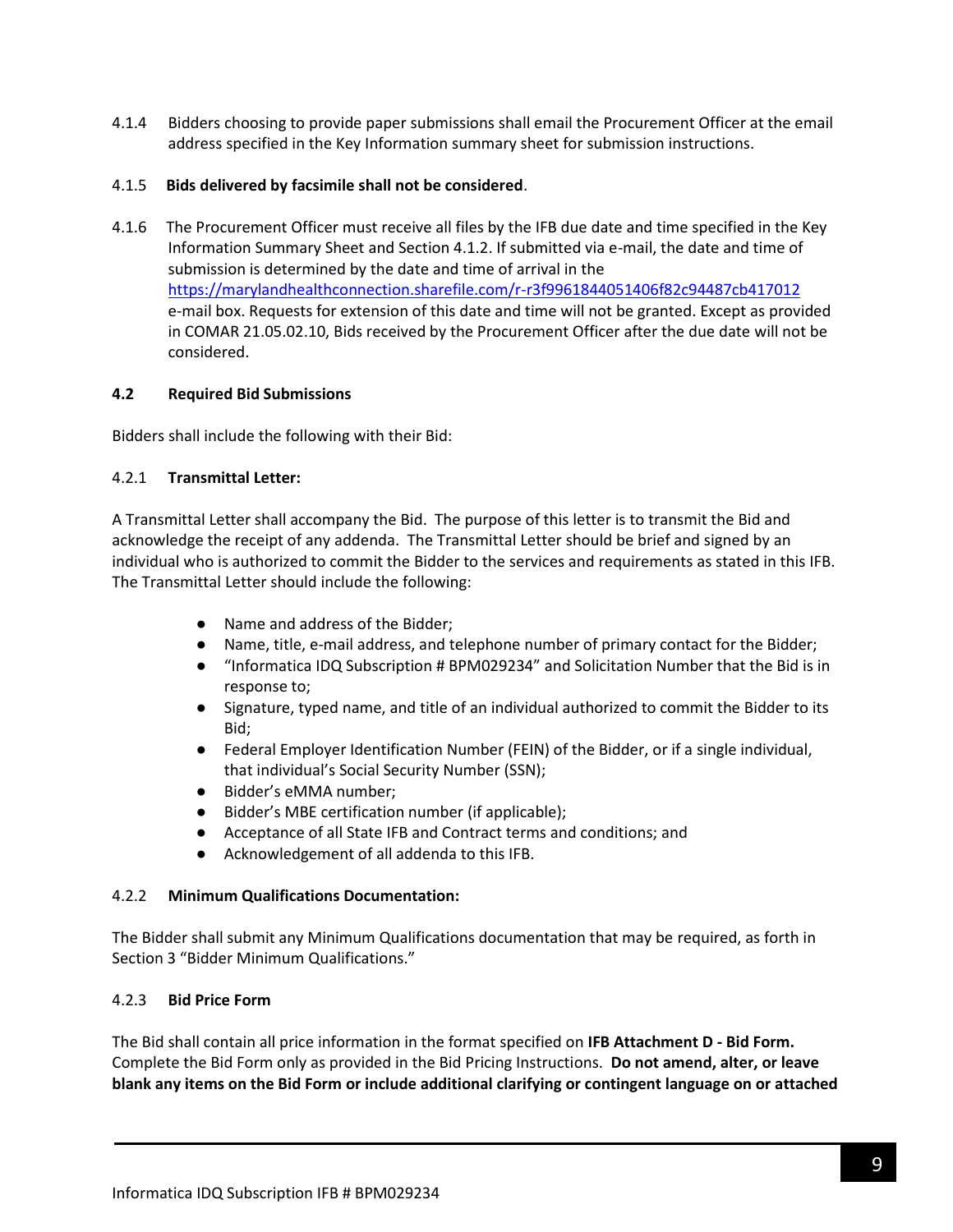**to the Bid Form**. Failure to adhere to any of these instructions may result in the Bid being determined to be non-responsive and rejected by MHBE.

### 4.2.4 **Completed Required Attachments**

For email submissions, submit one (1) copy of each with original signatures.

- Attachment B Bid/Proposal Affidavit
- Attachment E Federal Funds Attachment, **including E-1 and E-2**

### **4.3 Electronic Transactions Authorized**

- 4.3.1 This procurement authorizes electronic transactions in keeping with COMAR 21.03.05 *et seq*. and pursuant to the Maryland Uniform Electronic Transactions Act, Maryland Code Annotated, Commercial Law Article, Title 21.
- 4.3.2 In addition to specific electronic transactions specifically authorized in other sections of this IFB, including its attachments (e.g., Sections 4.1 (One Part Submission Via Email Preferred) and 6 (Bidder agrees to accept payments by electronic funds transfer)) and subject to the exclusions noted in Section 4.3.3, below, the following transactions are authorized to be conducted by electronic means on the terms described:
	- A. The Procurement Officer may conduct the procurement using eMMA, the Maryland Health Benefit Exchange website a[t http://www.marylandhbe.com/about-us/procurement/](http://www.marylandhbe.com/about-us/procurement/) or email to issue:
		- a) the solicitation (e.g., the IFB/RFP);
		- b) any amendments;
		- c) pre-Bid/Proposal conference documents;
		- d) questions and responses;
		- e) communications regarding the solicitation or Bid/Proposal to any Bidder/Offeror or potential Bidder/Offeror;
		- f) notices of award selection or non-selection; and
		- g) the Procurement Officer's decision on any Bid protest or Contract claim.
		- h) Contract award
		- i) Contract Modifications
	- B. A Bidder/Offeror or potential Bidder/Offeror may use e-mail to:
		- a) submission of initial Bids or Proposals;
		- b) ask questions regarding the solicitation;
		- c) reply to any material received from the Procurement Officer by electronic means that includes a Procurement Officer's request or direction to reply by e-mail or facsimile, but only on the terms specifically approved and directed by the Procurement Officer;
		- d) submit a "No Bid/Proposal Response" to the solicitation.
		- e) submit a Pre-Proposal Conference Response Form
		- f) submit a signed Contract, Contract Affidavit, Non-Exchange Entity Agreement, Non-Disclosure Agreement or other attachment required to be returned with an executed Contract or within five days of award
		- g) submit a signed Contract Modification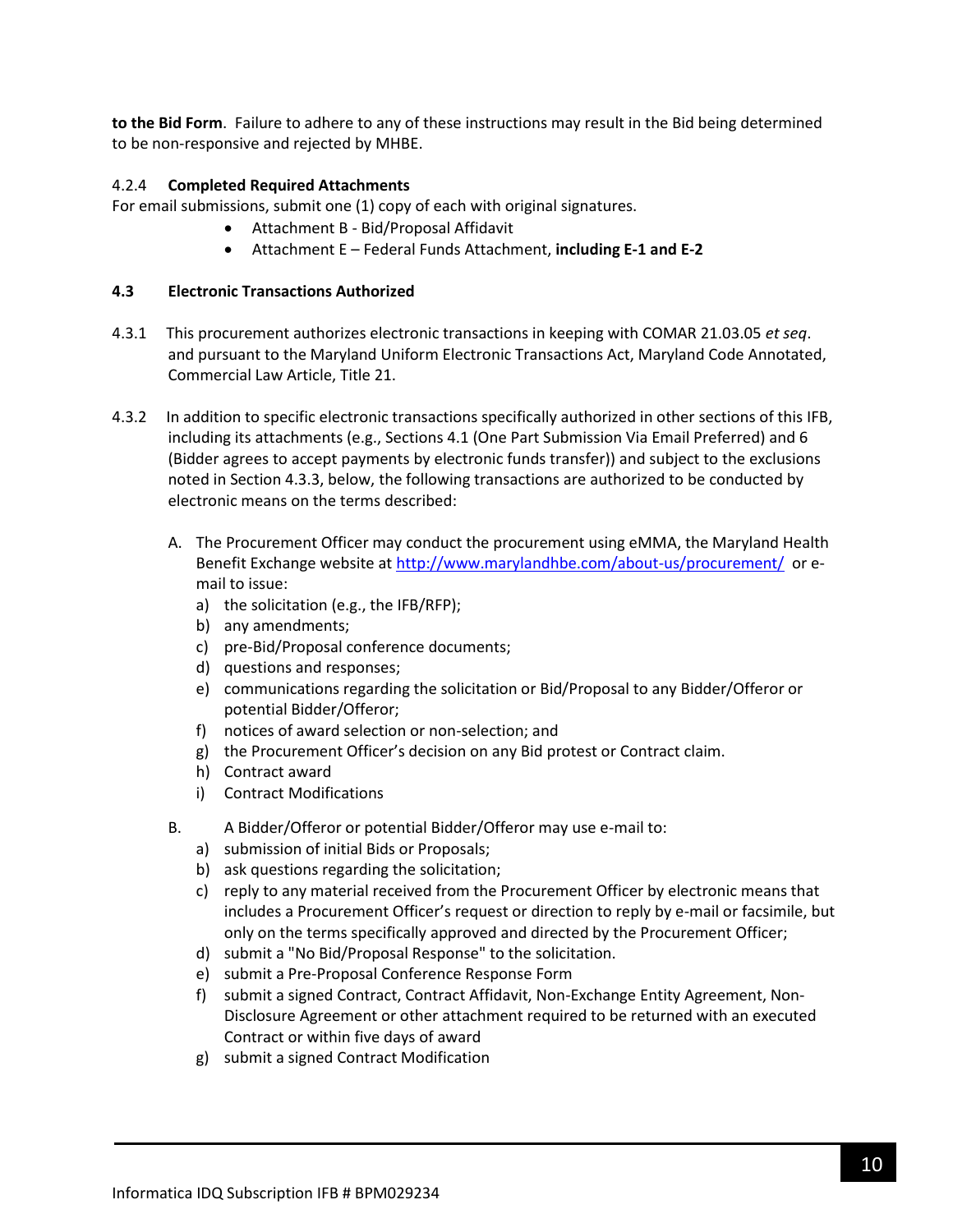- C. The Procurement Officer, the Contract Monitor, and the Contractor may conduct day-to-day Contract administration, except as outlined in Section E of this subsection utilizing e-mail, facsimile, or other electronic means if authorized by the Procurement Officer or Contract Monitor.
- 4.3.3 The following transactions related to this procurement and any Contract awarded pursuant to it are *not authorized* to be conducted by electronic means:
	- a) filing of Bid Protests;
	- b) filing of Contract Claims; or
	- c) any transaction, submission, or communication where the Procurement Officer has specifically directed that a response from the Contractor or Bidder/Offeror be provided in writing or hard copy.
- 4.3.4 Any facsimile or e-mail transmission is only authorized to the facsimile numbers or e-mail addresses for the identified person as provided in the solicitation, the Contract, or in the direction from the Procurement Officer or Contract Monitor.
- 4.3.5 MHBE requires original signatures on all submissions that this IFB or the document form requires to be signed, including but not limited to all Transmittal Letters, Bids, the Contract or Contract Modifications resulting from this IFB. However, the Contractor may scan and submit electronically any document containing such original signature(s). The Contract and other contractual documents each may be signed by the Parties in counterparts, each of which shall be deemed to be an original but all of which, taken together, shall constitute one and the same Contract.

# **4.4 Documents Required upon Notice of Recommendation for Contract Award** Upon receipt of a Notification of Recommendation for Contract Award, the following documents shall be completed and submitted electronically, via email, by the recommended awardee within five (5) Business Days, unless noted otherwise:

- Attachment A Standard Contract
- Attachment C Contract Affidavit

### **SECTION 5 — BASIS FOR AWARD**

<span id="page-10-0"></span>A contract shall be awarded to the responsible Bidder submitting a responsive Bid with the most favorable Total Bid Price for providing the products/services as specified in this IFB. **The most favorable Total Bid Price will be the lowest price on IFB Attachment D - Bid Form.**

### **SECTION 6 — GENERAL INFORMATION AND REQUIREMENTS**

- <span id="page-10-1"></span>• The Contract that results from this IFB shall be a firm fixed price contract.
- The Contract resulting from this IFB shall commence as of the date of the full execution by the Parties and, from that date, run a full 12 months. The anticipated end date is at or around June 28, 2023. The Contractor shall provide services upon receipt of a written Notice to Proceed. Audit, confidentiality, document retention, patents, copyrights & intellectual property, warranty and indemnification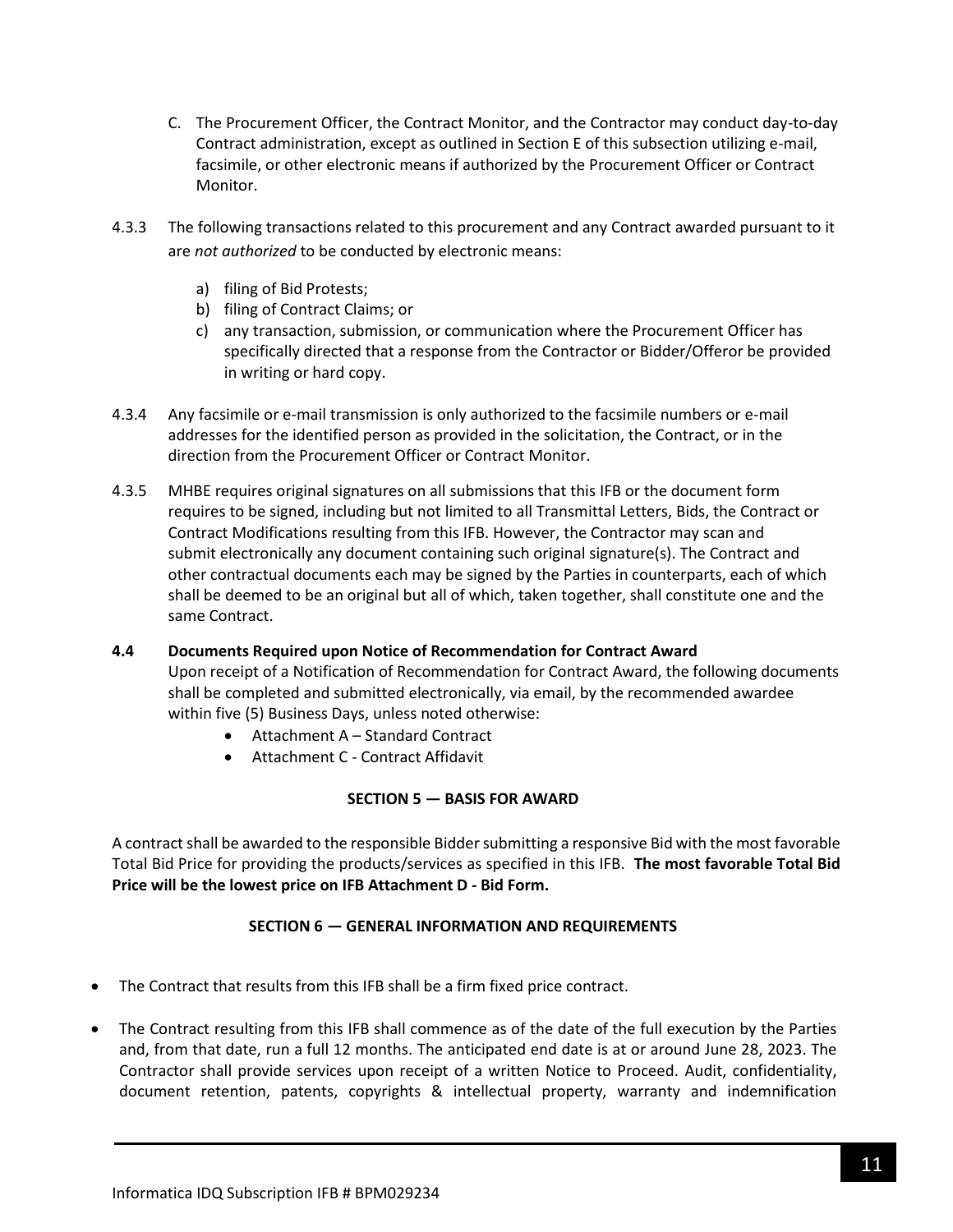obligations under the Contract and any other obligations specifically identified in the Contract shall survive termination of the Contract.

- If it becomes necessary to revise this IFB before the due date for bids, addenda will be provided to all prospective Bidders who were sent this IFB or otherwise are known by the Procurement Officer to have obtained this IFB. In addition, addenda to the IFB will be posted on the MHBE web page and through eMaryland Marketplace Advantage. Addenda made after the due date for bids will be sent only to those Bidders who submitted a timely bid.
- The MHBE reserves the right to cancel this IFB, accept or reject any and all bids (in whole or in part) received in response to this IFB, to waive or permit cure of minor irregularities. The MHBE also reserves the right, in its sole discretion, to award a Contract based upon the written bids received without prior discussions or negotiations.
- The MHBE is not responsible for Contractor's costs incurred in preparing and submitting a bid or in performing any other activities relative to this solicitation.
- By submitting a response to this solicitation, the Bidder agrees to accept payments by electronic funds transfer if selected for Contract unless the State Comptroller's Office grants an exemption. Payment by electronic funds transfer is mandatory for contracts exceeding \$100,000. The selected Contractor shall register using the COT/GAD X-10 Vendor Electronic Funds (EFT) Registration.
- Request Form. Any request for exemption must be submitted to the State Comptroller's Office for approval at the address specified on the COT/GAD X-10 form and must include the business identification information as stated on the form and include the reason for the exemption. The COT/GAD X-10 form can be downloaded at[: http://compnet.comp.state.md.us/gad/pdf/GADX-10.pdf.](http://compnet.comp.state.md.us/gad/pdf/GADX-10.pdf)
- The sole point of contact at the MHBE for purposes of this IFB, prior to the award of any contract, is the Procurement Officer at the address listed below:

Tracey D. Gamble Title: Procurement Officer Address: 750 E. Pratt Street, 6th Floor, Baltimore, MD 21202 Email Address: [hix.procurement@maryland.gov](mailto:hix.procurement@maryland.gov)

- The MHBE may change the Procurement Officer and/or the Contract Monitor at any time by written notice.
- The individual responsible for day-to-day administration and management of the Contract issued pursuant to this IFB shall be the Contract Monitor identified below:

Name: Greg Yaculak Address: 750 East Pratt Street, 6<sup>th</sup> Floor, Baltimore, MD 21202 Email address: [greg.yaculak@maryland.gov](mailto:greg.yaculak@maryland.gov) 

• The MHBE may change the Procurement Officer and/or the Contract Monitor at any time by written notice.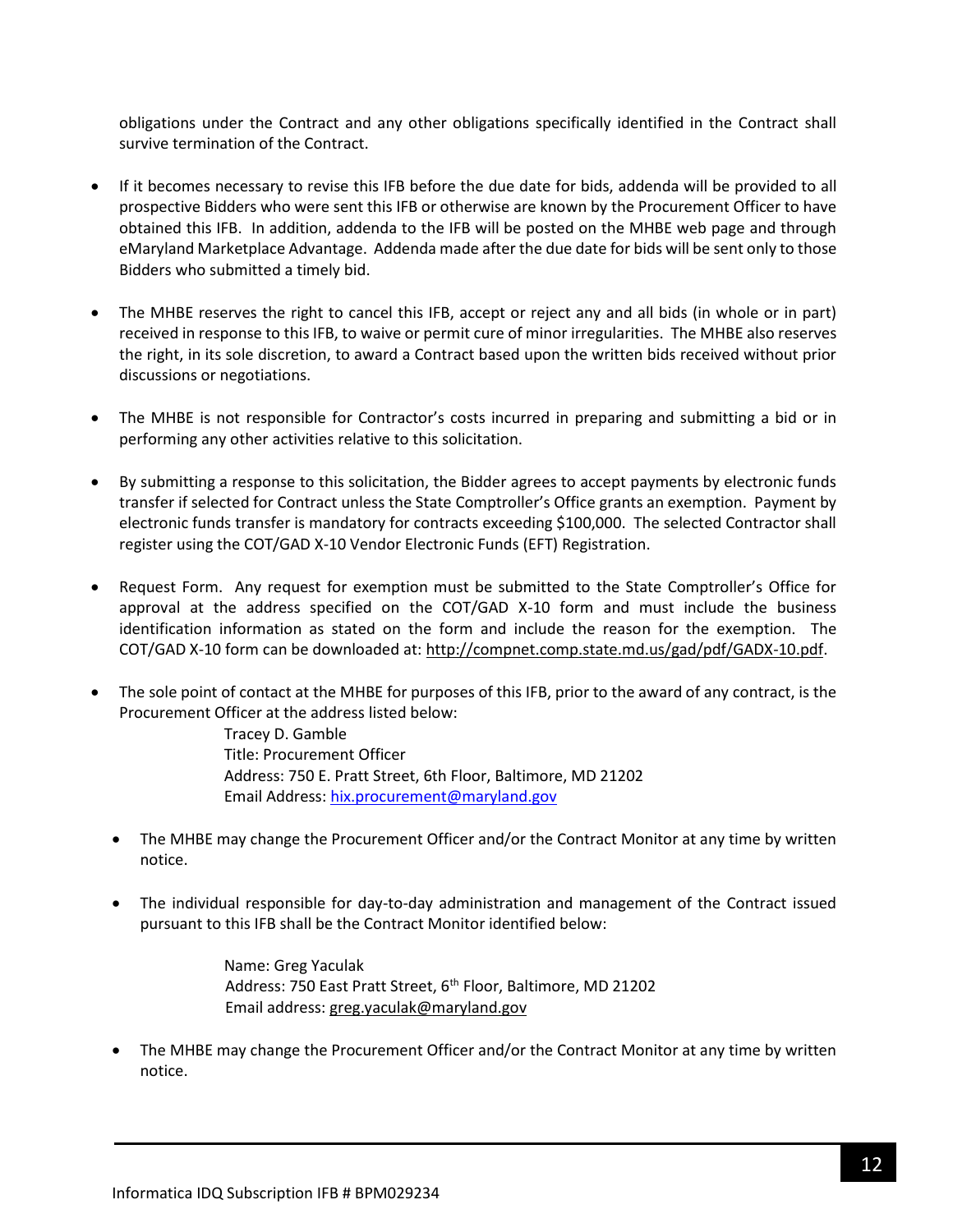• Bids submitted in response to this IFB are irrevocable for 120 days following the closing date of bids. This period may be extended at the Procurement Officer's request only with the Bidder's written agreement.

### **SECTION 7 — ATTACHMENTS**

- <span id="page-12-0"></span>• Attachment A - Standard Contract – Must be signed and submitted within five (5) business days of notification of proposed Contract award
- Attachment B Bid/Proposal Affidavit Must be completed and submitted with the Bid
- Attachment C State Contract Affidavit Must be completed and submitted within five (5) business days of notification of proposed Contract award
- Attachment D Bid Form Must be completed and submitted with the Bid
- Attachment E Federal Funds Attachment This attachment describes requirements and restrictions associated with the federal funds to be used in this Contract. Execution of a Contract awarded as a result of this IFB indicates a Contractor's agreement with all applicable requirements and restrictions. This attachment must be completed and submitted with the Bid.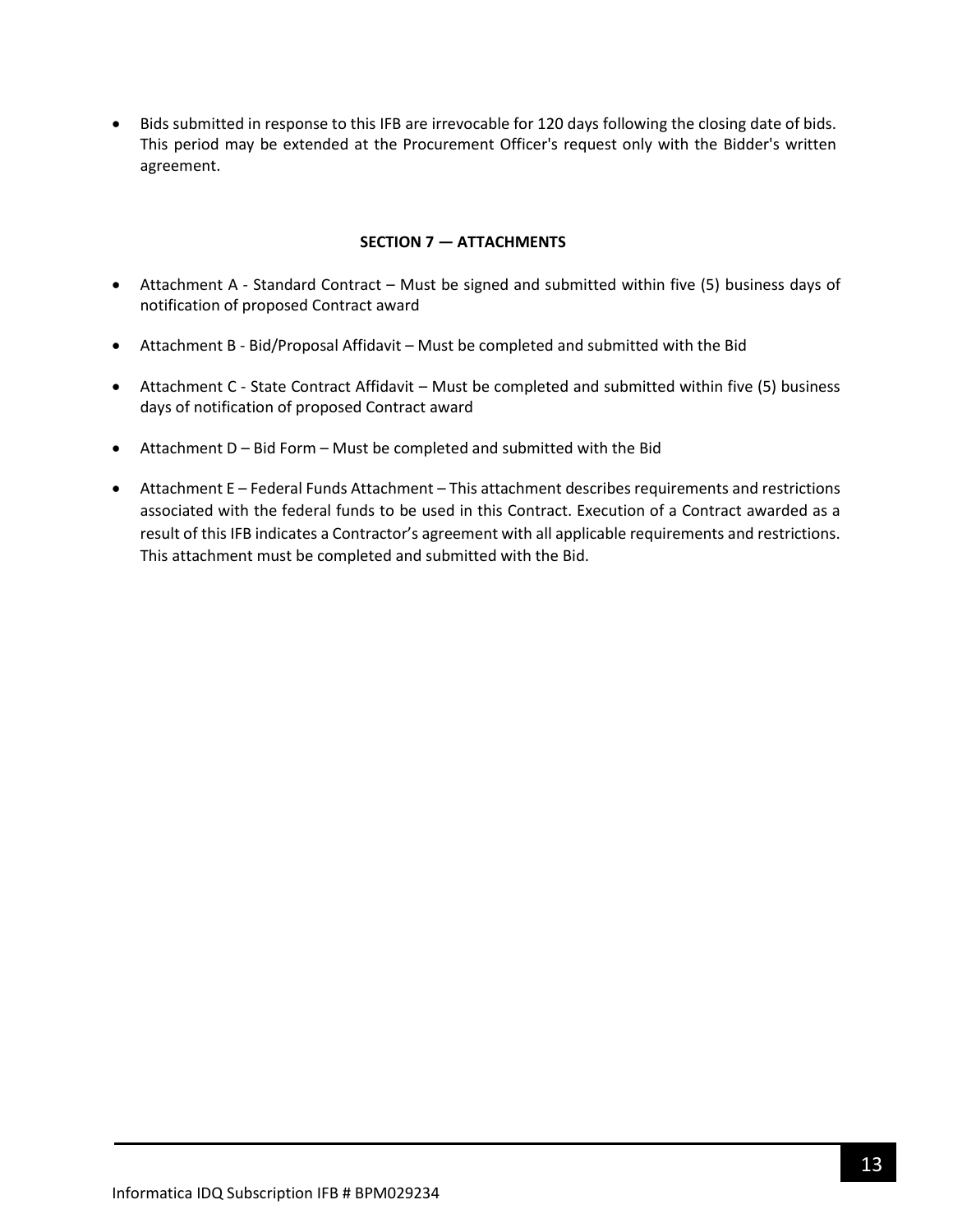## **ATTACHMENT A – CONTRACT Informatica IDQ Subscription IFB # BPM029234**

<span id="page-13-0"></span>THIS CONTRACT (the "Contract") is made as of the Effective Date defined below by and between [Contractor's name] (the "Contractor") and the MARYLAND HEALTH BENEFIT EXCHANGE, a unit of the STATE OF MARYLAND (the "MHBE"). The Contractor and the MHBE each are a "Party" and, together, are the "Parties".

In consideration of the premises and the covenants herein contained, the Parties agree as follows:

### **1. Definitions**

In this Contract, the following words have the meanings indicated:

- 1.1 "Bid" means the Contractor's Bid dated .
- 1.2 "COMAR" means Code of Maryland Regulations.
- 1.3 "Contract Monitor" means the MHBE employee identified in Section 6 of the IFB as the Contract Monitor or a successor designated by the MHBE.
- 1.4 "Contractor" means \_\_\_\_\_\_\_\_\_\_\_\_\_\_\_\_\_\_\_\_\_\_\_\_\_\_\_\_\_\_\_\_ [Contractor's name] whose principal business address is \_\_\_\_\_\_\_\_\_\_\_\_\_\_\_\_\_\_\_\_\_\_\_\_\_\_\_\_\_\_\_\_\_\_\_\_\_[Contractor's primary address] and whose principal office in Maryland is \_\_\_\_\_\_\_\_\_\_\_\_\_\_\_\_\_\_\_\_\_\_\_\_\_\_\_\_\_\_\_[Contractor's local address.
- 1.5 "Effective Date" means the date on which the last of the two Parties signs this Contract.
- 1.6 "MHBE" means the Maryland Health Benefit Exchange.
- 1.7 "IFB" means the Invitation for Bids for Informatica IDQ Subscription # BPM029234, and any addenda thereto issued in writing by the MHBE.
- 1.8 "Procurement Officer" means the MHBE employee identified in Section 6 of the IFB as the Procurement Officer or a successor designated by the MHBE.
- 1.9 "Software" means the object code version of computer programs licensed pursuant to this Contract. Embedded code, firmware, internal code, microcode, and any other term referring to software that is necessary for proper operation is included in this definition of Software. Software includes all prior, current, and future versions of the Software and all maintenance updates and error corrections. "Software" also includes any upgrades, updates, bug fixes or modified versions or backup copies of the Software licensed to the MHBE by Contractor or an authorized distributor.
- 1.10 "State" means the State of Maryland.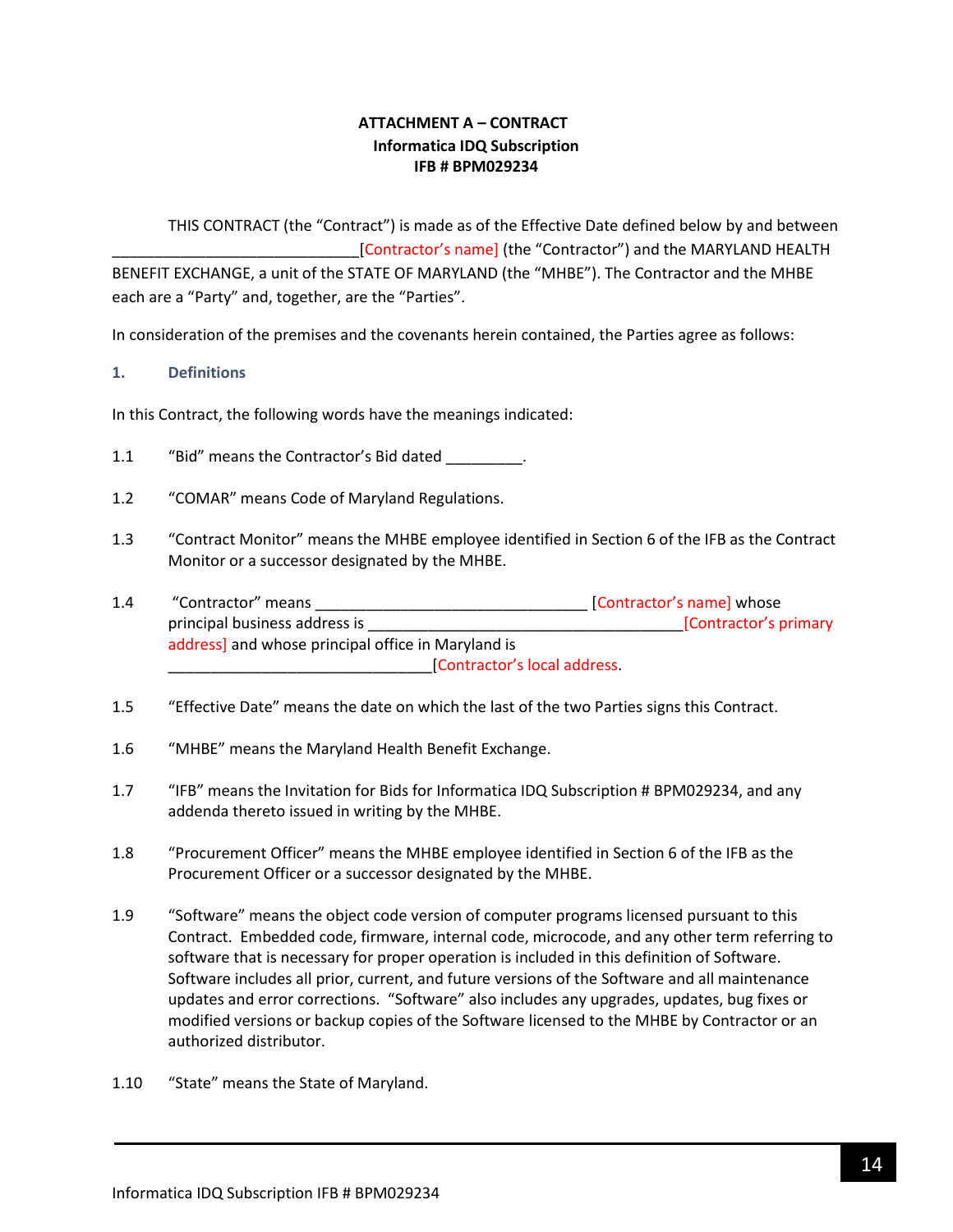#### **2. Scope of Contract**

2.1 The Contractor shall provide products and services as described in the IFB for Informatica IDQ Subscription awarded in accordance with Exhibits A-D listed in this section and hereby incorporated as part of this Contract. If there is any conflict between this Contract and the Exhibits, the terms of the Contract shall govern. If there is any conflict among the Exhibits, the following order of precedence shall determine the prevailing provision:

Exhibit A – The IFB Exhibit B – State Contract Affidavit, executed by the Contractor and dated Exhibit C – The Federal Funds Attachment (Attachment E to the IFB, including E-1 and E-2) Exhibit D – The Bid

- 2.2 The Procurement Officer may, at any time, by written order, make changes in the work within the general scope of the Contract or the IFB. No other order, statement, or conduct of the Procurement Officer or any other person shall be treated as a change or entitle the Contractor to an equitable adjustment under this section. Except as otherwise provided in this Contract, if any change under this section causes an increase or decrease in the Contractor's cost of, or the time required for, the performance of any part of the work, whether or not changed by the order, an equitable adjustment in the Contract price shall be made and the Contract modified in writing accordingly. The Contractor must assert in writing its right to an adjustment under this section within thirty (30) days of receipt of written change order and shall include a written statement setting forth the nature and cost of such claim. No claim by the Contractor shall be allowed if asserted after final payment under this Contract. Failure to agree to an adjustment under this section shall be a dispute under the Disputes clause. Nothing in this section shall excuse the Contractor from proceeding with the Contract as changed.
- 2.3 While the Procurement Officer may, at any time, by written change order, make unilateral changes in the work within the general scope of the Contract as provided in Section 2.2 above, the Contract may be modified by mutual agreement of the parties, provided: (a) the modification is made in writing; (b) all parties sign the modification; and (c) all required approvals are obtained.
- 2.4 Contracts awarded in violation of the MHBE Procurement Policies and Procedures are voidable at the election of MHBE.
- **3. Period of Performance.**
- 3.1 The Contract shall start as of the date of full execution by the Parties. From this date, the Contract shall be for a period of 12 months, or through June 28, 2023.
- 3.2 Audit, confidentiality, document retention, patents, copyrights and intellectual property, warranty and indemnification obligations under this Contract and any other obligations specifically identified shall survive expiration or termination of the Contract.
- **4. Consideration and Payment**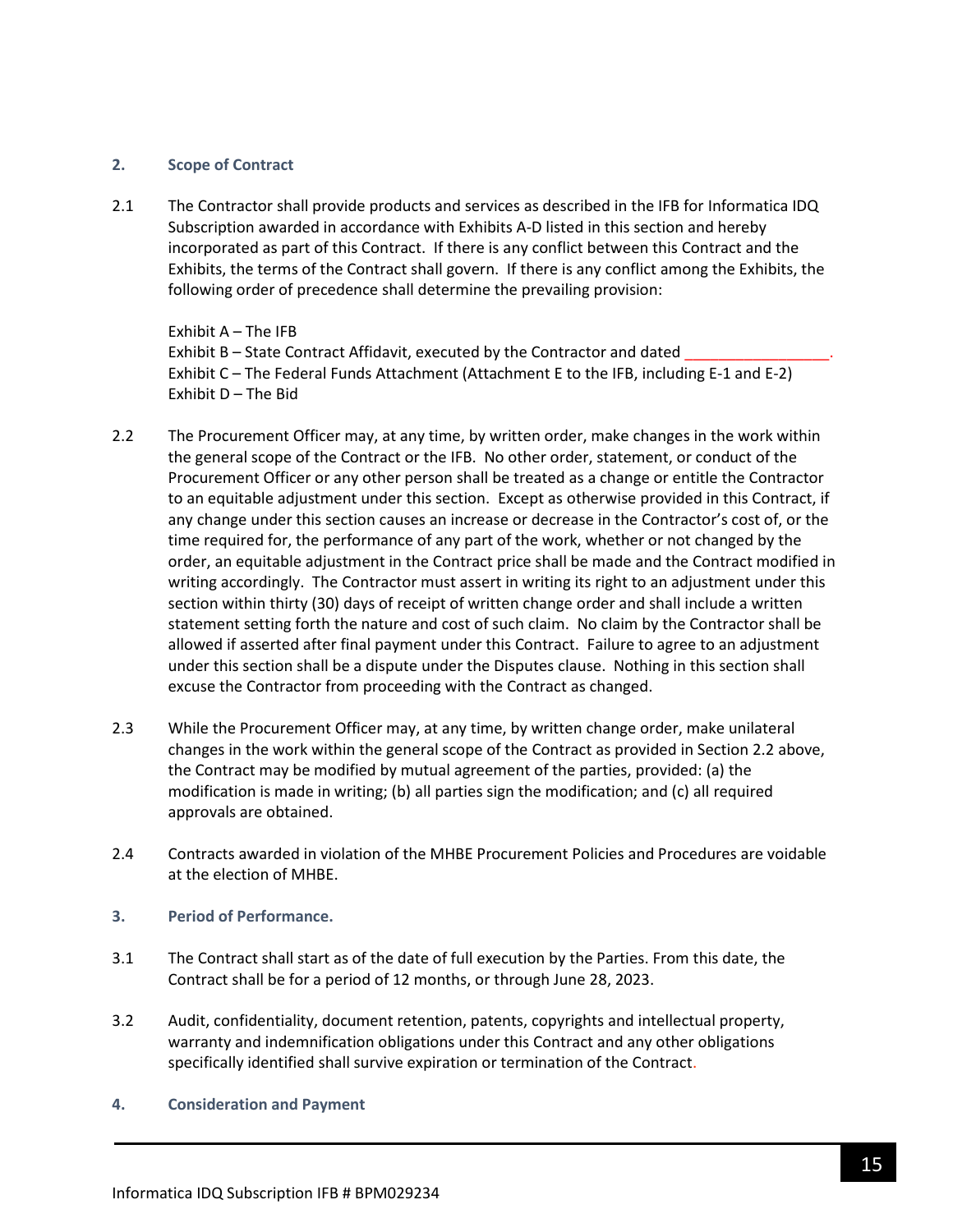- 4.1 In consideration of the satisfactory performance of the work set forth in this Contract, the MHBE shall pay the Contractor in accordance with the terms of this Contract and at the prices quoted in the Bid.
- 4.2 Payments to the Contractor shall be made no later than thirty (30) days after the MHBE's receipt of a proper invoice for services provided by the Contractor, acceptance by the MHBE of services provided by the Contractor, and pursuant to the conditions outlined in Section 4 of this Contract. Each invoice must include the Contractor's Federal Tax Identification or Social Security Number for a Contractor who is an individual which is [Contractor's FEIN or SSN-]. Charges for late payment of invoices other than as prescribed at Md. Code Ann., State Finance and Procurement Article, §15-104 are prohibited. Invoices shall be submitted to the Contract Monitor at hbe.finance@maryland.gov. Electronic funds transfer shall be used by the MHBE to pay Contractor pursuant to this Contract and any other State payments due Contractor unless the State Comptroller's Office grants Contractor an exemption.
- 4.3 In addition to any other available remedies, if, in the opinion of the Procurement Officer, the Contractor fails to perform in a satisfactory and timely manner, the Procurement Officer may refuse or limit approval of any invoice for payment and may cause payments to the Contractor to be reduced or withheld until such time as the Contractor meets performance standards as established by the Procurement Officer.
- 4.4 Payment of an invoice by the MHBE is not evidence that services were rendered as required under this Contract.
- 4.5 Contractor's eMaryland Marketplace Advantage vendor ID number is \_\_\_\_\_\_\_\_\_\_\_ (Contractor's eMMA number).
- **5. Patents, Copyrights, and Intellectual Property**
- 5.1 If the Contractor furnishes any design, device, material, process, or other item, which is covered by a patent, trademark or service mark, or copyright or which is proprietary to, or a trade secret of, another, the Contractor shall obtain the necessary permission or license to permit the State to use such item or items.
- 5.2 Except as provided in Section 5.4 of this Contract, the Contractor agrees that all documents and materials, including but not limited to, reports, drawings, studies, specifications, estimates, tests, maps, photographs, designs, software, equipment, graphics, mechanical, artwork, computations and data prepared by or for the Contractor for purposes of this Contract (Work Product) shall become and remain the sole and exclusive property of the State and shall be available to the MHBE at any time. The MHBE shall have the right to use the same without restriction and without compensation to the Contractor other than that specifically provided by this Contract.
- 5.3 Except as provided in Section 5.4 of this Contract, the Contractor agrees that at all times during the term of this Contract and thereafter, the Work Product shall be "works made for hire" as that term is interpreted under U.S. copyright law and shall be owned by the State. Ownership includes the right to copyright, patent, register and the ability to transfer these rights and all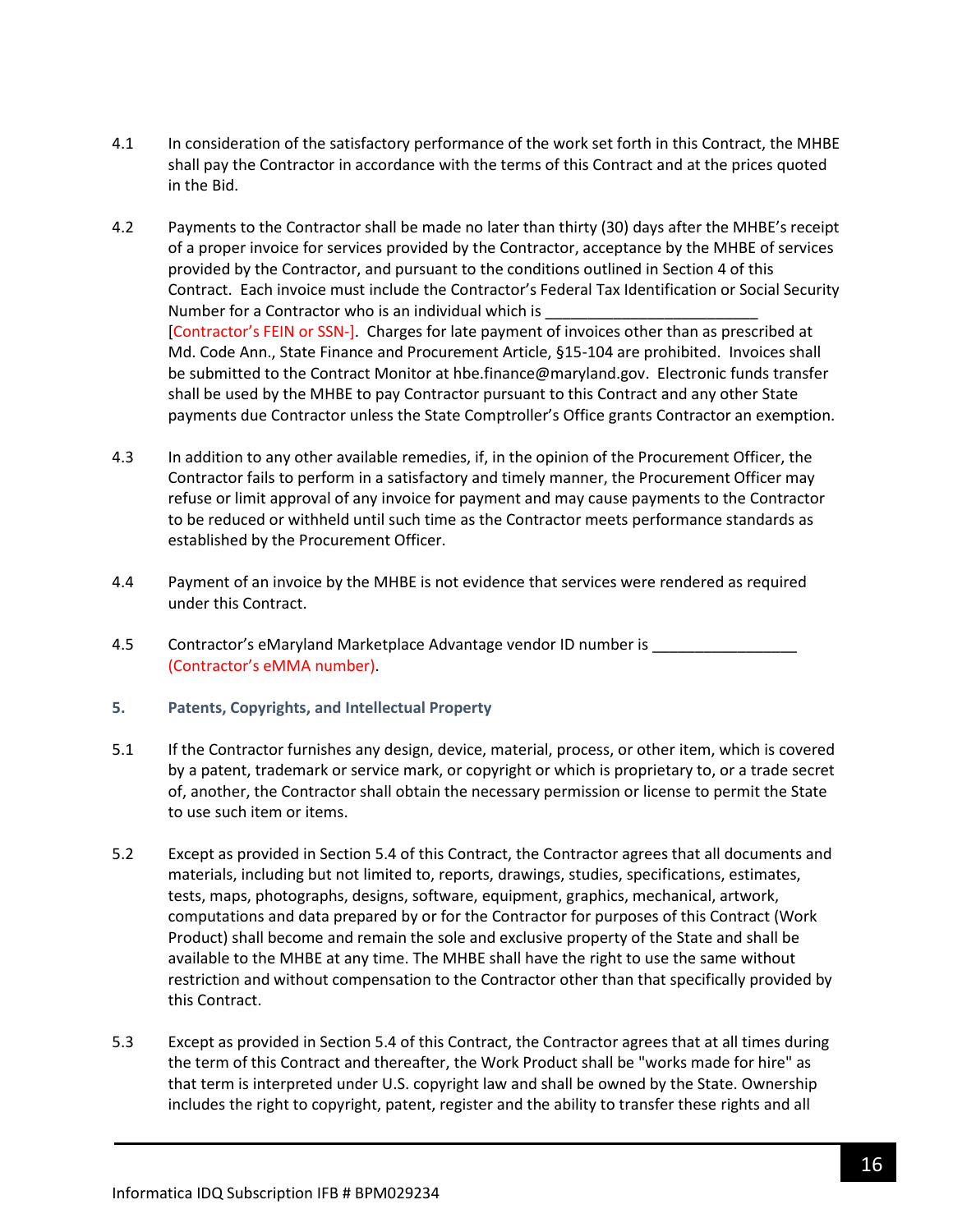information used to formulate such Work Product. In the event any Work Product is or may not be considered a work made for hire under applicable law, Contractor assigns and transfers to the State the entire right, title and interest in and to all rights in the Work Product and any registrations and copyright applications relating thereto and any renewals and extensions thereof. Contractor shall execute all documents and perform such other proper acts as the State may deem necessary to secure for it the rights pursuant to this section.

- 5.4 Notwithstanding anything to the contrary in this Contract, to the extent (i) the Work Product incorporates any commercial-off-the shelf software (COTS) and/or any Pre-Existing Intellectual Property or (ii) any COTS and/or Pre-Existing Intellectual Property (other than a computer's operating system, supported internet browser, browser accessibility software or hardware if needed by the user, and software required to access a commonly-available data transmission tool or export format) is required to access, install, build, compile or otherwise use the Work Product (such COTS and Pre-Existing Intellectual Property individually and collectively referred to herein as "Third-party Intellectual Property," which shall be the sole property of Contractor or its third-party licensors, as applicable), Contractor hereby grants, on behalf of itself and any third-party licensors, to the State a royalty-free, paid-up, non-exclusive, unrestricted, unconditional, irrevocable, worldwide right and license, with the right to use, execute, reproduce, display, perform, distribute copies of internally, modify and prepare derivative works based upon, such Third-party Intellectual Property as may be necessary for the State to use the Work Product for the purposes for which such Work Product was designed and intended. "Pre-Existing Intellectual Property" means any program, utility or tool owned by Contractor or its third-party licensors that was created by Contractor or its third-party licensors independently from its performance of this Contract and not solely using funds from this Contract.
- 5.5 Subject to the terms of Section 6, Contractor shall defend, indemnify, and hold harmless the State, including, but not limited to, the Agency and its agents, officers, and employees, from and against any and all claims, costs, losses, damages, liabilities, judgments and expenses (including without limitation reasonable attorneys' fees) arising out of or in connection with any claim the Work Product or any Third-party Intellectual Property infringes, misappropriates or otherwise violates any Third-party Intellectual Property rights. Contractor shall not enter into any settlement involving third party claims that contains any admission of or stipulation to any guilt, fault, liability or wrongdoing by the State or that adversely affects the State's rights or interests, without the State's prior written consent, which consent may be withheld in the State's sole and absolute discretion. Contractor shall be entitled to control the defense or settlement of such claim (with counsel reasonably satisfactory to the State), provided that the State will, upon requesting indemnification hereunder: (a) provide reasonable cooperation to Contractor in connection with the defense or settlement of any such claim, at Contractor's expense; and (b) be entitled to participate in the defense of any such claim. Contractor's obligations under this section will not apply to the extent any Third-party Intellectual Property infringes, misappropriates or otherwise violates any third-party intellectual rights as a result of modifications made by the State in violation of the license granted to the State pursuant to section 5.4; provided that such infringement, misappropriation or violation would not have occurred absent such modification.
- 5.6 Without limiting Contractor's obligations under Section 5.5, if all or any part of the Work Product or any Third Party Intellectual Property is held, or Contractor or the State reasonably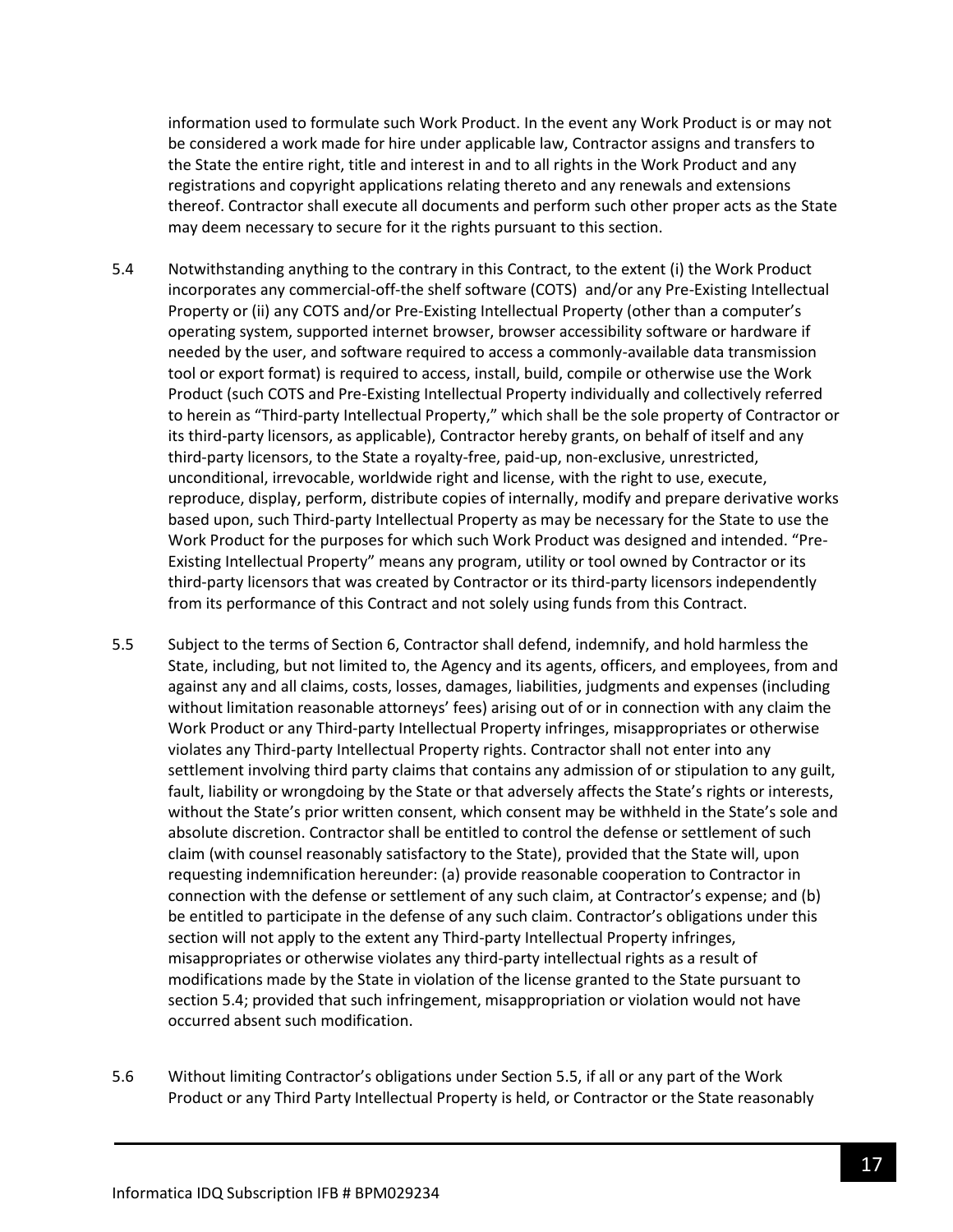determines that it could be held, to infringe, misappropriate or otherwise violate any third party intellectual property right, Contractor (after consultation with the State and at no cost to the State): (a) shall procure for the State the right to continue using the item in accordance with its rights under this Contract; (b) replace the item with an item that does not infringe, misappropriate or otherwise violate any third party intellectual property rights and, in the State's sole and absolute determination, complies with the item's specifications, and all rights of use and/or ownership set forth in this Contract; or (c) modify the item so that it no longer infringes, misappropriates or otherwise violates any third party intellectual property right and, in the State's sole and absolute determination, complies with the item's specifications and all rights of use and/or ownership set forth in this Contract.

- 5.7 Except for any Pre-Existing Intellectual Property and Third-Party Intellectual Property, Contractor shall not acquire any right, title or interest (including any intellectual property rights subsisting therein) in or to any goods, software, technical information, specifications, drawings, records, documentation, data or any other materials (including any derivative works thereof) provided by the State to the Contractor. Notwithstanding anything to the contrary herein, the State may, in its sole and absolute discretion, grant the Contractor a license to such materials, subject to the terms of a separate writing executed by the Contractor and an authorized representative of the State.
- 5.8 Contractor, on behalf of itself and its subcontractors, hereby agrees not to incorporate, link, distribute or use any Third-party Intellectual Property in such a way that: (a) creates, purports to create or has the potential to create, obligations with respect to any State software (including any deliverable hereunder), including without limitation the distribution or disclosure of any source code; or (b) grants, purports to grant, or has the potential to grant to any third-party any rights to or immunities under any State intellectual property or proprietary rights. Without limiting the generality of the foregoing, neither Contractor nor any of its subcontractors shall incorporate, link, distribute or use, in conjunction with the Work Product, any code or software licensed under the GNU General Public License ("GPL"), Lesser General Public License ("LGPL"), Affero GPL ("AGPL"), European Community Public License ("ECPL"), Mozilla, or any other open source license, in any manner that could cause or could be interpreted or asserted to cause any State software (or any modifications thereto) to become subject to the terms of the GPL, LGPL, AGPL, ECPL, Mozilla or such other open source software.
- 5.9 Without limiting the generality of the foregoing, neither Contractor nor any of its subcontractors shall use any software or technology in a manner that will cause any patents, copyrights or other intellectual property which are owned or controlled by the State or any of its affiliates (or for which the State or any of its subcontractors has received license rights) to become subject to any encumbrance or terms and conditions of any third-party or open source license (including, without limitation, any open source license listed on http://www.opensource.org/licenses/alphabetical) (each an "Open Source License"). These restrictions, limitations, exclusions and conditions shall apply even if the State or any of its subcontractors becomes aware of or fails to act in a manner to address any violation or failure to comply therewith. No act by the State or any of its subcontractors that is undertaken under this Contract as to any software or technology shall be construed as intending to cause any patents, copyrights or other intellectual property that are owned or controlled by the State (or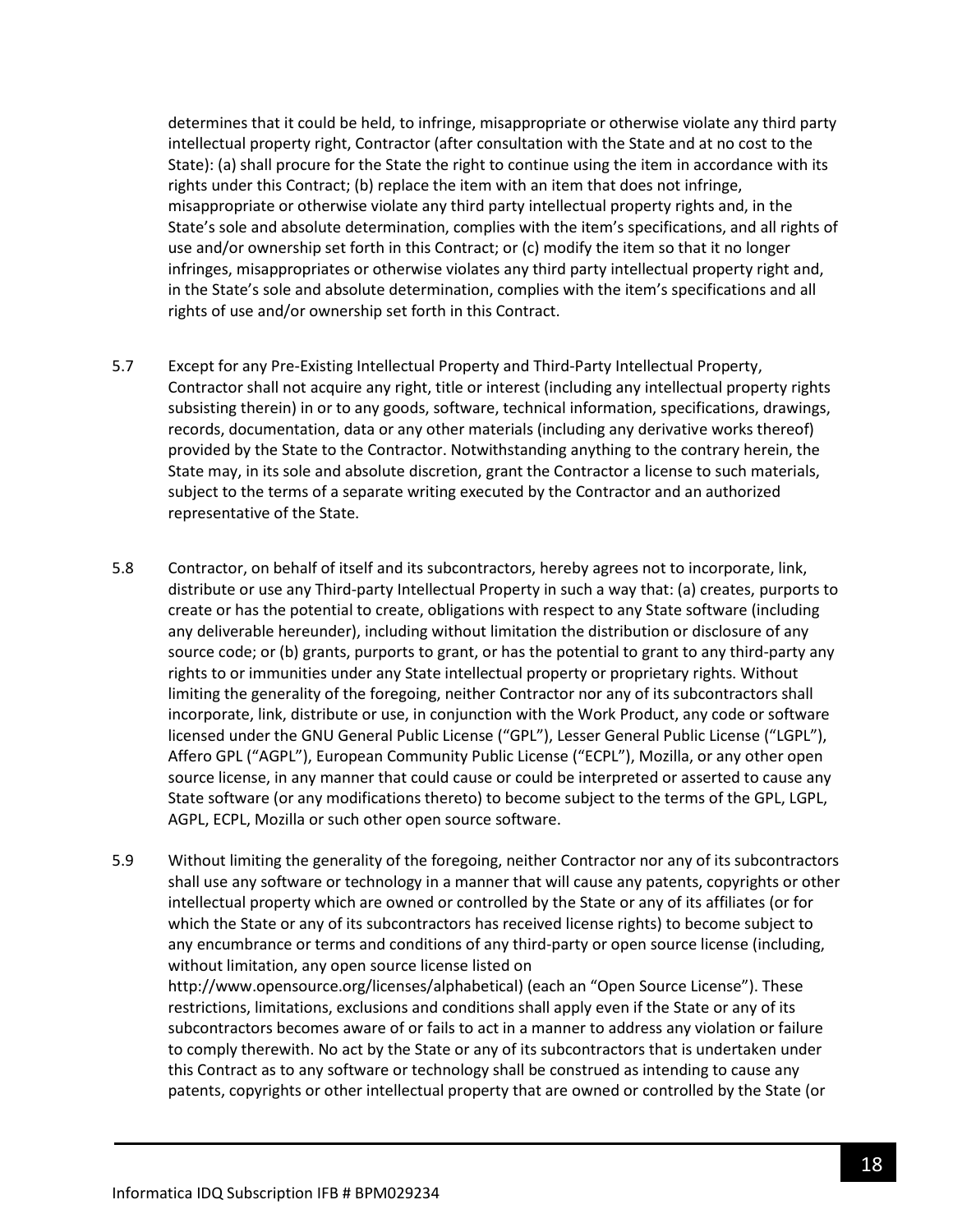for which the State has received license rights) to become subject to any encumbrance or terms and conditions of any Open-Source License.

5.10 The Contractor shall report to the MHBE, promptly and in written detail, each notice or claim of copyright infringement received by the Contractor with respect to all Work Product delivered under this Contract.

#### **6. Indemnification**

- 6.1 Contractor shall indemnify, defend, and hold the State, its directors, officers, employees and agents harmless from third-party liability for tangible property damage, bodily injury and death, and for fraud or willful misconduct of Contractor, including all related defense costs and expenses (including reasonable attorneys' fees and costs of investigation, litigation, settlement, judgments, interest and penalties) arising from or relating to the performance of the Contractor or its subcontractors under this Contract.
- 6.2 The State has no obligation to provide legal counsel or defense to the Contractor or its subcontractors in the event that a suit, claim or action of any character is brought by any person not party to this Contract against the Contractor or its subcontractors as a result of or relating to the Contractor's obligations under this Contract.
- 6.3 The State has no obligation for the payment of any judgments or the settlement of any claims against the Contractor or its subcontractors as a result of or relating to the Contractor's obligations under this Contract.
- 6.4 The Contractor shall immediately notify the Procurement Officer of any claim or suit made or filed against the Contractor or its subcontractors regarding any matter resulting from or relating to the Contractor's obligations under the Contract, and will cooperate, assist, and consult with the State in the defense or investigation of any claim, suit, or action made or filed against the State as a result of or relating to the Contractor's performance under this Contract.
- 6.5 Section 6 shall survive expiration of this Contract.

#### **7. Confidential or Proprietary Information and Documentation**

7.1 Subject to the Maryland Public Information Act and any other applicable laws and the implementation of regulations promulgated pursuant thereto, all confidential or proprietary information and documentation relating to either party (including without limitation, any information or data stored within the Contractor's computer systems) shall be held in absolute confidence by the other party. Each party shall, however, be permitted to disclose relevant confidential information to its officers, agents, and employees to the extent that such disclosure is necessary for the performance of their duties under this Contract, provided that the data may be collected, used, disclosed, stored, and disseminated only as provided by and consistent with the law. The provisions of this section shall not apply to information that: (a) is lawfully in the public domain; (b) has been independently developed by the other party without violation of this Contract; (c) was already in the possession of such party; (d) was supplied to such party by a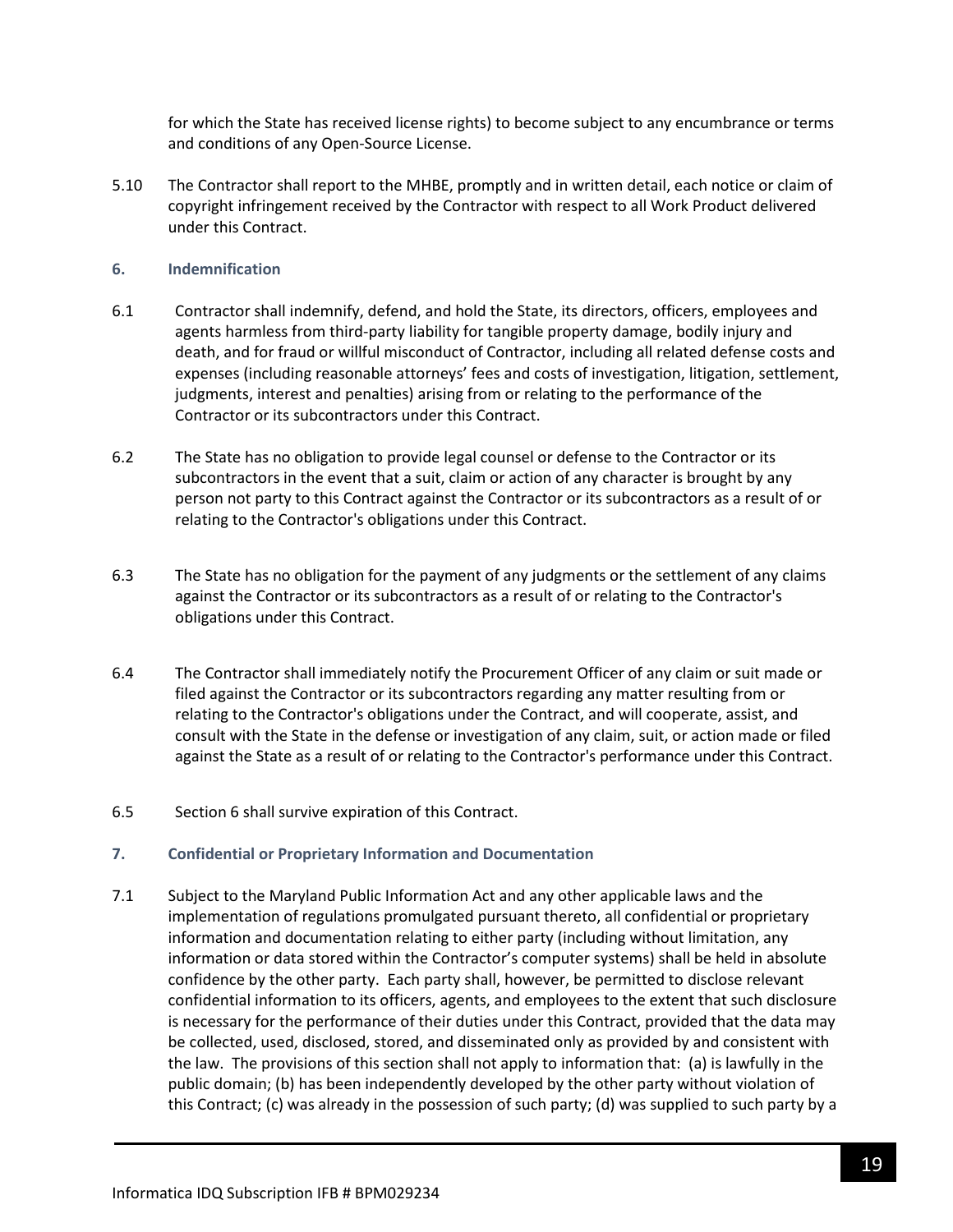third party lawfully in possession thereof and legally permitted to further disclose the information; or (e) which such party is required to disclose by law.

7.2 This Section 7 shall survive expiration or termination of this Contract.

### **8. Loss of Data**

In the event of loss of any State data or records where such loss is due to the intentional act or omission (any failures to act when Contractor has a duty to act) or negligence of the Contractor or any of its subcontractors or agents, the Contractor shall be responsible for recreating such lost data in the manner and on the schedule set by the Contract Monitor. The Contractor shall ensure that all data is backed up and recoverable by the Contractor. Contractor shall use its best efforts to assure that at no time shall any actions undertaken by the Contractor under this Contract, or any failures to act when Contractor has a duty to act, damage or create any vulnerabilities in data bases, systems, platforms, and/or applications with which the Contractor is working hereunder.

### **9. Non-Hiring of Employees**

No official or employee of the State, as defined under Md. Code Ann., General Provisions Article, § 5- 101, whose duties as such official or employee include matters relating to or affecting the subject matter of this Contract, shall, during the pendency and term of this Contract and while serving as an official or employee of the State, become or be an employee of the Contractor or any entity that is a subcontractor on this Contract.

### **10. Disputes**

- 10.1 As used herein, a "claim" means a written demand or assertion by one of the parties seeking, as a legal right, the payment of money, adjustment, or interpretation of contract terms, or other relief, arising under or relating to this Contract. A voucher, invoice, or request for payment that is not in dispute when submitted is not a claim. However, if the submission subsequently is not acted upon in a reasonable time, or is disputed as to liability or amount, it may be converted to claim for the purpose of this clause.
- 10.2 Within thirty (30) days of when the Contractor knows or should have known of the basis for a claim relating to the Contract, it shall file a written notice of claim on its letterhead to the Procurement Officer. Contemporaneously with, or within thirty (30) days after filing the notice of claim, the Contractor shall submit the written claim to the Procurement Officer. The claim shall be in writing and shall contain: a) An explanation of the claim, including reference to all contract provisions upon which it is based; b) The amount of the claim; c) The facts upon which the claim is based; d) All pertinent data and correspondence that the Contractor relies upon to substantiate the claim; and e) a certification by a senior official, officer, or general partner of the Contractor or the subcontractor, as applicable, that, to the best of the person's knowledge and belief, the claim is made in good faith, supporting data are accurate and complete, and the amount requested accurately reflects the contract adjustment for which the person believes the MHBE is liable. The Procurement Officer shall issue a final, written decision on the claim as expeditiously as possible. Any final decision of the Procurement Officer may award a Contract claim only for those expenses incurred not more than thirty (30) days before the Contractor initially filed its notice of claim.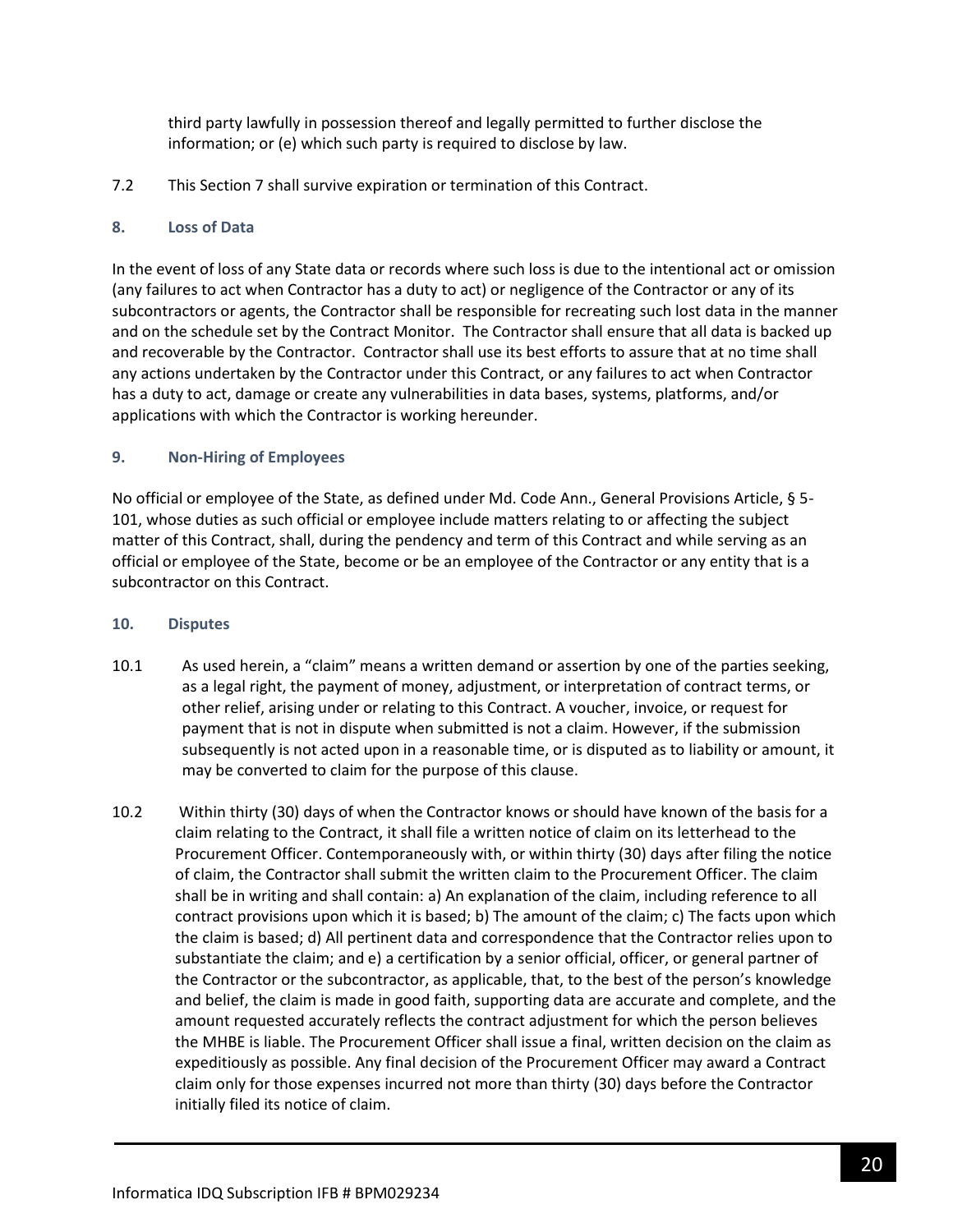- 10.3 If the final decision of the Procurement Officer grants the claim in part and denies the claim in part, the MHBE shall pay the Contractor the undisputed amount. Payment of the partial claim will not be construed as an admission of liability by the MHBE and does not preclude the MHBE from recovering the amount paid if a subsequent determination modifies the final decision.
- 10.4 Within ten (10) days pf receipt of final decision of the Procurement Officer, the Contractor may file an appeal to the MHBE Executive Director for claims for monetary amounts less than \$50,000, and to the Board of Trustees for either claims for monetary amounts of \$50,000 or greater or for claims involving non-monetary relief. Contemporaneously with, or within twenty (20) days after filing the notice of appeal, the Contractor shall submit its written appeal to the MHBE Executive Director or Board of Trustees as applicable. The Executive Director shall issue a final decision resolving the appeal of claims for monetary amounts less than \$50,000. The Board of Trustees shall issue a final decision resolving appeals of claims for \$50,000 or more and those for non-monetary relief. The Contractor's timely appeal to the Executive Director or the Board of Trustees shall be a strict condition precedent to the Contractor pursuing any legal rights which it alleges, or which may exist in any other forum.
- 10.5 Pending resolution of a claim, the Contractor shall proceed diligently with the performance of the Contract in accordance with the procurement officer's decision.
- 10.6 Nothing in this section shall be construed to limit the MHBE's right to withhold payments from the Contractor, assess liquidated damages against the Contractor, direct the Contractor to perform pursuant to the terms of the Contract or any written change order, or to exercise any other rights allowed by Contract or at law.

### **11. Maryland Law**

- 11.1 This Contract shall be construed, interpreted, and enforced according to the laws of the State of Maryland.
- 11.2 The Md. Code Ann., Commercial Law Article, Title 22, Maryland Uniform Computer Information Transactions Act, does not apply to this Contract or to any purchase order or Notice to Proceed issued under this Contract.
- 11.3 Any and all references to the Maryland Code Annotated contained in this Contract shall be construed to refer to such Code sections as are from time to time amended.

### **12. Nondiscrimination in Employment**

The Contractor agrees: (a) not to discriminate in any manner against an employee or applicant for employment because of race, color, religion, creed, age, sex, marital status, national origin, sexual orientation, sexual identity, ancestry, or disability of a qualified individual with a disability; (b) to include a provision similar to that contained in subsection (a), above, in any underlying subcontract except a subcontract for standard commercial supplies or raw materials; and (c) to post and to cause subcontractors to post in conspicuous places available to employees and applicants for employment, notices setting forth the substance of this clause.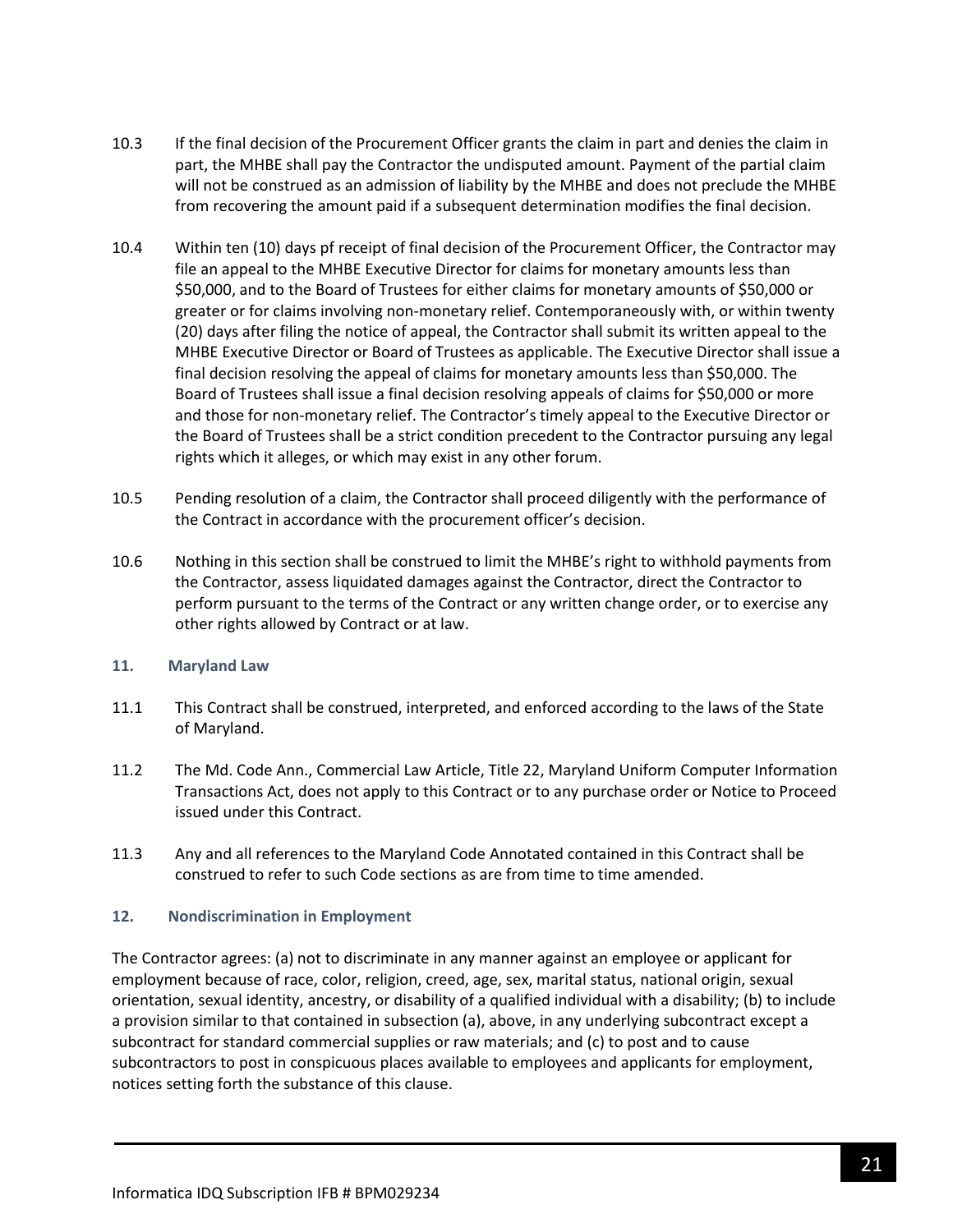### **13. Contingent Fee Prohibition**

The Contractor warrants that it has not employed or retained any person, partnership, corporation, or other entity, other than a bona fide employee, bona fide agent, bona fide salesperson, or commercial selling agency working for the business, to solicit or secure the Contract, and that the business has not paid or agreed to pay any person, partnership, corporation, or other entity, other than a bona fide employee, bona fide agent, bona fide salesperson, or commercial selling agency, any fee or any other consideration contingent on the making of this Contract.

### **14. Non-availability of Funding**

If the General Assembly fails to appropriate funds or if funds are not otherwise made available for continued performance for any fiscal period of this Contract succeeding the first fiscal period, this Contract shall be canceled automatically as of the beginning of the fiscal year for which funds were not appropriated or otherwise made available; provided, however, that this will not affect either the State's rights or the Contractor's rights under any termination clause in this Contract. The effect of termination of the Contract hereunder will be to discharge both the Contractor and the State from future performance of the Contract, but not from their rights and obligations existing at the time of termination. The Contractor shall be reimbursed for the reasonable value of any nonrecurring costs incurred but not amortized in the price of the Contract. The State shall notify the Contractor as soon as it has knowledge that funds may not be available for the continuation of this Contract for each succeeding fiscal period beyond the first.

### **15. Termination for Cause**

If the Contractor fails to fulfill its obligations under this Contract properly and on time, or otherwise violates any provision of the Contract, the State may terminate the Contract by written notice to the Contractor. The notice shall specify the acts or omissions relied upon as cause for termination. All finished or unfinished work provided by the Contractor shall, at the State's option, become the State's property. The State shall pay the Contractor fair and equitable compensation for satisfactory performance prior to receipt of notice of termination, less the amount of damages caused by the Contractor's breach. If the damages are more than the compensation payable to the Contractor, the Contractor will remain liable after termination and the State can affirmatively collect damages. Termination hereunder, including the termination of the rights and obligations of the parties, shall be governed by the provisions of COMAR 21.07.01.11B.

### **16. Termination for Convenience**

The performance of work under this Contract may be terminated by the State in accordance with this clause in whole, or from time to time in part, whenever the State shall determine that such termination is in the best interest of the State. The State will pay all reasonable costs associated with this Contract that the Contractor has incurred up to the date of termination, and all reasonable costs associated with termination of the Contract; provided, however, the Contractor shall not be reimbursed for any anticipatory profits that have not been earned up to the date of termination. Termination hereunder, including the determination of the rights and obligations of the parties, shall be governed by the provisions of COMAR 21.07.01.12A(2).

### **17. Delays and Extensions of Time**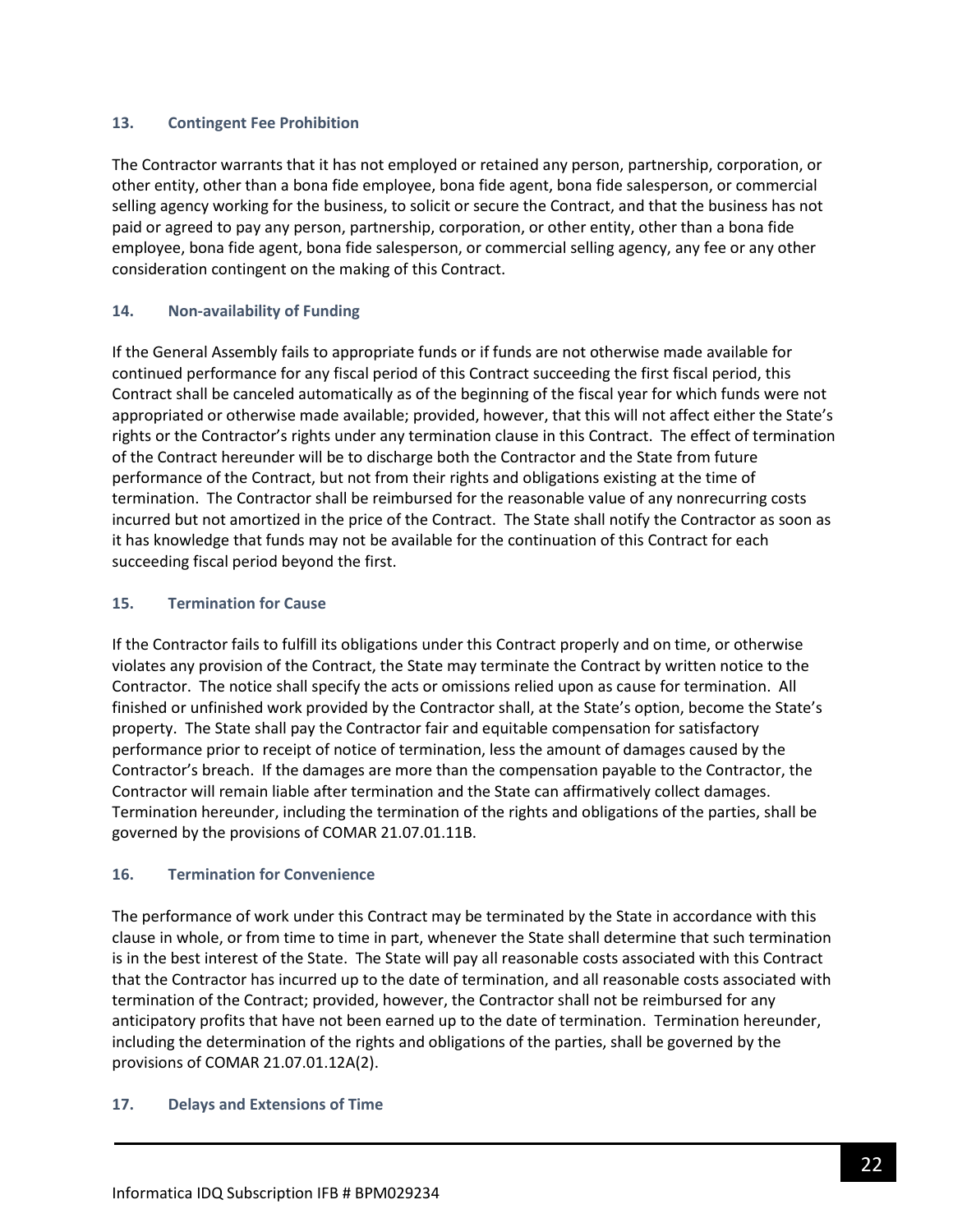- 17.1 The Contractor agrees to prosecute the work continuously and diligently and no charges or claims for damages shall be made by it for any delays, interruptions, interferences, or hindrances from any cause whatsoever during the progress of any portion of the work specified in this Contract.
- 17.2 Time extensions will be granted only for excusable delays that arise from unforeseeable causes beyond the control and without the fault or negligence of the Contractor, including but not restricted to, acts of God, acts of the public enemy, acts of the State in either its sovereign or contractual capacity, acts of another Contractor in the performance of a contract with the State, fires, floods, epidemics, quarantine restrictions, strikes, freight embargoes, or delays of subcontractors or suppliers arising from unforeseeable causes beyond the control and without the fault or negligence of either the Contractor or the subcontractors or suppliers.

### **18. Suspension of Work**

The State unilaterally may order the Contractor in writing to suspend, delay, or interrupt all or any part of its performance for such period of time as the Procurement Officer may determine to be appropriate for the convenience of the State.

### **19. Pre-Existing Regulations**

In accordance with the provisions of Md. Code Ann., State Finance and Procurement Article, § 11-206, the regulations set forth in Title 21 of the Code of Maryland Regulations (COMAR 21) in effect on the date of execution of this Contract are applicable to this Contract, where made applicable by this Contract.

### **20. Financial Disclosure**

The Contractor shall comply with the provisions of Md. Code Ann., State Finance and Procurement Article, § 13-221, which requires that every person that enters into contracts, leases, or other agreements with the State or its agencies during a calendar year under which the business is to receive in the aggregate, \$100,000 or more, shall within thirty (30) days of the time when the aggregate value of these contracts, leases or other agreements reaches \$100,000, file with the Secretary of the State certain specified information to include disclosure of beneficial ownership of the business.

## **21. Political Contribution Disclosure**

The Contractor shall comply with Md. Code Ann., Election Law Article, Title 14, which requires that every person that enters into a contract for a procurement with the State, a county, or a municipal corporation, or other political subdivision of the State, during a calendar year in which the person receives a contract with a governmental entity in the amount of \$200,000 or more, shall, file with the State Board of Elections statements disclosing: (a) any contributions made during the reporting period to a candidate for elective office in any primary or general election; and (b) the name of each candidate to whom one or more contributions in a cumulative amount of \$500 or more were made during the reporting period. The statement shall be filed with the State Board of Elections: (a) before execution of a contract by the State, a county, a municipal corporation, or other political subdivision of the State, and shall cover the 24 months prior to when a contract was awarded; and (b) if the contribution is made after the execution of a contract, then twice a year, throughout the contract term, on: (i) February 5, to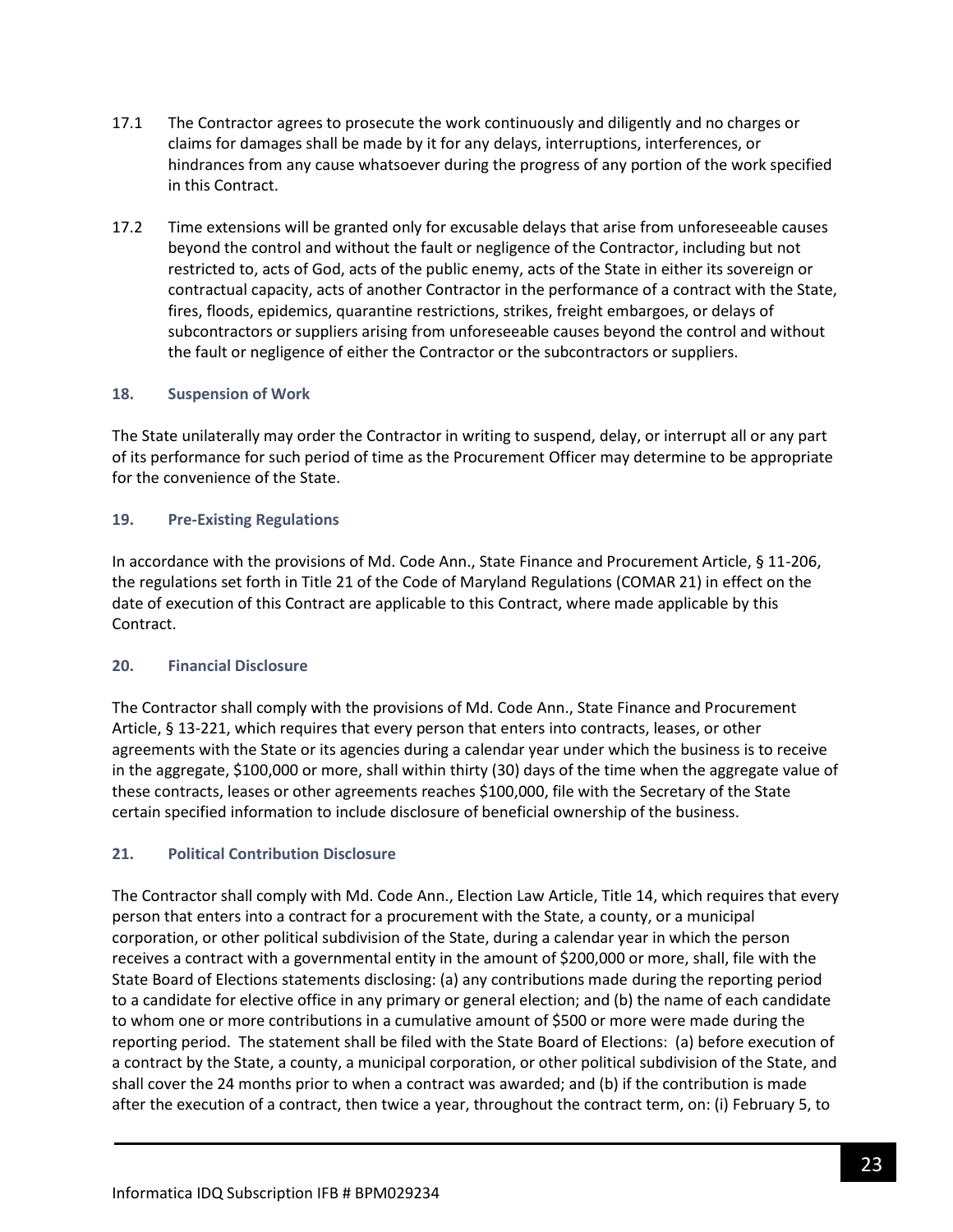cover the six (6) month period ending January 31; and (ii) August 5, to cover the six (6) month period ending July 31. Additional information is available on the State Board of Elections website: http://www.elections.state.md.us/campaign\_finance/index.html.

## **22. Documents Retention and Inspection Clause**

The Contractor and subcontractors shall retain and maintain all records and documents relating to this Contract for a period of ten (10) years after final payment by the State hereunder or any applicable statute of limitations or federal retention requirements, whichever is longer, and shall make them available for inspection and audit by authorized representatives of the State, including the Procurement Officer or designee, at all reasonable times. All records related in any way to the Contract are to be retained for the entire time provided under this section. In the event of any audit, the Contractor shall provide assistance to the State, without additional compensation, to identify, investigate, and reconcile any audit discrepancies and/or variances. This Section 24 shall survive expiration or termination of the Contract.

## **23. Compliance with Laws**

The Contractor hereby represents and warrants that:

- 23.1 It is qualified to do business in the State and that it will take such action as, from time to time hereafter, may be necessary to remain so qualified;
- 23.2 It is not in arrears with respect to the payment of any monies due and owing the State, or any department or unit thereof, including but not limited to the payment of taxes and employee benefits, and that it shall not become so in arrears during the term of this Contract;
- 23.3 It shall comply with all federal, State and local laws, regulations, and ordinances applicable to its activities and obligations under this Contract; and
- 23.4 It shall obtain, at its expense, all licenses, permits, insurance, and governmental approvals, if any, necessary to the performance of its obligations under this Contract.

## **24. Cost and Price Certification**

By submitting cost or price information, the Contractor certifies to the best of its knowledge that the information submitted is accurate, complete, and current as of the date of its Bid/Proposal.

The price under this Contract and any change order or modification hereunder, including profit or fee, shall be adjusted to exclude any significant price increases occurring because the Contractor furnished cost or price information which, as of the date of its Bid/Proposal, was inaccurate, incomplete, or not current.

## **25. Subcontracting; Assignment**

The Contractor may not subcontract any portion of the services provided under this Contract without obtaining the prior written approval of the Procurement Officer, nor may the Contractor assign this Contract or any of its rights or obligations hereunder, without the prior written approval of the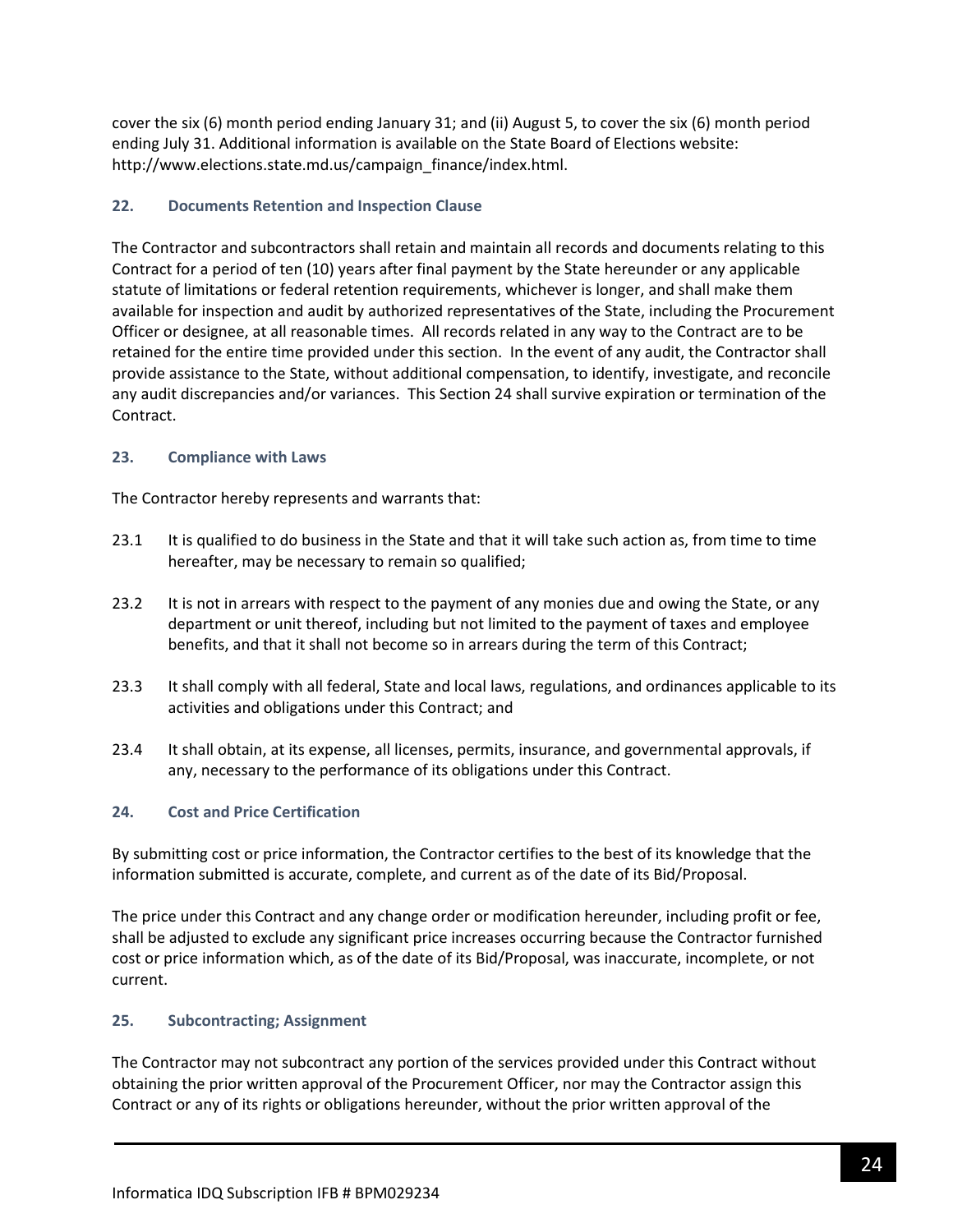Procurement Officer provided, however, that a contractor may assign monies receivable under a contract after due notice to the State. Any subcontracts shall include such language as may be required in various clauses contained within this Contract, exhibits, and attachments. The Contract shall not be assigned until all approvals, documents, and affidavits are completed and properly registered. The State shall not be responsible for fulfillment of the Contractor's obligations to its subcontractors.

### **26. Liability**

For breach of this Contract, negligence, misrepresentation, or any other contract or tort claim, Contractor shall be liable as follows:

- 26.1 For infringement of patents, copyrights, trademarks, service marks, and/or trade secrets, as provided in Section 5 of this Contract;
- 26.2 Without limitation for damages for bodily injury (including death) and damage to real property and tangible personal property; and
- 26.3 For all other claims, damages, losses, costs, expenses, suits, or actions in any way related to this Contract where liability is not otherwise set forth as being "without limitation", and regardless of the basis on which the claim is made, Contractor's liability shall not exceed 3 times the value of the Contract. Third-party claims arising under Section 6 ("Indemnification") of this Contract are included in this limitation of liability only if the State is immune from liability. Contractor's liability for third-party claims arising under Section 6 of this Contract, including for intellectual property infringement, bodily injury, damage to real property, and damage tangible personal property, shall be unlimited if the State is not immune from liability for claims arising under Section 6.

### **27. Commercial Nondiscrimination**

- 27.1 As a condition of entering into this Contract, Contractor represents and warrants that it will comply with the State's Commercial Nondiscrimination Policy, as described at Md. Code Ann., State Finance and Procurement Article, Title 19. As part of such compliance, Contractor may not discriminate on the basis of race, color, religion, ancestry or national origin, sex, age, marital status, sexual orientation, sexual identity, or on the basis of disability or other unlawful forms of discrimination in the solicitation, selection, hiring, or commercial treatment of subcontractors, vendors, suppliers, or commercial customers, nor shall Contractor retaliate against any person for reporting instances of such discrimination. Contractor shall provide equal opportunity for subcontractors, vendors, and suppliers to participate in all of its public sector and private sector subcontracting and supply opportunities, provided that this clause does not prohibit or limit lawful efforts to remedy the effects of marketplace discrimination that have occurred or are occurring in the marketplace. Contractor understands that a material violation of this clause shall be considered a material breach of this Contract and may result in termination of this Contract, disqualification of Contractor from participating in State contracts, or other sanctions. This clause is not enforceable by or for the benefit of, and creates no obligation to, any third party.
- 27.2 The Contractor shall include the above Commercial Nondiscrimination clause, or similar clause approved by the Department, in all subcontracts.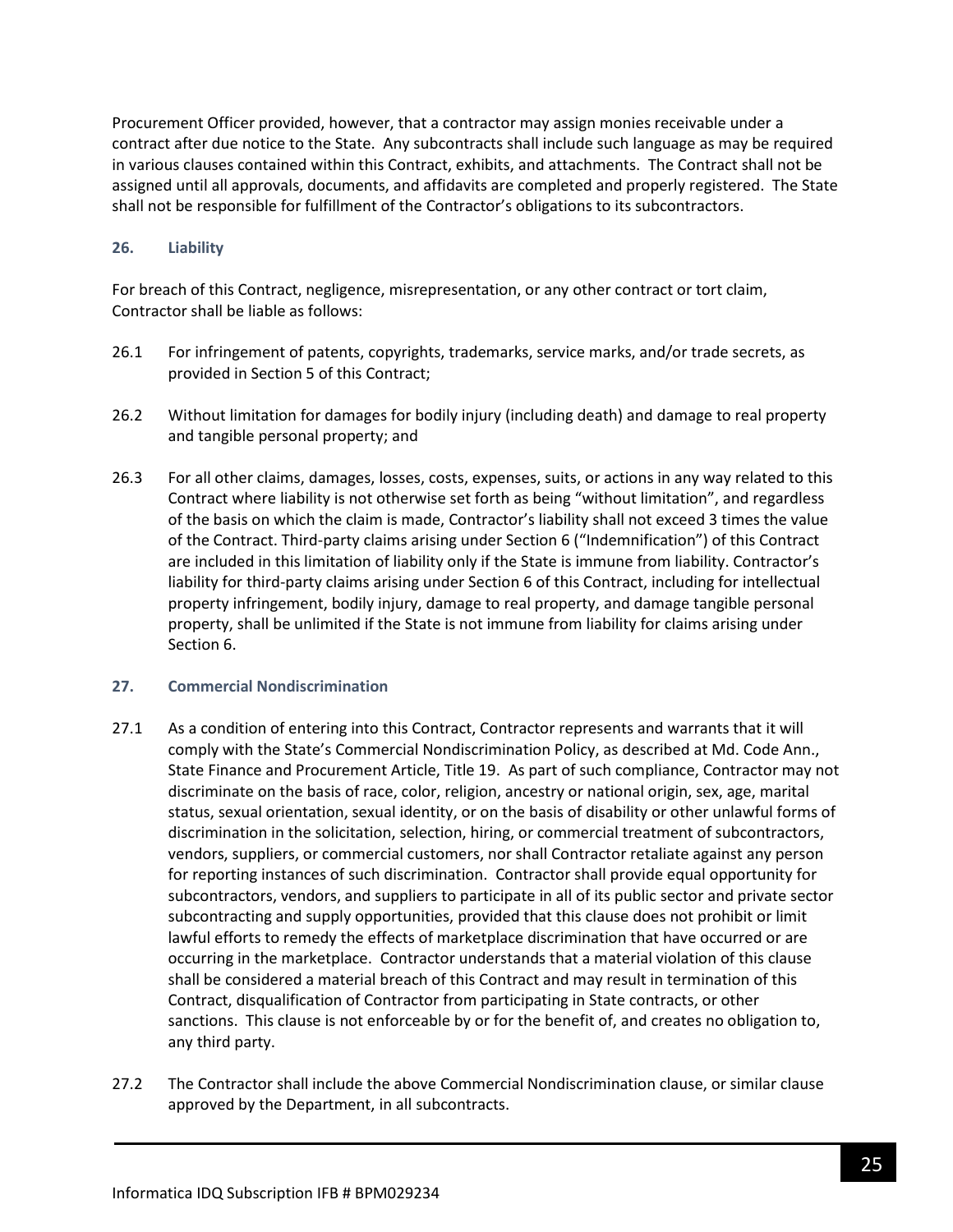27.3 As a condition of entering into this Contract, upon the request of the Commission on Civil Rights, and only after the filing of a complaint against Contractor under Md. Code Ann., State Finance and Procurement Article, Title 19, as amended from time to time, Contractor agrees to provide within sixty (60) days after the request a complete list of the names of all subcontractors, vendors, and suppliers that Contractor has used in the past four (4) years on any of its contracts that were undertaken within the State of Maryland, including the total dollar amount paid by Contractor on each subcontract or supply contract. Contractor further agrees to cooperate in any investigation conducted by the State pursuant to the State's Commercial Nondiscrimination Policy as set forth at Md. Code Ann., State Finance and Procurement Article, Title 19, and to provide any documents relevant to any investigation that are requested by the State. Contractor understands that violation of this clause is a material breach of this Contract and may result in contract termination, disqualification by the State from participating in State contracts, and other sanctions.

#### **28. Contract Monitor and Procurement Officer**

The work to be accomplished under this Contract shall be performed under the direction of the Contract Monitor. All matters relating to the interpretation of this Contract shall be referred to the Procurement Officer for determination.

#### **29. Notices**

All notices hereunder shall be in writing and either delivered personally or sent by certified or registered mail, postage prepaid, as follows:

> \_\_\_\_\_\_\_\_\_\_\_\_\_\_\_\_\_\_\_\_\_\_\_\_\_\_\_\_\_\_\_\_\_\_\_\_\_\_\_\_\_ \_\_\_\_\_\_\_\_\_\_\_\_\_\_\_\_\_\_\_\_\_\_\_\_\_\_\_\_\_\_\_\_\_\_\_\_\_\_\_\_\_ \_\_\_\_\_\_\_\_\_\_\_\_\_\_\_\_\_\_\_\_\_\_\_\_\_\_\_\_\_\_\_\_\_\_\_\_\_\_\_\_\_

If to the State: Tracey D. Gamble Procurement Officer 750 E. Pratt Street, 6th Floor, Baltimore, MD 21202 410-547-8152 hix.procurement@maryland.gov

If to the Contractor:

#### **30. Federal Funds Requirements and Restrictions**

This Contract contains federal funds from the following source: Medicaid Funds, CFDA number 93.778. Execution of this Contract indicates Contractor's agreement with all federal funding terms and conditions that apply to contractors receiving federal funds from the above referenced source, including but not limited to those required by 45 C.F.R. § 75.335 and appendix II to Part 75 of Title 45 of the Code of Federal Regulations and Attachment E of the IFB. Attachment E of the IFB is incorporated into this Contract pursuant to Section 2.1, above.

#### **31. Miscellaneous**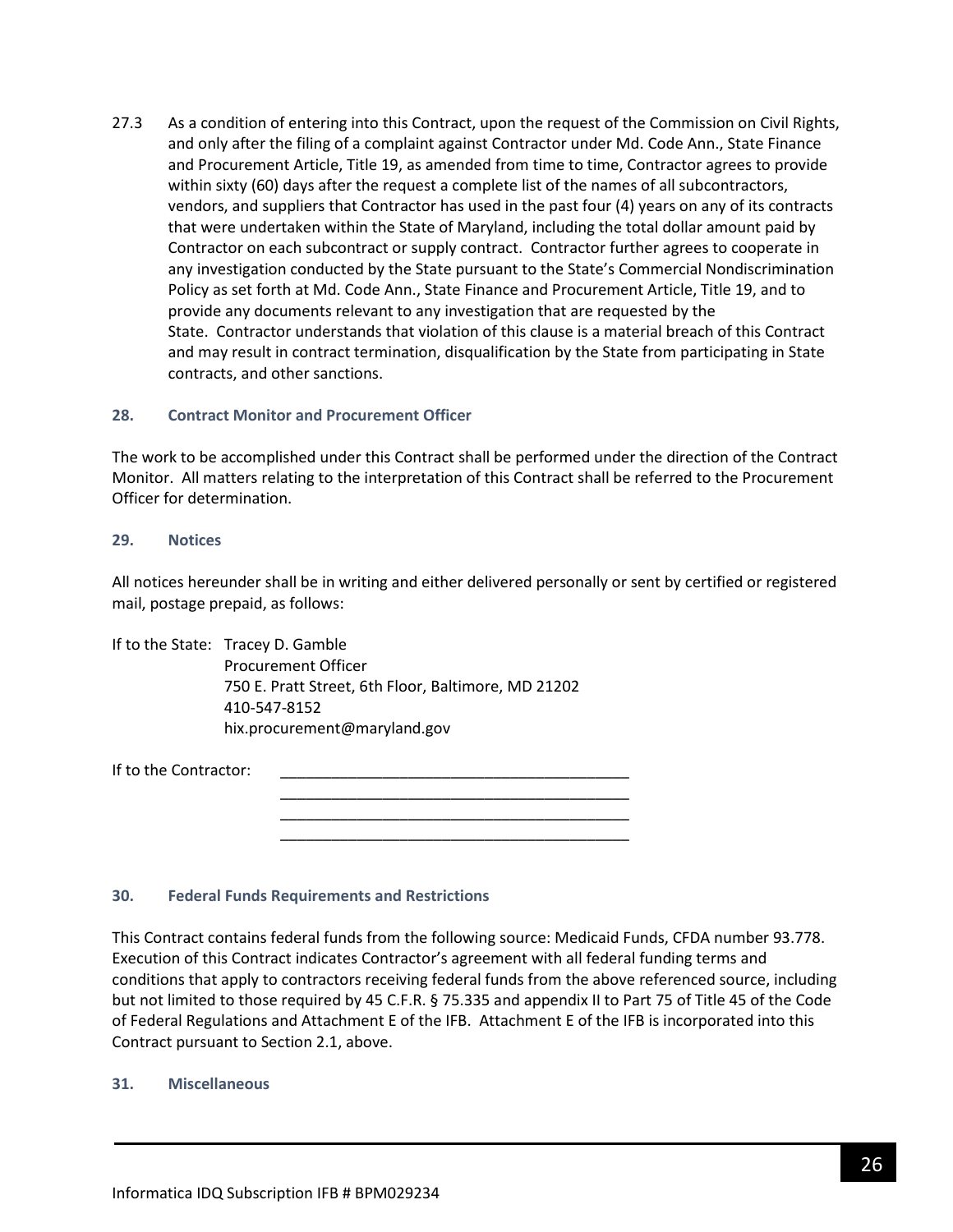- 31.1 Any provision of this Contract which contemplates performance or observance subsequent to any termination or expiration of this contract shall survive termination or expiration of this contract and continue in full force and effect.
- 31.2 If any term contained in this contract is held or finally determined to be invalid, illegal, or unenforceable in any respect, in whole or in part, such term shall be severed from this contract, and the remaining terms contained herein shall continue in full force and effect, and shall in no way be affected, prejudiced, or disturbed thereby.

[Signatures on next page(s)]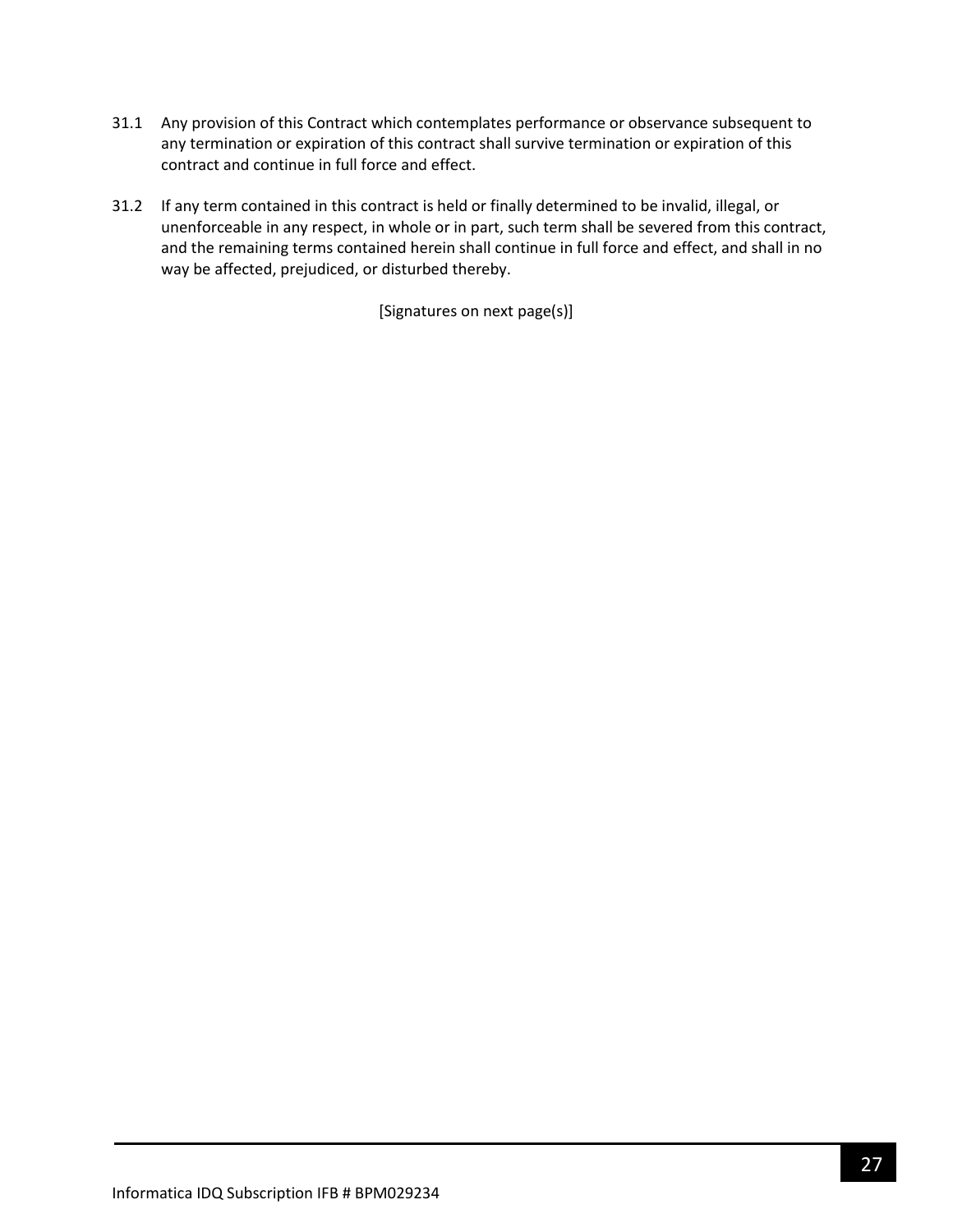# [Signature page to Informatica IDQ Subscription]

**IN WITNESS THEREOF**, the parties have executed this Contract as of the date hereinabove set forth.

| <b>CONTRACTOR</b>                                                            | MARYLAND HEALTH BENEFIT EXCHANGE                       |
|------------------------------------------------------------------------------|--------------------------------------------------------|
| By                                                                           | By: Michele Eberle, Executive Director<br>Or designee: |
| Title                                                                        |                                                        |
| Date                                                                         | Date                                                   |
| Approved for form and legal sufficiency<br>this $\_\_$ day of $\_\_$ , 2022. |                                                        |

Assistant Attorney General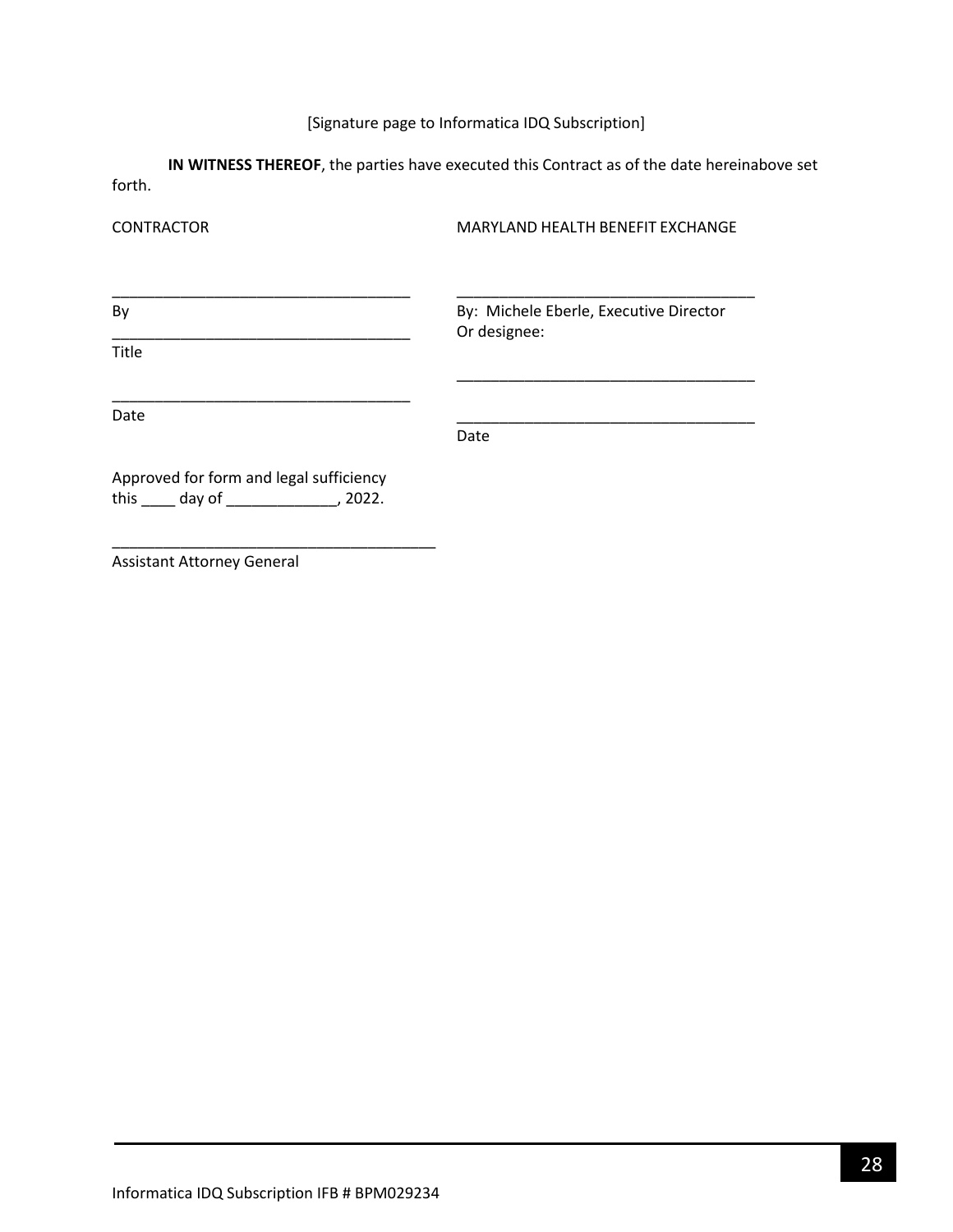### **ATTACHMENT B – BID/PROPOSAL AFFIDAVIT**

### <span id="page-28-0"></span>A. AUTHORITY

I hereby affirm that I, \_\_\_\_\_\_\_\_\_\_\_\_\_\_\_\_\_\_(name of affiant) am the \_\_\_\_\_\_\_\_\_\_\_\_\_\_(title) and duly authorized representative of \_\_\_\_\_\_\_\_\_\_\_\_\_(name of business entity) and that I possess the legal authority to make this affidavit on behalf of the business for which I am acting.

### B. CERTIFICATION REGARDING COMMERCIAL NONDISCRIMINATION

The undersigned Bidder/Offeror hereby certifies and agrees that the following information is correct: In preparing its Bid/Proposal on this project, the Bidder/Offeror has considered all Proposals submitted from qualified, potential subcontractors and suppliers, and has not engaged in "discrimination" as defined in § 19-103 of the State Finance and Procurement Article of the Annotated Code of Maryland. "Discrimination" means any disadvantage, difference, distinction, or preference in the solicitation, selection, hiring, or commercial treatment of a vendor, subcontractor, or commercial customer on the basis of race, color, religion, ancestry, or national origin, sex, age, marital status, sexual orientation, sexual identity, or on the basis of disability or any otherwise unlawful use of characteristics regarding the vendor's, supplier's, or commercial customer's employees or owners. "Discrimination" also includes retaliating against any person or other entity for reporting any incident of "discrimination". Without limiting any other provision of the solicitation on this project, it is understood that, if the certification is false, such false certification constitutes grounds for the State to reject the Bid/Proposal submitted by the Bidder/Offeror on this project, and terminate any contract awarded based on the Bid/Proposal. As part of its Bid/Proposal, the Bidder/Offeror herewith submits a list of all instances within the past 4 years where there has been a final adjudicated determination in a legal or administrative proceeding in the State of Maryland that the Bidder/Offeror discriminated against subcontractors, vendors, suppliers, or commercial customers, and a description of the status or resolution of that determination, including any remedial action taken. Bidder/Offeror agrees to comply in all respects with the State's Commercial Nondiscrimination Policy as described under Title 19 of the State Finance and Procurement Article of the Annotated Code of Maryland.

### B-1. CERTIFICATION REGARDING MINORITY BUSINESS ENTERPRISES.

The undersigned Bidder/Offeror hereby certifies and agrees that it has fully complied with the State Minority Business Enterprise Law, State Finance and Procurement Article, § 14-308(a)(2), Annotated Code of Maryland, which provides that, except as otherwise provided by law, a contractor may not identify a certified minority business enterprise in a Bid/Proposal and:

(1) Fail to request, receive, or otherwise obtain authorization from the certified minority business enterprise to identify the certified minority Proposal;

(2) Fail to notify the certified minority business enterprise before execution of the contract of its inclusion in the Bid/Proposal;

(3) Fail to use the certified minority business enterprise in the performance of the contract; or

(4) Pay the certified minority business enterprise solely for the use of its name in the Bid/Proposal.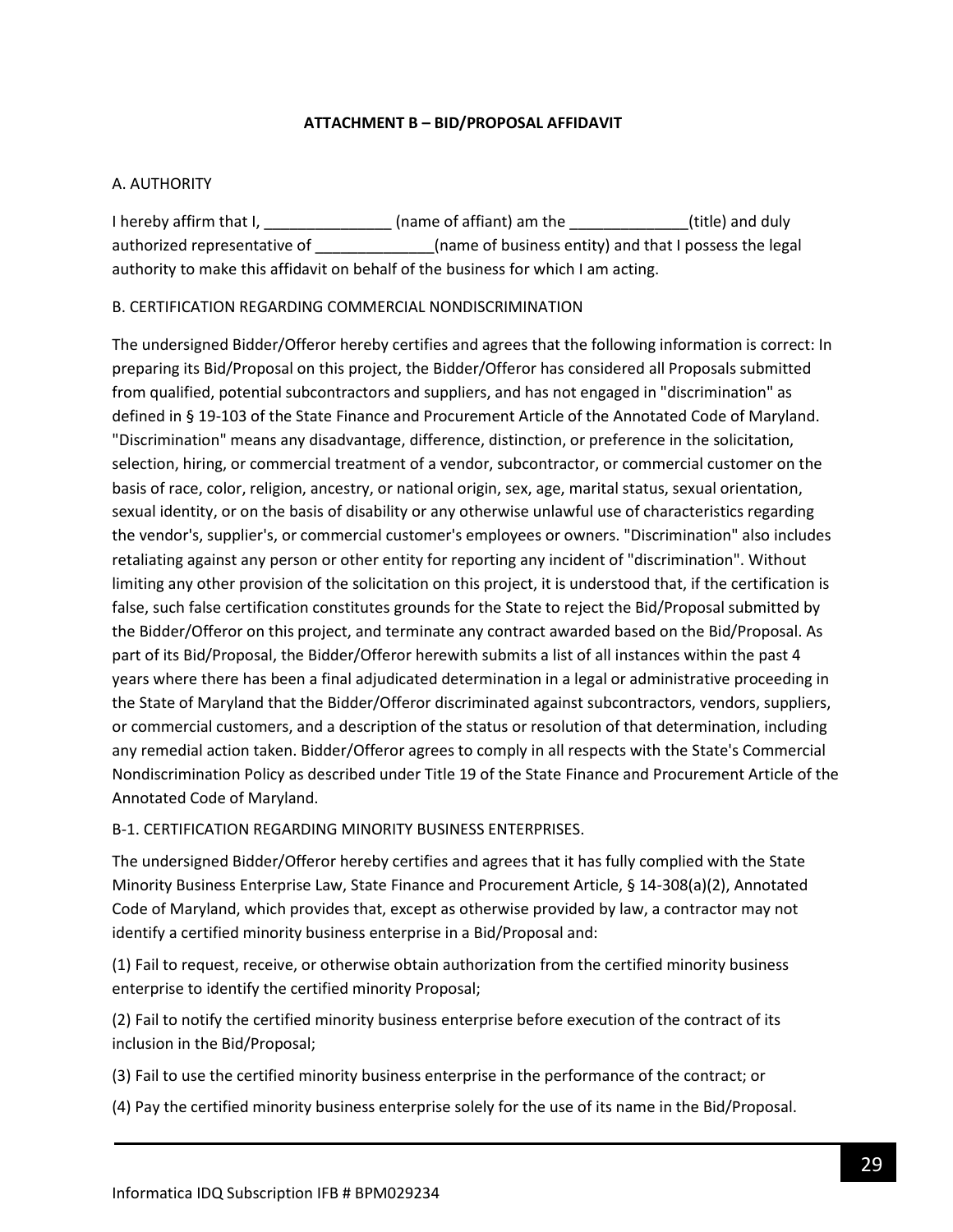Without limiting any other provision of the solicitation on this project, it is understood that if the certification is false, such false certification constitutes grounds for the State to reject the Bid/Proposal submitted by the Bidder/Offeror on this project, and terminate any contract awarded based on the Bid/Proposal.

B-2. CERTIFICATION REGARDING VETERAN-OWNED SMALL BUSINESS ENTERPRISES.

The undersigned Bidder/Offeror hereby certifies and agrees that it has fully complied with the State veteran-owned small business enterprise law, State Finance and Procurement Article, § 14-605, Annotated Code of Maryland, which provides that a person may not:

(1) Knowingly and with intent to defraud, fraudulently obtain, attempt to obtain, or aid another person in fraudulently obtaining or attempting to obtain public money, procurement contracts, or funds expended under a procurement contract to which the person is not entitled under this title;

(2) Knowingly and with intent to defraud, fraudulently represent participation of a veteran–owned small business enterprise in order to obtain or retain a Bid/Proposal preference or a procurement contract;

(3) Willfully and knowingly make or subscribe to any statement, declaration, or other document that is fraudulent or false as to any material matter, whether or not that falsity or fraud is committed with the knowledge or consent of the person authorized or required to present the declaration, statement, or document;

(4) Willfully and knowingly aid, assist in, procure, counsel, or advise the preparation or presentation of a declaration, statement, or other document that is fraudulent or false as to any material matter, regardless of whether that falsity or fraud is committed with the knowledge or consent of the person authorized or required to present the declaration, statement, or document;

(5) Willfully and knowingly fail to file any declaration or notice with the unit that is required by COMAR 21.11.12; or

(6) Establish, knowingly aid in the establishment of, or exercise control over a business found to have violated a provision of  $\S$  B-2(1)-(5) of this regulation.

C. AFFIRMATION REGARDING BRIBERY CONVICTIONS

I FURTHER AFFIRM THAT:

Neither I, nor to the best of my knowledge, information, and belief, the above business (as is defined in Section 16-101(b) of the State Finance and Procurement Article of the Annotated Code of Maryland), or any of its officers, directors, partners, controlling stockholders, or any of its employees directly involved in the business's contracting activities including obtaining or performing contracts with public bodies has been convicted of, or has had probation before judgment imposed pursuant to Criminal Procedure Article, § 6-220, Annotated Code of Maryland, or has pleaded nolo contendere to a charge of, bribery, attempted bribery, or conspiracy to bribe in violation of Maryland law, or of the law of any other state or federal law, except as follows (indicate the reasons why the affirmation cannot be given and list any conviction, plea, or imposition of probation before judgment with the date, court, official or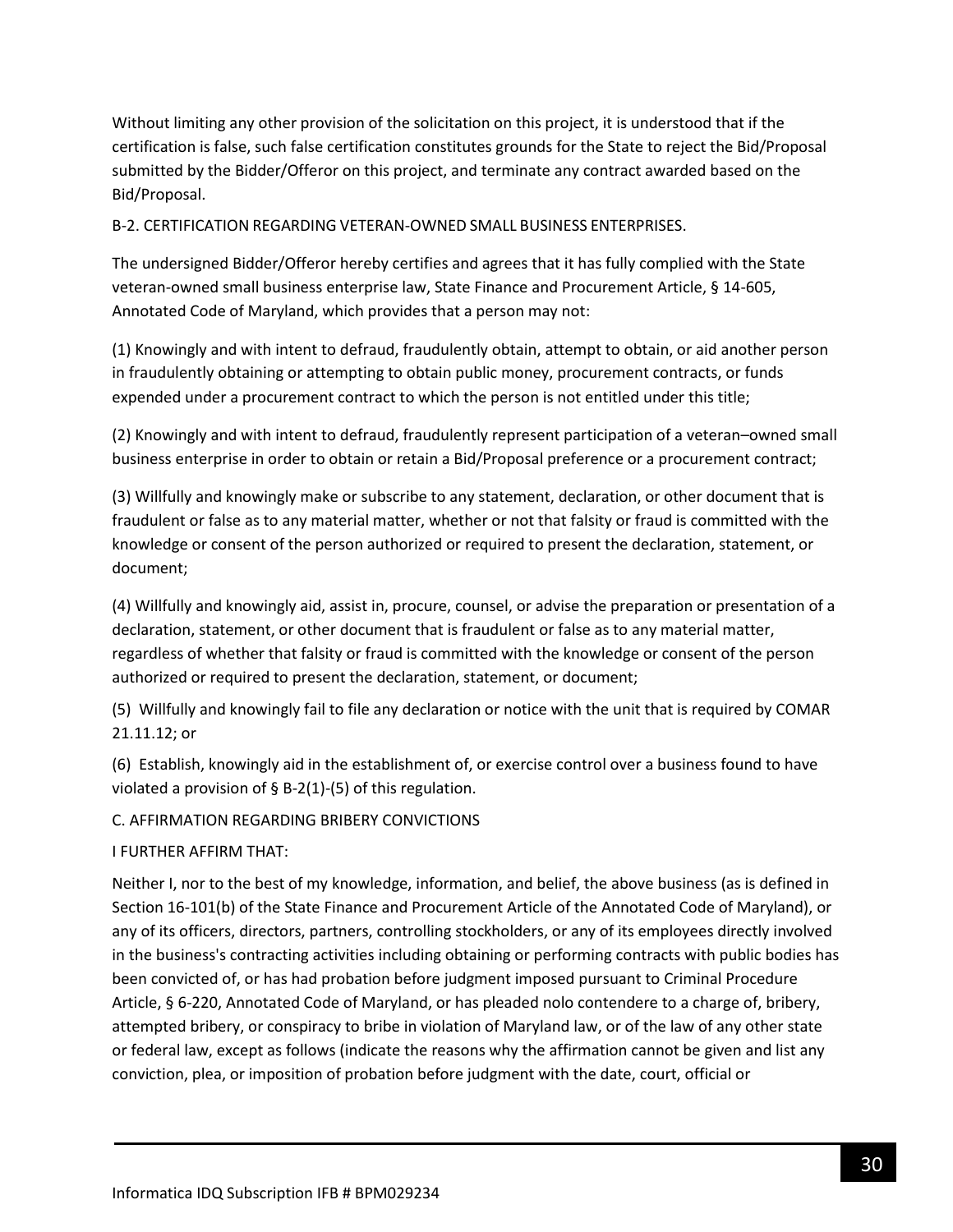administrative body, the sentence or disposition, the name(s) of person(s) involved, and their current positions and responsibilities with the business):

D. AFFIRMATION REGARDING OTHER CONVICTIONS

\_\_\_\_\_\_\_\_\_\_\_\_\_\_\_\_\_\_\_\_\_\_\_\_\_\_\_\_\_\_\_\_\_\_\_\_\_\_\_\_\_\_\_\_\_\_\_\_\_\_\_\_\_\_\_\_\_\_\_\_

\_\_\_\_\_\_\_\_\_\_\_\_\_\_\_\_\_\_\_\_\_\_\_\_\_\_\_\_\_\_\_\_\_\_\_\_\_\_\_\_\_\_\_\_\_\_\_\_\_\_\_\_\_\_\_\_\_\_\_\_

\_\_\_\_\_\_\_\_\_\_\_\_\_\_\_\_\_\_\_\_\_\_\_\_\_\_\_\_\_\_\_\_\_\_\_\_\_\_\_\_\_\_\_\_\_\_\_\_\_\_\_\_\_\_\_\_\_\_\_.

I FURTHER AFFIRM THAT:

Neither I, nor to the best of my knowledge, information, and belief, the above business, or any of its officers, directors, partners, controlling stockholders, or any of its employees directly involved in the business's contracting activities including obtaining or performing contracts with public bodies, has:

(1) Been convicted under state or federal statute of:

(a) A criminal offense incident to obtaining, attempting to obtain, or performing a public or private contract; or

(b) Fraud, embezzlement, theft, forgery, falsification or destruction of records or receiving stolen property;

(2) Been convicted of any criminal violation of a state or federal antitrust statute;

(3) Been convicted under the provisions of Title 18 of the United States Code for violation of the Racketeer Influenced and Corrupt Organization Act, 18 U.S.C. § 1961 et seq., or the Mail Fraud Act, 18 U.S.C. § 1341 et seq., for acts in connection with the submission of Bids/Proposals for a public or private contract;

(4) Been convicted of a violation of the State Minority Business Enterprise Law, § 14-308 of the State Finance and Procurement Article of the Annotated Code of Maryland;

(5) Been convicted of a violation of § 11-205.1 of the State Finance and Procurement Article of the Annotated Code of Maryland;

(6) Been convicted of conspiracy to commit any act or omission that would constitute grounds for conviction or liability under any law or statute described in subsections (1)—(5) above;

(7) Been found civilly liable under a state or federal antitrust statute for acts or omissions in connection with the submission of Bids/Proposals for a public or private contract;

(8) Been found in a final adjudicated decision to have violated the Commercial Nondiscrimination Policy under Title 19 of the State Finance and Procurement Article of the Annotated Code of Maryland with regard to a public or private contract;

(9) Been convicted of a violation of one or more of the following provisions of the Internal Revenue Code:

(a) §7201, Attempt to Evade or Defeat Tax;

(b) §7203, Willful Failure to File Return, Supply Information, or Pay Tax,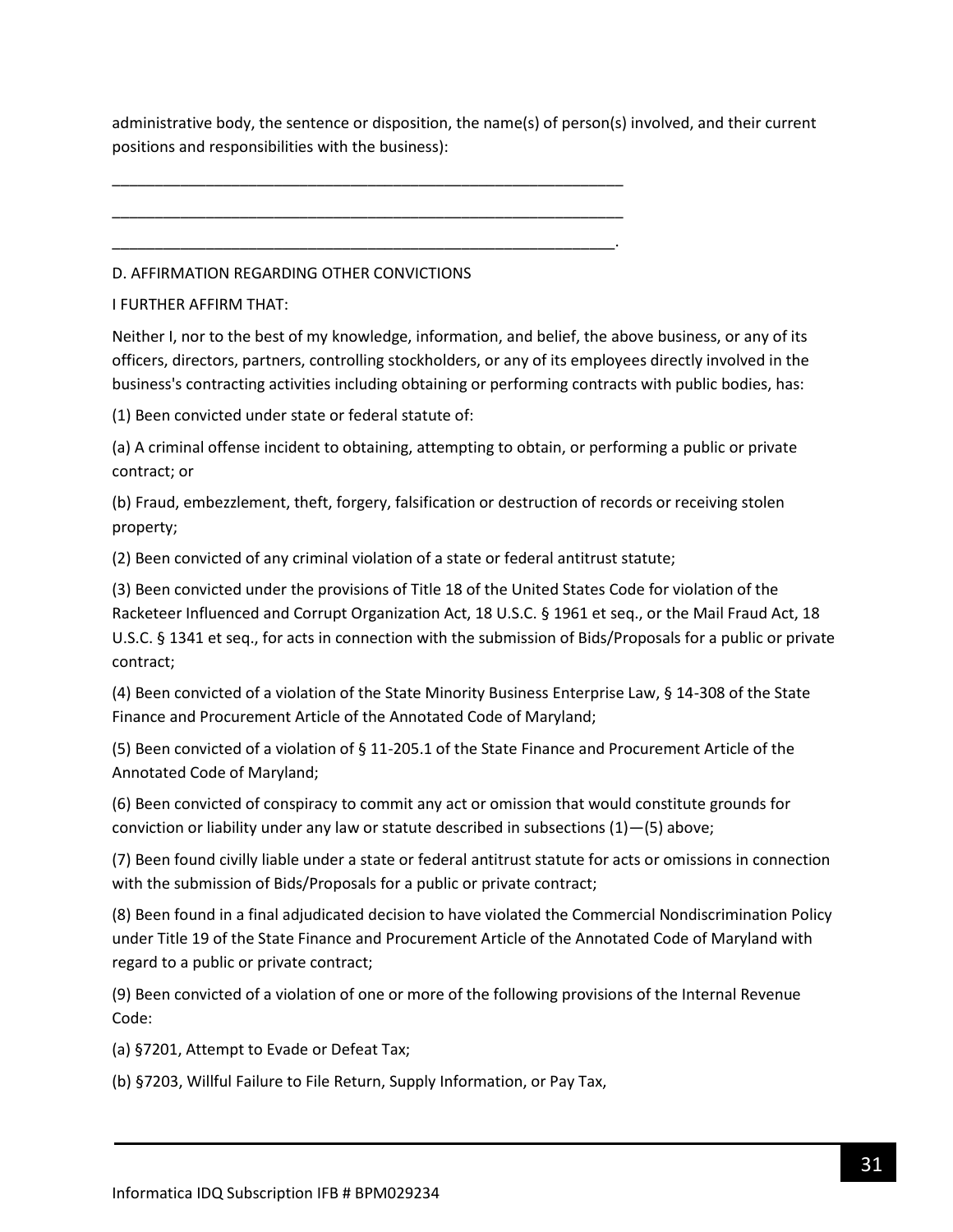(c) §7205, Fraudulent Withholding Exemption Certificate or Failure to Supply Information,

(d) §7205, Fraud and False Statements, or

(e) §7207, Fraudulent Returns, Statements, or Other Documents;

(10) Been convicted of a violation of 18 U.S.C. §286, Conspiracy to Defraud the Government with Respect to Claims, 18 U.S.C. §287, False, Fictitious, or Fraudulent Claims, or 18 U.S.C. §371, Conspiracy to Defraud the United States;

(11) Been convicted of a violation of the Tax-General Article, Title 13, Subtitle 7 or Subtitle 10, Annotated Code of Maryland;

(12) Been found to have willfully or knowingly violated State Prevailing Wage Laws as provided in the State Finance and Procurement Article, Title 17, Subtitle 2, Annotated Code of Maryland, if:

- (a) A court:
- (i) Made the finding; and
- (ii) Decision became final; or
- (b) The finding was:
- (i) Made in a contested case under the Maryland Administrative Procedure Act; and
- (ii) Not overturned on judicial review;

(13) Been found to have willfully or knowingly violated State Living Wage Laws as provided in the State Finance and Procurement Article, Title 18, Annotated Code of Maryland, if:

- (a) A court:
- (i) Made the finding; and
- (ii) Decision became final; or
- (b) The finding was:
- (i) Made in a contested case under the Maryland Administrative Procedure Act; and
- (ii) Not overturned on judicial review;

(14) Been found to have willfully or knowingly violated the Labor and Employment Article, Title 3, Subtitles 3, 4, or 5, or Title 5, Annotated Code of Maryland, if:

- (a) A court:
- (i) Made the finding; and
- (ii) Decision became final; or
- (b) The finding was:
- (i) Made in a contested case under the Maryland Administrative Procedure Act; and
- (ii) Not overturned on judicial review; or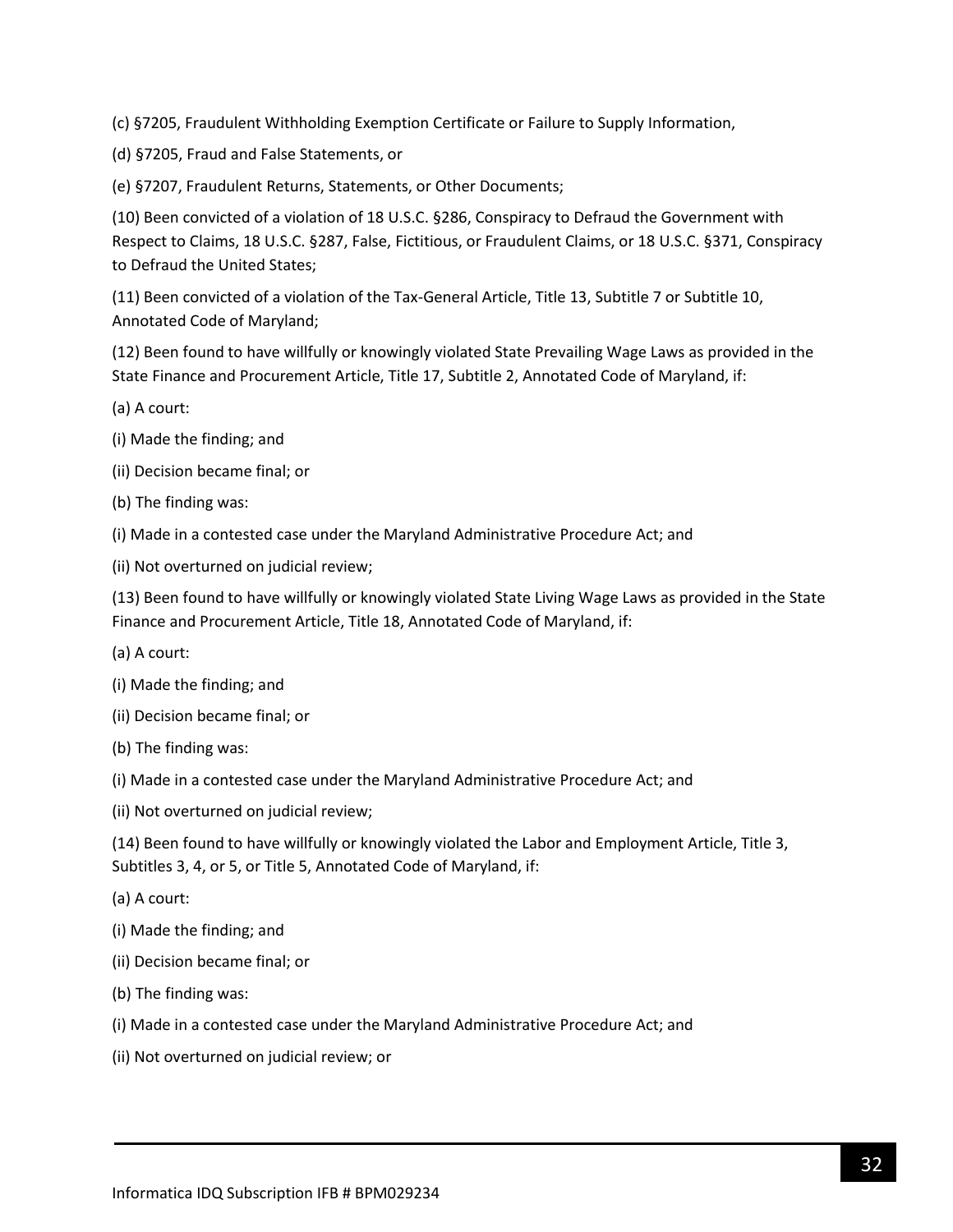(15) Admitted in writing or under oath, during the course of an official investigation or other proceedings, acts or omissions that would constitute grounds for conviction or liability under any law or statute described in §§ B and C and subsections  $D(1)$ — $(14)$  above, except as follows (indicate reasons why the affirmations cannot be given, and list any conviction, plea, or imposition of probation before judgment with the date, court, official or administrative body, the sentence or disposition, the name(s) of the person(s) involved and their current positions and responsibilities with the business, and the status of any debarment):

\_\_\_\_\_\_\_\_\_\_\_\_\_\_\_\_\_\_\_\_\_\_\_\_\_\_\_\_\_\_\_\_\_\_\_\_\_\_\_\_\_\_\_\_\_\_\_\_\_\_\_\_\_\_\_\_\_\_\_\_

\_\_\_\_\_\_\_\_\_\_\_\_\_\_\_\_\_\_\_\_\_\_\_\_\_\_\_\_\_\_\_\_\_\_\_\_\_\_\_\_\_\_\_\_\_\_\_\_\_\_\_\_\_\_\_\_\_\_\_\_

\_\_\_\_\_\_\_\_\_\_\_\_\_\_\_\_\_\_\_\_\_\_\_\_\_\_\_\_\_\_\_\_\_\_\_\_\_\_\_\_\_\_\_\_\_\_\_\_\_\_\_\_\_\_\_\_\_\_\_.

### E. AFFIRMATION REGARDING DEBARMENT

### I FURTHER AFFIRM THAT:

Neither I, nor to the best of my knowledge, information, and belief, the above business, or any of its officers, directors, partners, controlling stockholders, or any of its employees directly involved in the business's contracting activities, including obtaining or performing contracts with public bodies, has ever been suspended or debarred (including being issued a limited denial of participation) by any public entity, except as follows (list each debarment or suspension providing the dates of the suspension or debarment, the name of the public entity and the status of the proceedings, the name(s) of the person(s) involved and their current positions and responsibilities with the business, the grounds of the debarment or suspension, and the details of each person's involvement in any activity that formed the grounds of the debarment or suspension).

### F. AFFIRMATION REGARDING DEBARMENT OF RELATED ENTITIES

\_\_\_\_\_\_\_\_\_\_\_\_\_\_\_\_\_\_\_\_\_\_\_\_\_\_\_\_\_\_\_\_\_\_\_\_\_\_\_\_\_\_\_\_\_\_\_\_\_\_\_\_\_\_\_\_\_\_\_\_

\_\_\_\_\_\_\_\_\_\_\_\_\_\_\_\_\_\_\_\_\_\_\_\_\_\_\_\_\_\_\_\_\_\_\_\_\_\_\_\_\_\_\_\_\_\_\_\_\_\_\_\_\_\_\_\_\_\_\_\_

\_\_\_\_\_\_\_\_\_\_\_\_\_\_\_\_\_\_\_\_\_\_\_\_\_\_\_\_\_\_\_\_\_\_\_\_\_\_\_\_\_\_\_\_\_\_\_\_\_\_\_\_\_\_\_\_\_\_\_.

\_\_\_\_\_\_\_\_\_\_\_\_\_\_\_\_\_\_\_\_\_\_\_\_\_\_\_\_\_\_\_\_\_\_\_\_\_\_\_\_\_\_\_\_\_\_\_\_\_\_\_\_\_\_\_\_\_\_\_\_

\_\_\_\_\_\_\_\_\_\_\_\_\_\_\_\_\_\_\_\_\_\_\_\_\_\_\_\_\_\_\_\_\_\_\_\_\_\_\_\_\_\_\_\_\_\_\_\_\_\_\_\_\_\_\_\_\_\_\_\_

\_\_\_\_\_\_\_\_\_\_\_\_\_\_\_\_\_\_\_\_\_\_\_\_\_\_\_\_\_\_\_\_\_\_\_\_\_\_\_\_\_\_\_\_\_\_\_\_\_\_\_\_\_\_\_\_\_\_\_.

I FURTHER AFFIRM THAT:

(1) The business was not established and it does not operate in a manner designed to evade the application of or defeat the purpose of debarment pursuant to Sections 16-101, et seq., of the State Finance and Procurement Article of the Annotated Code of Maryland; and

(2) The business is not a successor, assignee, subsidiary, or affiliate of a suspended or debarred business, except as follows (you must indicate the reasons why the affirmations cannot be given without qualification):

#### G. SUBCONTRACT AFFIRMATION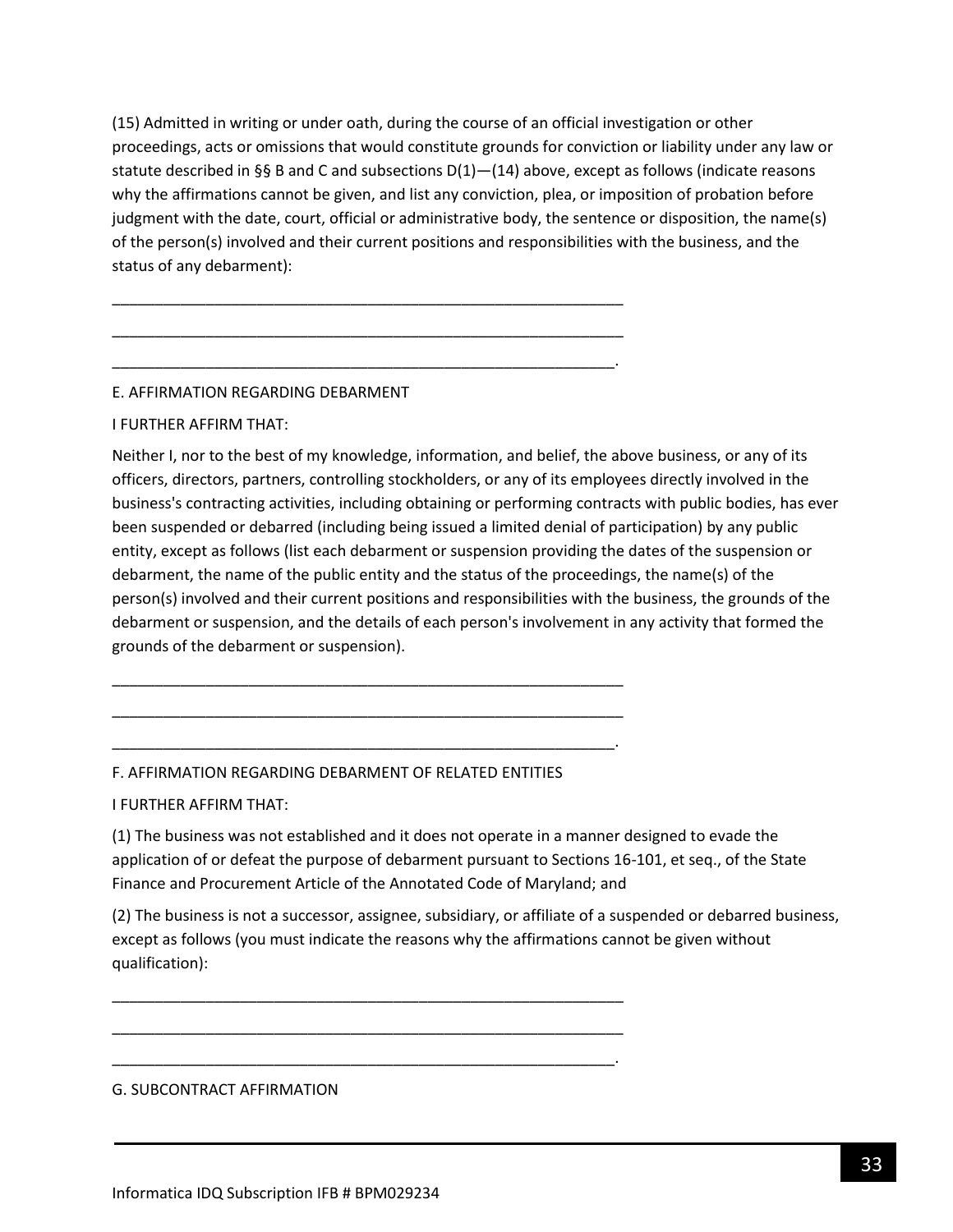### I FURTHER AFFIRM THAT:

Neither I, nor to the best of my knowledge, information, and belief, the above business, has knowingly entered into a contract with a public body under which a person debarred or suspended under Title 16 of the State Finance and Procurement Article of the Annotated Code of Maryland will provide, directly or indirectly, supplies, services, architectural services, construction related services, leases of real property, or construction.

### H. AFFIRMATION REGARDING COLLUSION

### I FURTHER AFFIRM THAT:

Neither I, nor to the best of my knowledge, information, and belief, the above business has:

(1) Agreed, conspired, connived, or colluded to produce a deceptive show of competition in the compilation of the accompanying Bid/Proposal that is being submitted;

(2) In any manner, directly or indirectly, entered into any agreement of any kind to fix the Bid/Proposal price of the Bidder/Offeror or of any competitor, or otherwise taken any action in restraint of free competitive bidding in connection with the contract for which the accompanying Bid/Proposal is submitted.

### I. CERTIFICATION OF TAX PAYMENT

### I FURTHER AFFIRM THAT:

Except as validly contested, the business has paid, or has arranged for payment of, all taxes due the State of Maryland and has filed all required returns and reports with the Comptroller of the Treasury, the State Department of Assessments and Taxation, and the Department of Labor, Licensing, and Regulation, as applicable, and will have paid all withholding taxes due the State of Maryland prior to final settlement.

### J. CONTINGENT FEES

## I FURTHER AFFIRM THAT:

The business has not employed or retained any person, partnership, corporation, or other entity, other than a bona fide employee, bona fide agent, bona fide salesperson, or commercial selling agency working for the business, to solicit or secure the Contract, and that the business has not paid or agreed to pay any person, partnership, corporation, or other entity, other than a bona fide employee, bona fide agent, bona fide salesperson, or commercial selling agency, any fee or any other consideration contingent on the making of the Contract.

## K. CERTIFICATION REGARDING INVESTMENTS IN IRAN

(1) The undersigned certifies that, in accordance with State Finance and Procurement Article, §17-705, Annotated Code of Maryland: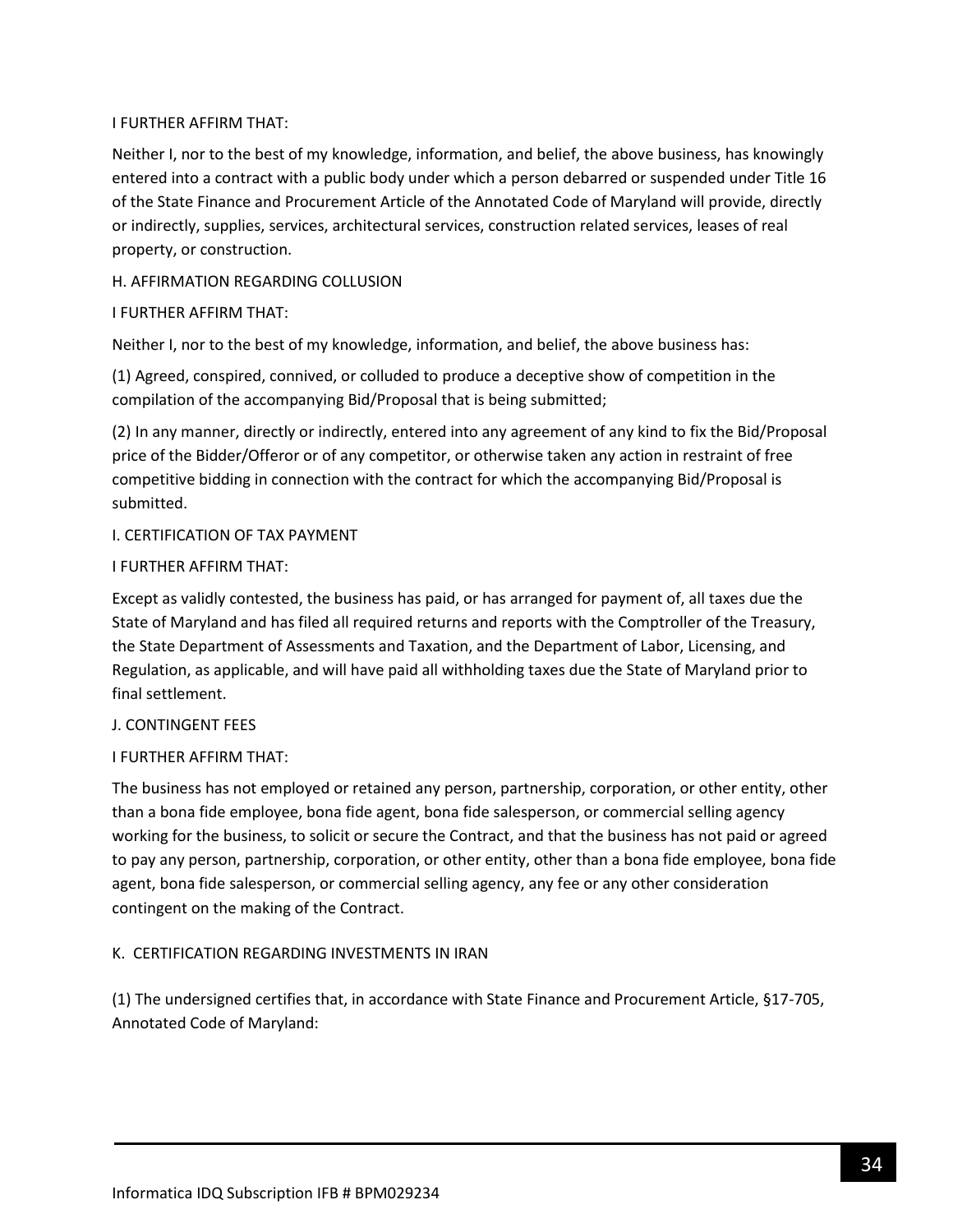(a) It is not identified on the list created by the Board of Public Works as a person engaging in investment activities in Iran as described in State Finance and Procurement Article, §17-702, Annotated Code of Maryland; and

(b) It is not engaging in investment activities in Iran as described in State Finance and Procurement Article, §17-702, Annotated Code of Maryland.

2. The undersigned is unable to make the above certification regarding its investment activities in Iran due to the following activities:

L. CONFLICT MINERALS ORIGINATED IN THE DEMOCRATIC REPUBLIC OF CONGO (FOR SUPPLIES AND SERVICES CONTRACTS)

## I FURTHER AFFIRM THAT:

The business has complied with the provisions of State Finance and Procurement Article, §14-413, Annotated Code of Maryland governing proper disclosure of certain information regarding conflict minerals originating in the Democratic Republic of Congo or its neighboring countries as required by federal law.

### M. I FURTHER AFFIRM THAT:

Any claims of environmental attributes made relating to a product or service included in the Bid or Proposal are consistent with the Federal Trade Commission's Guides for the Use of Environmental Marketing Claims as provided in 16 CFR §260, that apply to claims about the environmental attributes of a product, package, or service in connection with the marketing, offering for sale, or sale of such item or service.

## N. ACKNOWLEDGEMENT

I ACKNOWLEDGE THAT this Affidavit is to be furnished to the Procurement Officer and may be distributed to units of: (1) the State of Maryland; (2) counties or other subdivisions of the State of Maryland; (3) other states; and (4) the federal government. I further acknowledge that this Affidavit is subject to applicable laws of the United States and the State of Maryland, both criminal and civil, and that nothing in this Affidavit or any contract resulting from the submission of this Bid/Proposal shall be construed to supersede, amend, modify or waive, on behalf of the State of Maryland, or any unit of the State of Maryland having jurisdiction, the exercise of any statutory right or remedy conferred by the Constitution and the laws of Maryland with respect to any misrepresentation made or any violation of the obligations, terms and covenants undertaken by the above business with respect to (1) this Affidavit, (2) the contract, and (3) other Affidavits comprising part of the contract.

I DO SOLEMNLY DECLARE AND AFFIRM UNDER THE PENALTIES OF PERJURY THAT THE CONTENTS OF THIS AFFIDAVIT ARE TRUE AND CORRECT TO THE BEST OF MY KNOWLEDGE, INFORMATION, AND BELIEF.

Date:  $\frac{1}{\sqrt{1-\frac{1}{2}}}$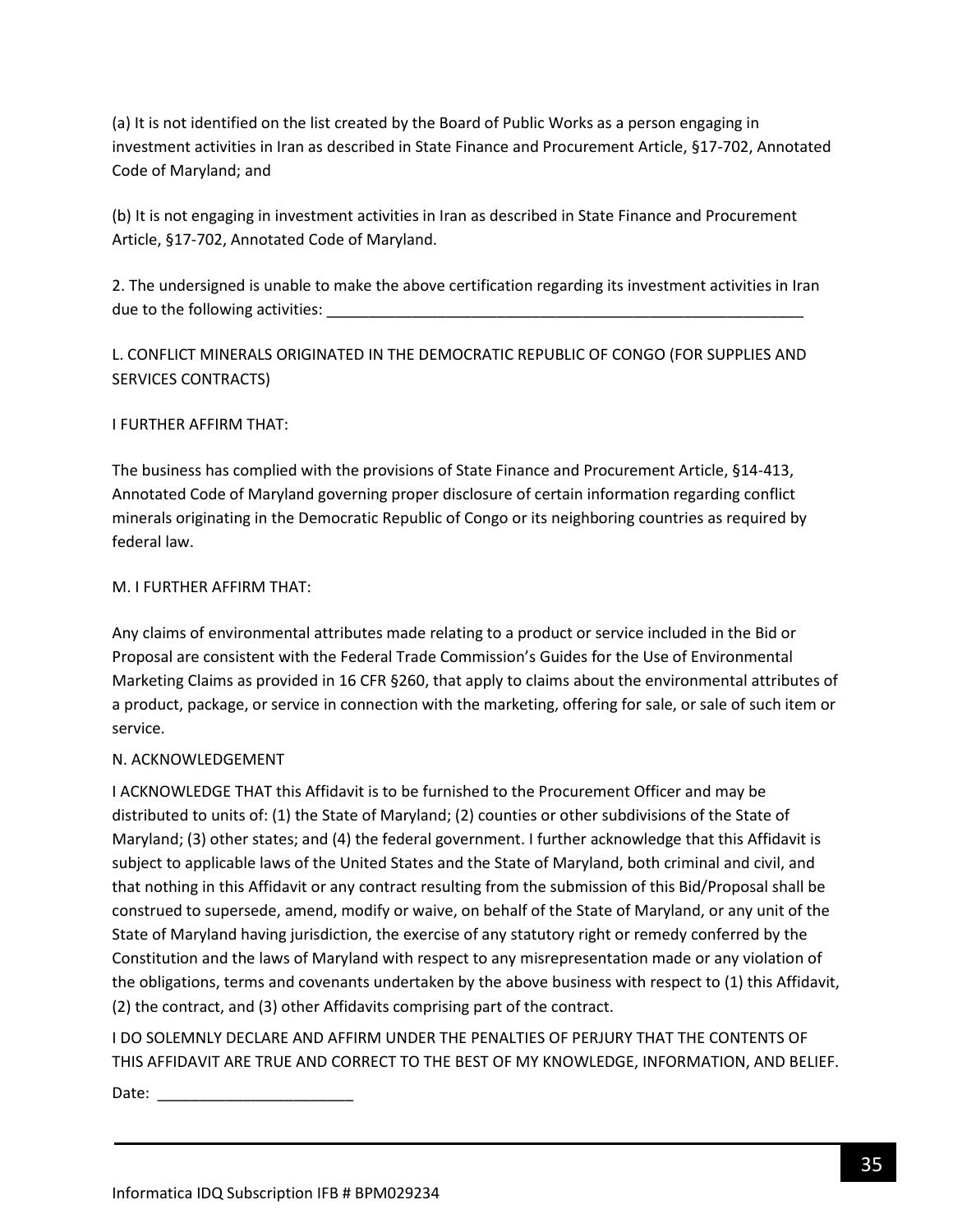By: \_\_\_\_\_\_\_\_\_\_\_\_\_\_\_\_\_\_\_\_\_\_\_\_\_\_\_\_\_\_\_\_\_\_ (print name of Authorized Representative and Affiant)

\_\_\_\_\_\_\_\_\_\_\_\_\_\_\_\_\_\_\_\_\_\_\_\_\_\_\_\_\_\_\_\_\_\_\_ (signature of Authorized Representative and Affiant)

**SUBMIT THIS AFFIDAVIT WITH BID**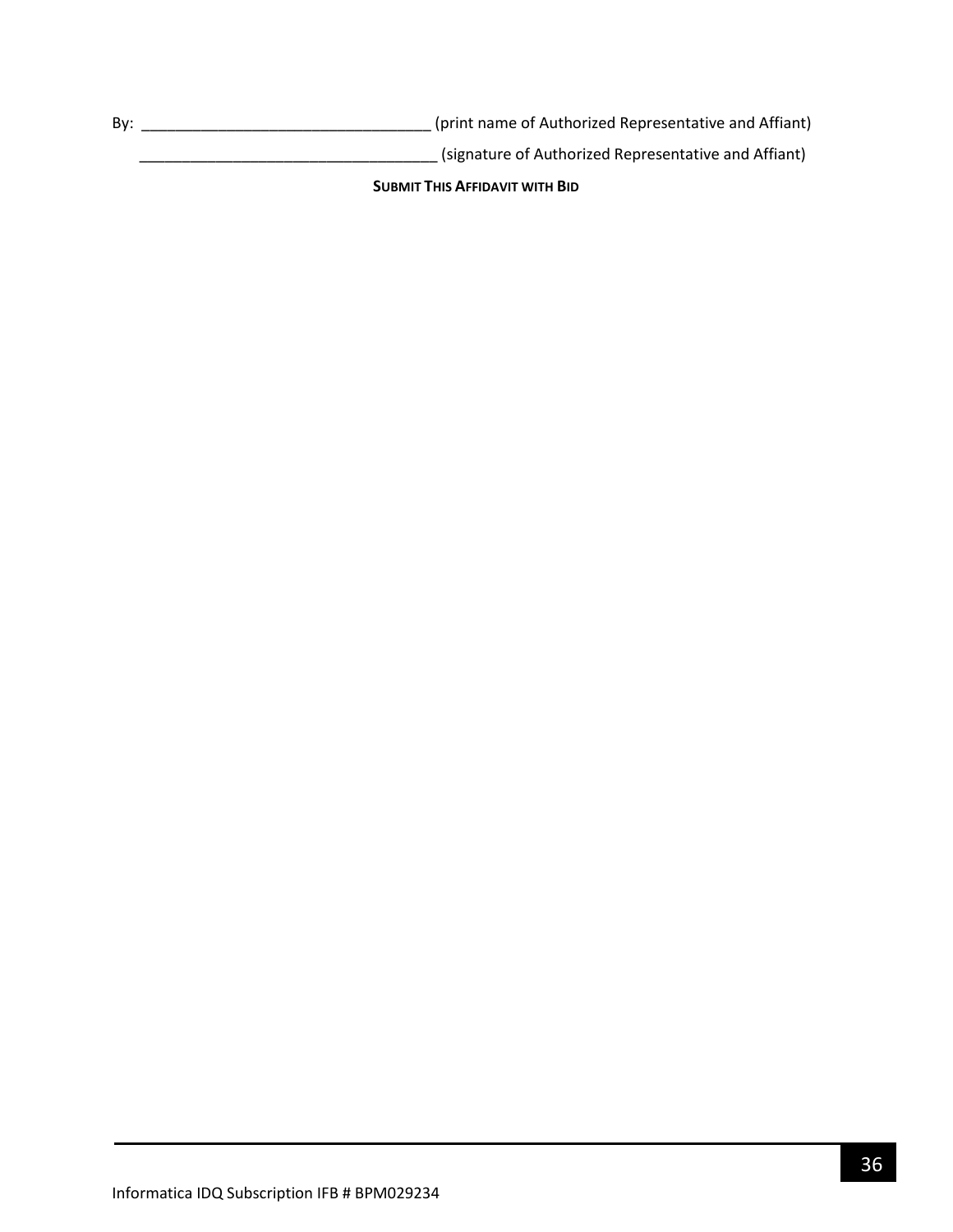### **ATTACHMENT C – CONTRACT AFFIDAVIT**

### <span id="page-36-0"></span>A. AUTHORITY

I hereby affirm that I, \_\_\_\_\_\_\_\_\_\_\_\_\_\_\_\_\_ (name of affiant) am the \_\_\_\_\_\_\_\_\_\_\_\_\_\_\_(title) and duly authorized representative of \_\_\_\_\_\_\_\_\_\_\_\_\_\_\_\_(name of business entity) and that I possess the legal authority to make this affidavit on behalf of the business for which I am acting.

# B. CERTIFICATION OF REGISTRATION OR QUALIFICATION WITH THE STATE DEPARTMENT OF ASSESSMENTS AND TAXATION

I FURTHER AFFIRM THAT:

The business named above is a (check applicable box):

- (1) Corporation  $\Box$  domestic or  $\Box$  foreign;
- (2) Limited Liability Company  $-\Box$  domestic or  $\Box$  foreign;
- (3) Partnership  $\Box$  domestic or  $\Box$  foreign;
- (4) Statutory Trust  $\Box$  domestic or  $\Box$  foreign;
- $(5)$   $\Box$  Sole Proprietorship.

and is registered or qualified as required under Maryland Law. I further affirm that the above business is in good standing both in Maryland and (IF APPLICABLE) in the jurisdiction where it is presently organized, and has filed all of its annual reports, together with filing fees, with the Maryland State Department of Assessments and Taxation. The name and address of its resident agent (IF APPLICABLE) filed with the State Department of Assessments and Taxation is:

| Name and Department ID |          |
|------------------------|----------|
| Number:                | Address: |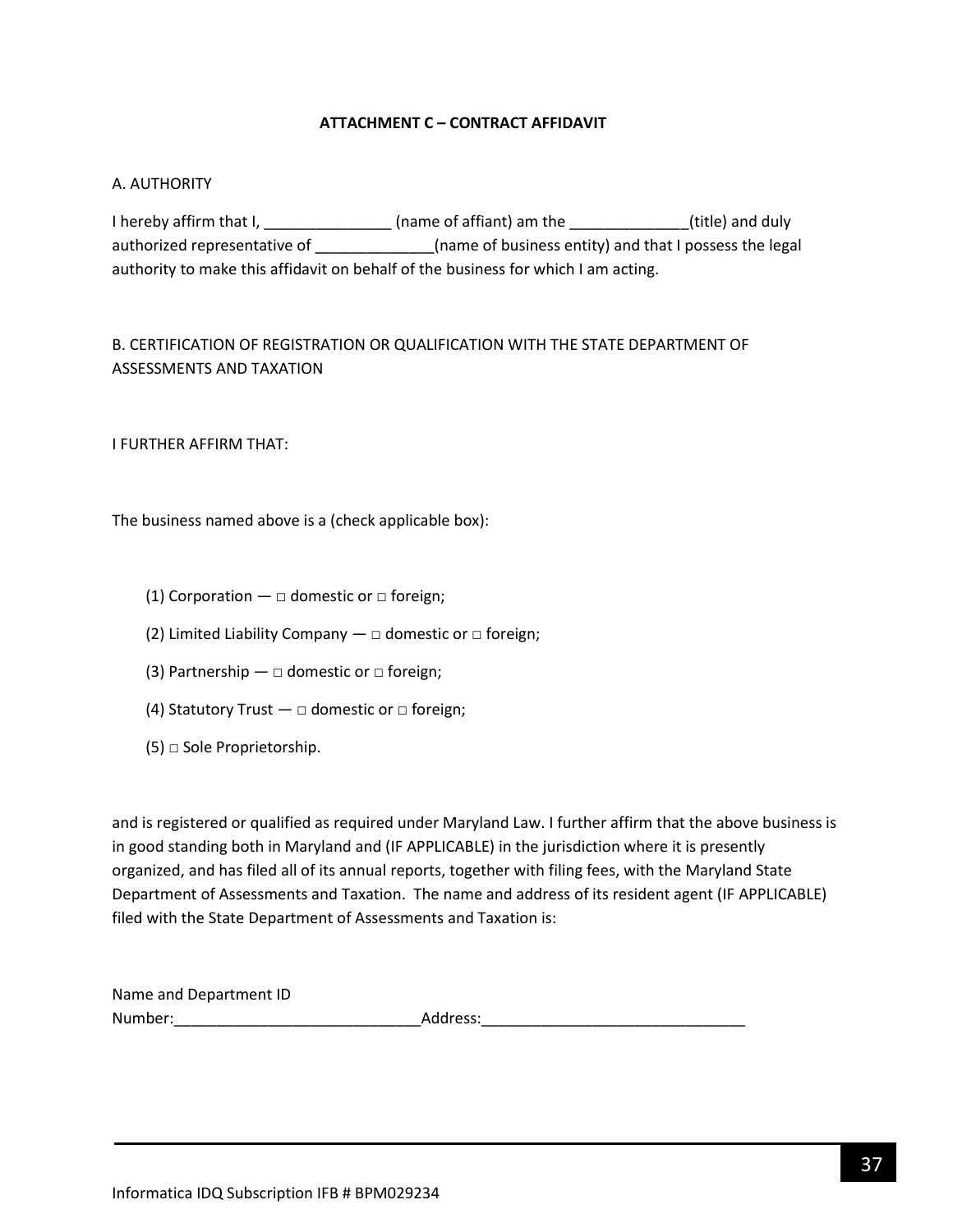and that if it does business under a trade name, it has filed a certificate with the State Department of Assessments and Taxation that correctly identifies that true name and address of the principal or owner as:

| Name and Department ID |          |
|------------------------|----------|
| Number:                | Address: |

### C. FINANCIAL DISCLOSURE AFFIRMATION

### I FURTHER AFFIRM THAT:

I am aware of, and the above business will comply with, the provisions of State Finance and Procurement Article, §13221, Annotated Code of Maryland, which require that every business that enters into contracts, leases, or other agreements with the State of Maryland or its agencies during a calendar year under which the business is to receive in the aggregate \$100,000 or more shall, within 30 days of the time when the aggregate value of the contracts, leases, or other agreements reaches \$100,000, file with the Secretary of State of Maryland certain specified information to include disclosure of beneficial ownership of the business.

### D. POLITICAL CONTRIBUTION DISCLOSURE AFFIRMATION

### I FURTHER AFFIRM THAT:

I am aware of, and the above business will comply with, Election Law Article, Title 14, Annotated Code of Maryland, which requires that every person that enters into a contract for a procurement with the State, a county, or a municipal corporation, or other political subdivision of the State, during a calendar year in which the person receives a contract with a governmental entity in the amount of \$200,000 or more, shall file with the State Board of Elections statements disclosing: (a) any contributions made during the reporting period to a candidate for elective office in any primary or general election; and (b) the name of each candidate to whom one or more contributions in a cumulative amount of \$500 or more were made during the reporting period. The statement shall be filed with the State Board of Elections: (a) before execution of a contract by the State, a county, a municipal corporation, or other political subdivision of the State, and shall cover the 24 months prior to when a contract was awarded; and (b) if the contribution is made after the execution of a contract, then twice a year, throughout the contract term, on: (i) February 5, to cover the six (6) month period ending January 31; and (ii) August 5, to cover the six (6) month period ending July 31.

## E. DRUG AND ALCOHOL FREE WORKPLACE

(Applicable to all contracts unless the contract is for a law enforcement agency and the agency head or the agency head's designee has determined that application of COMAR 21.11.08 and this certification would be inappropriate in connection with the law enforcement agency's undercover operations.)

I CERTIFY THAT: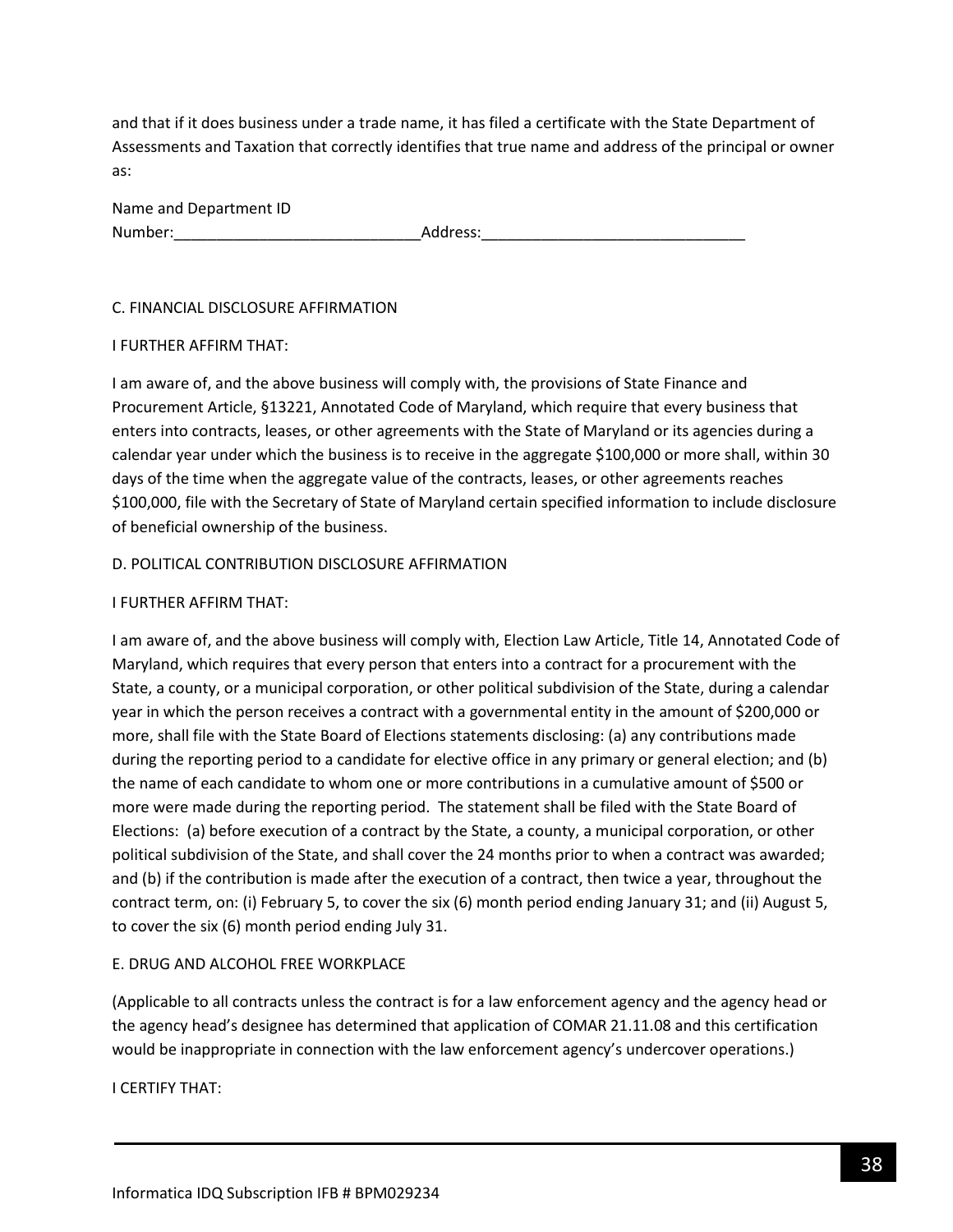(1) Terms defined in COMAR 21.11.08 shall have the same meanings when used in this certification.

(2) By submission of its Bid/Proposal, the business, if other than an individual, certifies and agrees that, with respect to its employees to be employed under a contract resulting from this solicitation, the business shall:

(a) Maintain a workplace free of drug and alcohol abuse during the term of the contract;

(b) Publish a statement notifying its employees that the unlawful manufacture, distribution, dispensing, possession, or use of drugs, and the abuse of drugs or alcohol is prohibited in the business' workplace and specifying the actions that will be taken against employees for violation of these prohibitions;

(c) Prohibit its employees from working under the influence of drugs or alcohol;

(d) Not hire or assign to work on the contract anyone who the business knows, or in the exercise of due diligence should know, currently abuses drugs or alcohol and is not actively engaged in a bona fide drug or alcohol abuse assistance or rehabilitation program;

(e) Promptly inform the appropriate law enforcement agency of every drug-related crime that occurs in its workplace if the business has observed the violation or otherwise has reliable information that a violation has occurred;

(f) Establish drug and alcohol abuse awareness programs to inform its employees about:

- (i) The dangers of drug and alcohol abuse in the workplace;
- (ii) The business's policy of maintaining a drug and alcohol free workplace;
- (iii) Any available drug and alcohol counseling, rehabilitation, and employee assistance programs; and
- (iv) The penalties that may be imposed upon employees who abuse drugs and alcohol in the workplace;

(g) Provide all employees engaged in the performance of the contract with a copy of the statement required by §E(2)(b), above;

(h) Notify its employees in the statement required by  $\Sigma(2)$ (b), above, that as a condition of continued employment on the contract, the employee shall:

- (i) Abide by the terms of the statement; and
- (ii) Notify the employer of any criminal drug or alcohol abuse conviction for an offense occurring in the workplace not later than 5 days after a conviction;

(i) Notify the procurement officer within 10 days after receiving notice under  $\Sigma(2)(h)(ii)$ , above, or otherwise receiving actual notice of a conviction;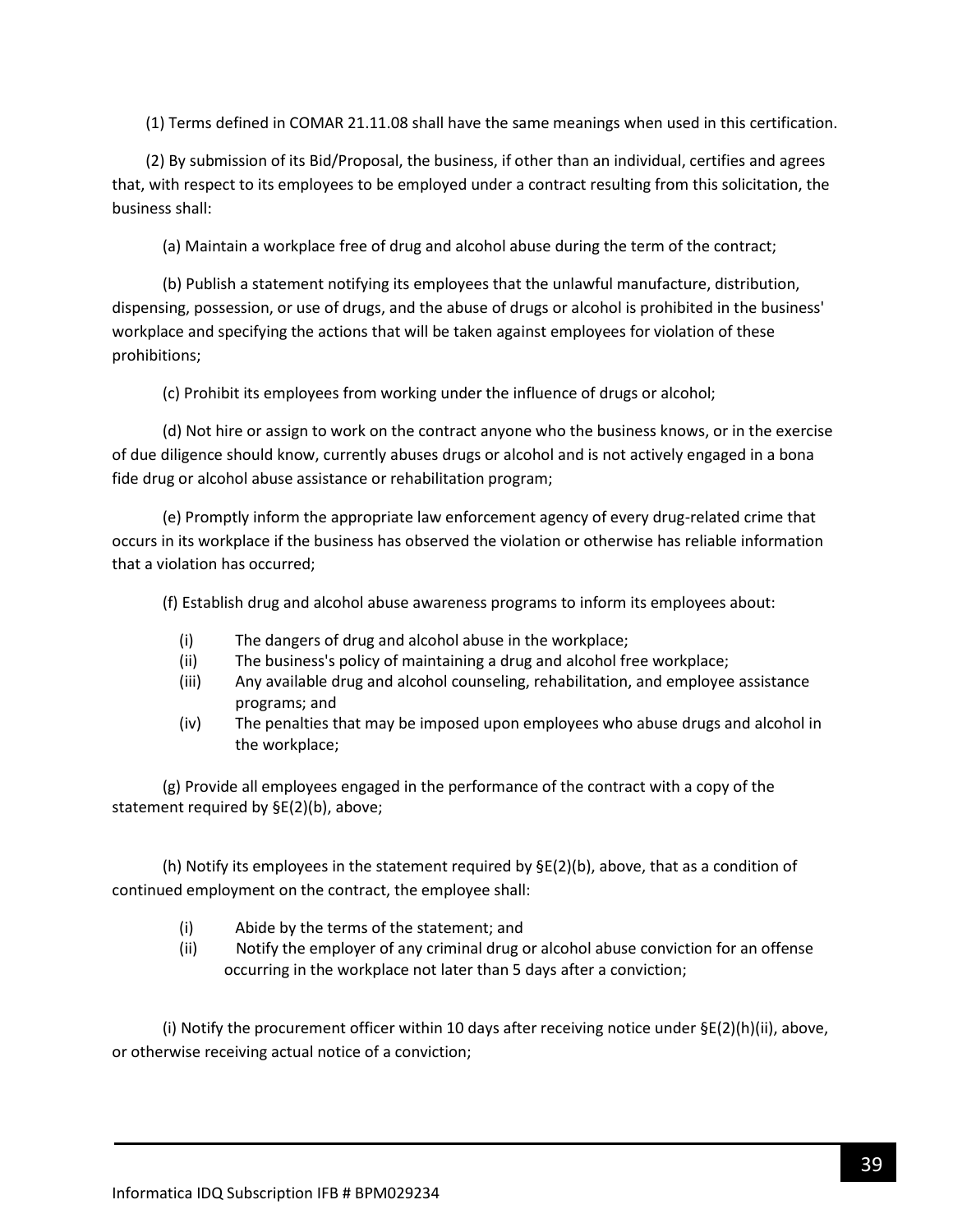(j) Within 30 days after receiving notice under §E(2)(h)(ii), above, or otherwise receiving actual notice of a conviction, impose either of the following sanctions or remedial measures on any employee who is convicted of a drug or alcohol abuse offense occurring in the workplace:

- (i) Take appropriate personnel action against an employee, up to and including termination; or
- (ii) Require an employee to satisfactorily participate in a bona fide drug or alcohol abuse assistance or rehabilitation program; and

(k) Make a good faith effort to maintain a drug and alcohol free workplace through implementation of §E(2)(a)—(j), above.

(3) If the business is an individual, the individual shall certify and agree as set forth in  $\S E(4)$ , below, that the individual shall not engage in the unlawful manufacture, distribution, dispensing, possession, or use of drugs or the abuse of drugs or alcohol in the performance of the contract.

(4) I acknowledge and agree that:

(a) The award of the contract is conditional upon compliance with COMAR 21.11.08 and this certification;

(b) The violation of the provisions of COMAR 21.11.08 or this certification shall be cause to suspend payments under, or terminate the contract for default under COMAR 21.07.01.11 or 21.07.03.15, as applicable; and

(c) The violation of the provisions of COMAR 21.11.08 or this certification in connection with the contract may, in the exercise of the discretion of the Board of Public Works, result in suspension and debarment of the business under COMAR 21.08.03.

## F. CERTAIN AFFIRMATIONS VALID

### I FURTHER AFFIRM THAT:

To the best of my knowledge, information, and belief, each of the affirmations, certifications, or acknowledgements contained in that certain Bid/Proposal Affidavit dated \_\_\_\_\_\_\_\_ , 2021\_\_\_ , and executed by me for the purpose of obtaining the contract to which this Exhibit is attached remains true and correct in all respects as if made as of the date of this Contract Affidavit and as if fully set forth herein.

I DO SOLEMNLY DECLARE AND AFFIRM UNDER THE PENALTIES OF PERJURY THAT THE CONTENTS OF THIS AFFIDAVIT ARE TRUE AND CORRECT TO THE BEST OF MY KNOWLEDGE, INFORMATION, AND BELIEF.

Date: \_\_\_\_\_\_\_\_\_\_\_\_\_\_\_

By: example and the state of authorized Representative and Affiant)

\_\_\_\_\_\_\_\_\_\_\_\_\_\_\_\_\_\_\_\_\_\_\_\_\_\_\_\_\_\_\_\_\_ (signature of Authorized Representative and Affiant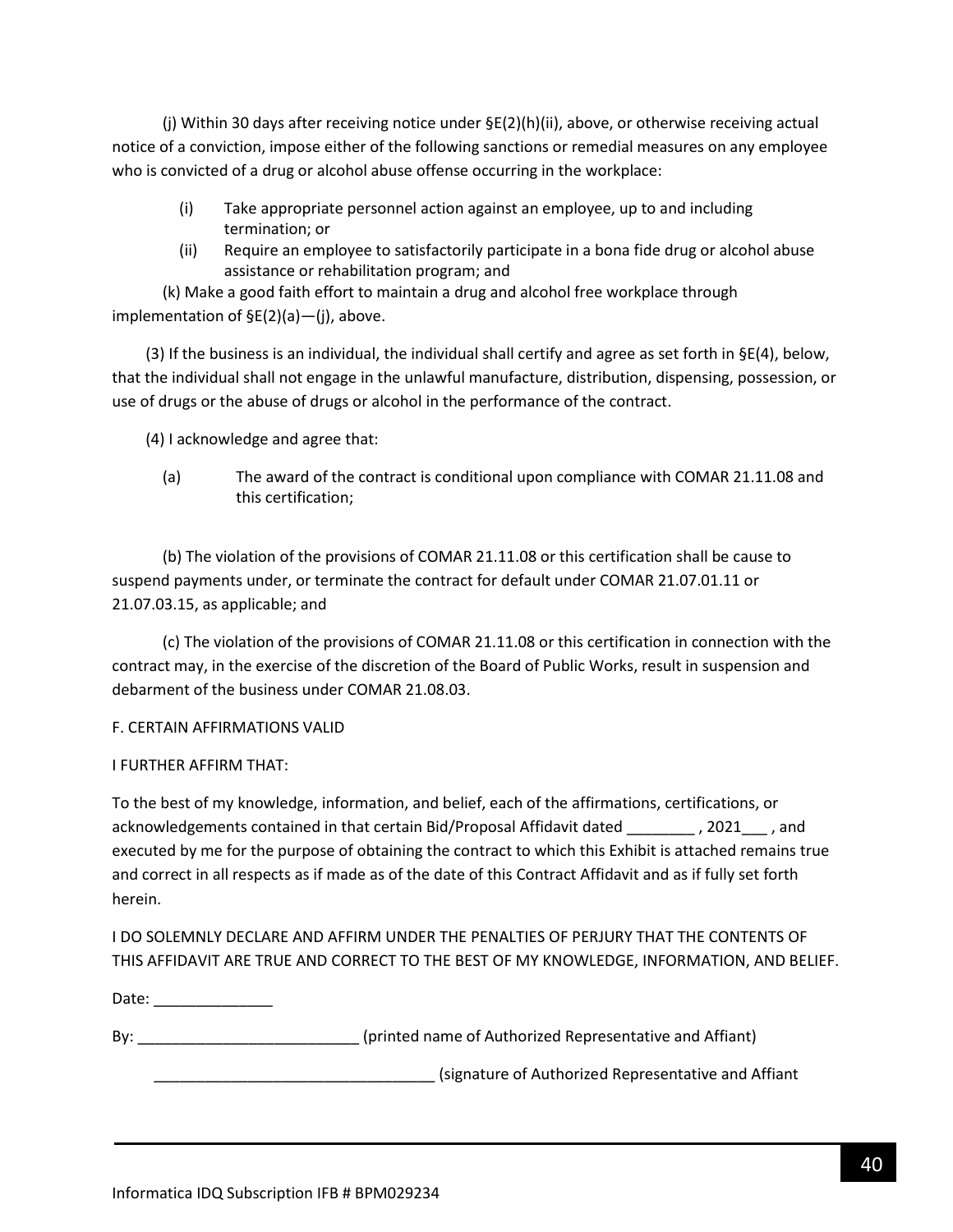### **ATTACHMENT D – BID PRICING INSTRUCTIONS**

In order to assist Bidders in the preparation of their Bid and to comply with the requirements of this solicitation, Bid Pricing Instructions and a Bid Form have been prepared. Bidders shall submit their Bid on the Bid Form in accordance with the instructions on the Bid Form and as specified herein. Do not alter the Bid Form or the Bid Form may be rejected. The Bid Form is to be signed and dated, where requested, by an individual who is authorized to bind the Bidder to the prices entered on the Bid Form. The Bid Form is used to calculate the Bidder's TOTAL BID PRICE. Follow these instructions carefully when completing your Bid Form:

- A) All Unit and Extended Prices must be clearly entered in dollars and cents, e.g., \$24.15. Make your decimal points clear and distinct.
- B) All Unit Prices must be the actual price per unit the State will pay for the specific item or service identified in this IFB and may not be contingent on any other factor or condition in any manner.
- C) All calculations shall be rounded to the nearest cent, i.e., .344 shall be .34 and .345 shall be .35.
- D) Any goods or services required through this IFB and proposed by the vendor at **No Cost to the State** must be clearly entered in the Unit Price, if appropriate, and Extended Price with **\$0.00**.
- E) Every blank in every Bid Form shall be filled in. Any blanks may result in the Bid being regarded as non-responsive and thus rejected. Any changes or corrections made to the Bid Form by the Bidder prior to submission shall be initialed and dated.
- F) Except as instructed on the Bid Form, nothing shall be entered on or attached to the Bid Form that alters or proposes conditions or contingencies on the prices. Alterations and/or conditions usually render the Bid non-responsive, which means it will be rejected.
- G) It is imperative that the prices included on the Bid Form have been entered correctly and calculated accurately by the Bidder and that the respective total prices agree with the entries on the Bid Form. Any incorrect entries or inaccurate calculations by the Bidder will be treated as provided in COMAR 21.05.03.03E and 21.05.02.12, and may cause the Bid to be rejected.
- H) If option years are included, Bidders must submit pricing for each option year. Any option to renew will be exercised at the sole discretion of the State and will comply with all terms and conditions in force at the time the option is exercised. If exercised, the option period shall be for a period identified in the IFB at the prices entered in the Bid Form.
- I) All Bid prices entered below are to be fully loaded prices that include all costs/expenses associated with the provision of services as required by the IFB. The Bid price shall include, but is not limited to, all: labor, profit/overhead, general operating, administrative, and all other expenses and costs necessary to perform the work set forth in the solicitation. No other amounts will be paid to the Contractor. If labor rates are requested, those amounts shall be fully-loaded rates; no overtime amounts will be paid.
- J) Unless indicated elsewhere in the IFB, sample amounts used for calculations on the Bid Form are typically estimates for bidding purposes only. The Department does not guarantee a minimum or maximum number of units or usage in the performance of this Contract.
- K) Failure to adhere to any of these instructions may result in the Bid being determined non-responsive and rejected by the Department.

The Bid shall contain all price information in the format specified on these pages. Complete the Bid Form only as provided in the Bid Pricing Instructions. Do not amend, alter or leave blank any items on the Bid Form. If option years are included, Bidders must submit Bids for each option year. Failure to adhere to any of these instructions may result in the bid being determined non-responsive and rejected by the Department.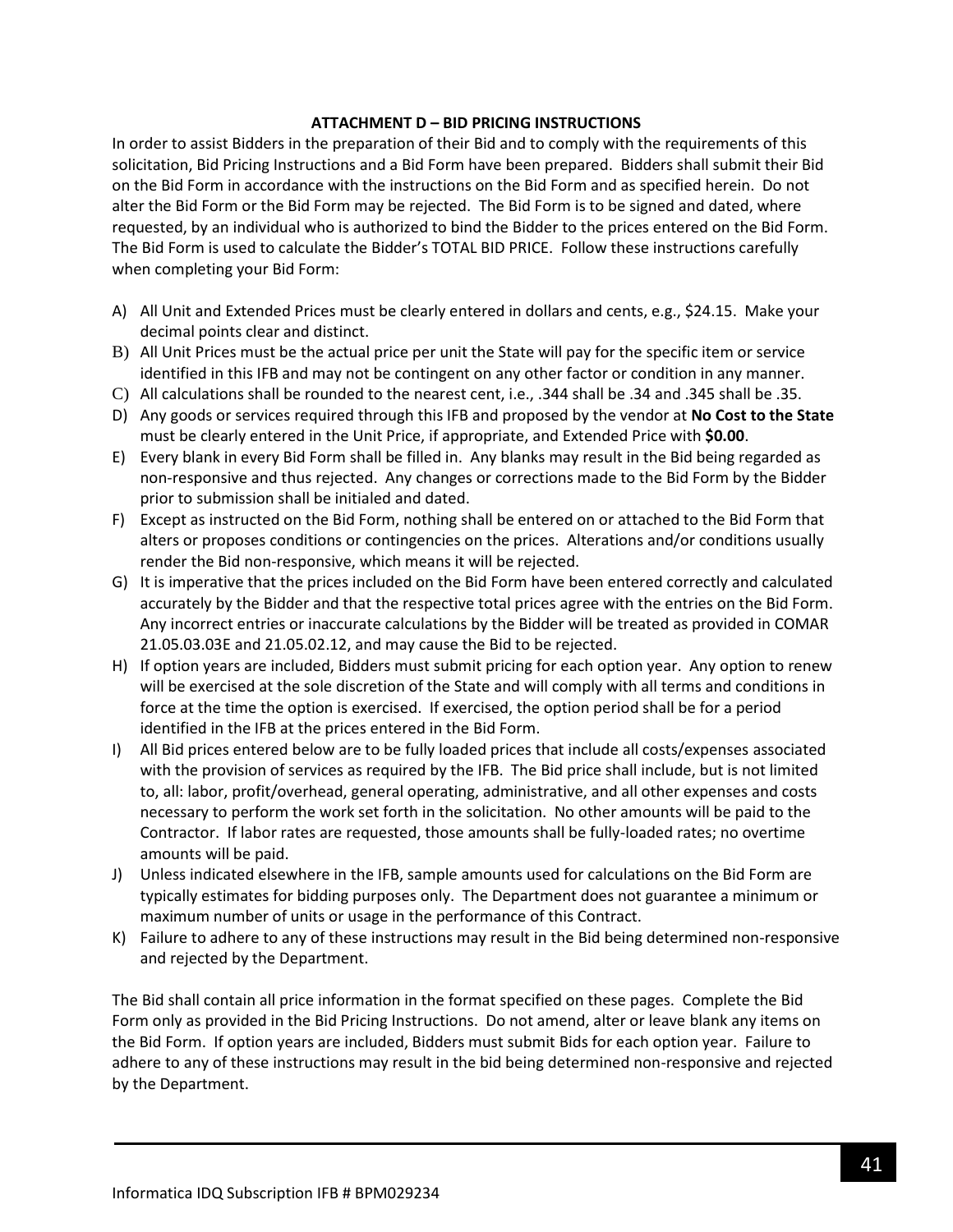### **ATTACHMENT D – BID PRICE FORM Informatica IDQ Subscription IFB # BPM029234**

<span id="page-41-0"></span>

| <b>Product Description</b>     | Product      | Quantity       | <b>Unit Price</b> | <b>Total Price</b> |
|--------------------------------|--------------|----------------|-------------------|--------------------|
|                                | Number       |                |                   |                    |
| Informatica IDQ                | 00000-20168- | $\overline{2}$ | $\overline{\xi}$  | $\overline{\xi}$   |
| <b>Advanced Edition</b>        | 0000         |                |                   |                    |
| per CPU-core(S)                |              |                |                   |                    |
| <b>Production Annual</b>       |              |                |                   |                    |
| Subscription                   |              |                |                   |                    |
| <b>Twelve Month</b>            |              |                |                   |                    |
| Subscription                   |              |                |                   |                    |
| Informatica IDQ                | 0000-20992-  | 4              | \$                | \$                 |
| <b>Advanced Edition</b>        | 0000         |                |                   |                    |
| per CPU-core (S)               |              |                |                   |                    |
| Lab Annual                     |              |                |                   |                    |
| Subscription                   |              |                |                   |                    |
| <b>Twelve Month</b>            |              |                |                   |                    |
| Subscription                   |              |                |                   |                    |
| Informatica                    |              |                |                   | VANNNNNNNNN        |
| Premium Support                |              |                |                   |                    |
| <b>Twelve Month</b>            |              |                |                   |                    |
| Subscription                   |              |                |                   |                    |
| <b>Total Price</b>             |              |                |                   | $\zeta$            |
| *BASIS FOR AWARD               |              |                |                   |                    |
| Submitted By:                  |              |                |                   |                    |
|                                |              |                | Date: Date:       |                    |
|                                |              |                |                   |                    |
| <b>Printed Name and Title:</b> |              |                |                   |                    |
|                                |              |                |                   |                    |
|                                |              |                |                   |                    |
|                                |              |                |                   |                    |
|                                |              |                |                   |                    |
|                                |              |                |                   |                    |
|                                |              |                |                   |                    |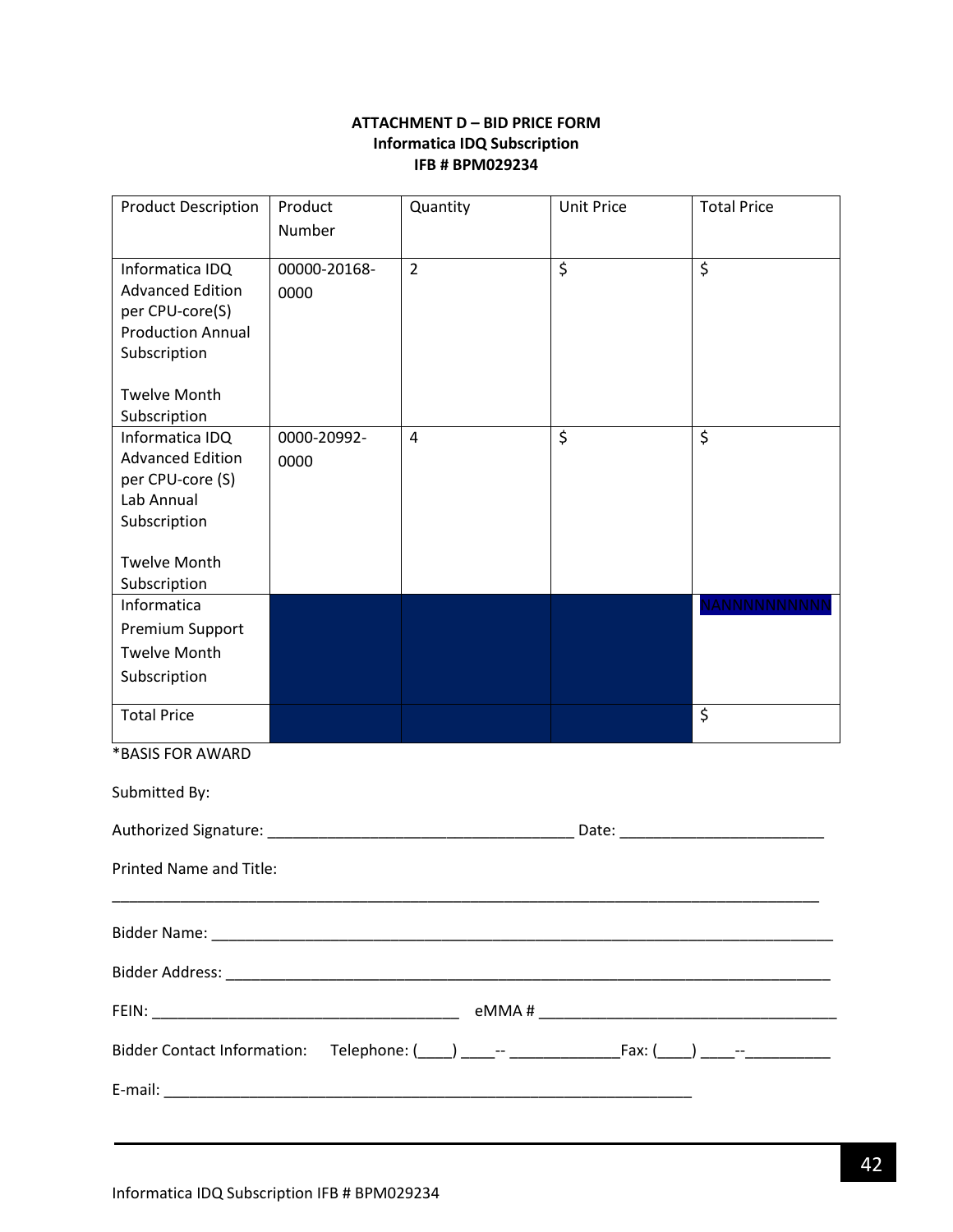#### **ATTACHMENT E – FEDERAL FUNDS ATTACHMENT**

[Reference, among other provisions, 45 C.F.R. § 75.335]

<span id="page-42-0"></span>In addition to other provisions required by the IFB and Contract related to the federal funds that may be included in any Contract to be awarded as a result of this IFB, the following provisions are applicable:

A. Contracts for more than the simplified acquisition threshold currently set at \$150,000, which is the inflation adjusted amount determined by the Civilian Agency Acquisition Council and the Defense Acquisition Regulations Council (Councils) as authorized by 41 U.S.C. 1908, must address administrative, contractual, or legal remedies in instances where contractors violate or breach contract terms, and provide for such sanctions and penalties as appropriate.

B. All contracts in excess of \$10,000 must address termination for cause and for convenience by the non-Federal entity including the manner by which it will be effected and the basis for settlement.

C. Debarment and Suspension (Executive Orders 12549 and 12689) (see 2 CFR 180.220 and 45 CFR 75.212) A party listed on the government-wide exclusions in the System for Award Management (SAM), in accordance with the OMB guidelines at 2 CFR part 180 that implement Executive Orders 12549 (3 CFR part 1986 Comp., p. 189) and 12689 (3 CFR part 1989 Comp., p. 235), "Debarment and Suspension" is not eligible for award under this IFB. SAM Exclusions contains the names of parties debarred, suspended, or otherwise excluded by agencies, as well as parties declared ineligible under statutory or regulatory authority other than Executive Order 12549. Any Contractor awarded a Contract as a result of this IFB is responsible for ensuring that any party with which it subcontracts is not debarred or suspended and is in full compliance with the executive orders and federal regulations cited in this paragraph.

D. Byrd Anti-Lobbying Amendment (31 U.S.C. 1352)—Contractors that apply or bid for an award exceeding \$100,000 must file the required attached certification. Each tier (including the Contractor and any subcontractor(s)) certifies to the tier above that it will not and has not used federal appropriated funds to pay any person or organization for influencing or attempting to influence an officer or employee of any agency, a member of Congress, officer or employee of Congress, or an employee of a member of Congress in connection with obtaining any federal contract, grant or any other award covered by 31 U.S.C. 1352. Each tier must also disclose any lobbying with non-federal funds that takes place in connection with obtaining any Federal award. Such disclosures are forwarded from tier to tier up to the non-federal awardee (which, in this case, is the State of Maryland).

1. *Form and rule*: All prospective and present contractors and subcontractors (this includes all levels of funding) who receive more than \$100,000 in federal funds must submit the attached form "Certification Against Lobbying." It assures, generally, that contractors and subcontractors receiving federal funds will not lobby federal entities with federal funds, and that, as is required, they will disclose other lobbying on form SF-111.

2. *Form and instructions*: "Form LLL, Disclosure of Lobbying Activities" must be submitted by those receiving more than \$100,000 in federal funds, to disclose any lobbying of federal entities (a) with profits from federal contracts or (b) funded with nonfederal funds.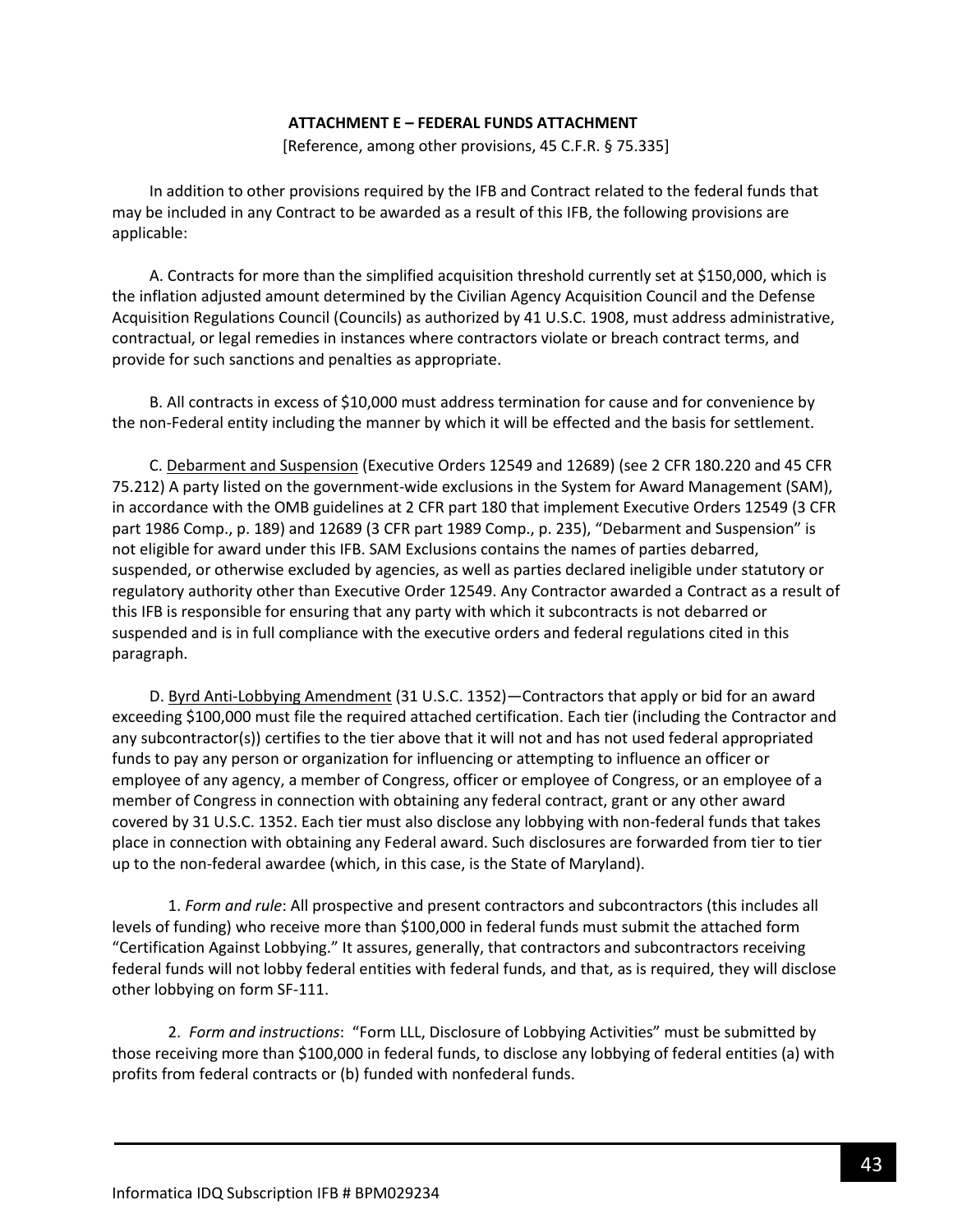E. Section 504 of the Rehabilitation Act of 1973. Any Contractor awarded a Contract as a result of this RFP certifies that it will comply with Section 504 of the Rehabilitation Act of 1973, as amended (29 U.S.C. § 791 *et seq.*), and all regulations promulgated thereunder. Section 504 prohibits discrimination on the basis of handicap in all federally assisted programs and activities. It requires the analysis and making of any changes needed in three general areas of operation— programs, activities, and facilities and employment. It states, among other things, that: *Grantees that provide health ... services should undertake tasks such as ensuring emergency treatment for the hearing impaired and making certain that persons with impaired sensory or speaking skills are not denied effective notice with regard to benefits, services, and waivers of rights or consents to treatments*.

F. Age Discrimination Act of 1975. Any Contractor awarded a Contract as a result of this IFB certifies that it shall not discriminate on the basis of Age, according to the requirements of the Age Discrimination Act of 1975.

G. Title VI of the Civil Rights Act of 1964. Any Contractor awarded a Contract are a result of this IFB certifies that it shall comply with Title VI of the Civil Rights Act of 1964 and shall not discriminate in participation by race, color, or national origin.

H. Section 1557 of the ACA. Any Contractor awarded a Contract as a result of this IFB certifies that it shall comply with Section 1557 of the Affordable Care Act (42 U.S.C. § 18116) and any regulations promulgated thereunder. Section 1557 prohibits discrimination on the basis of race, color, national origin, sex, age, or disability in certain health programs or activities. Section 1557 further provides that, except as provided in Title I or the Patient Protection and Affordable Care Act (as amended, the ACA), an individual shall not, on the grounds prohibited under Title VI of the Civil Rights Act of 1964, Title IX of the Education Amendments of 1972, the Age Discrimination Act of 1975, or Section 504 of the Rehabilitation Act of 1973, be excluded from participation in, be denied the benefits of, or be subjected to discrimination under any health program or activity, any part of which is receiving federal financial assistance or any program or activity that is administered by any entity (such as MHBE) established under Title I of the ACA.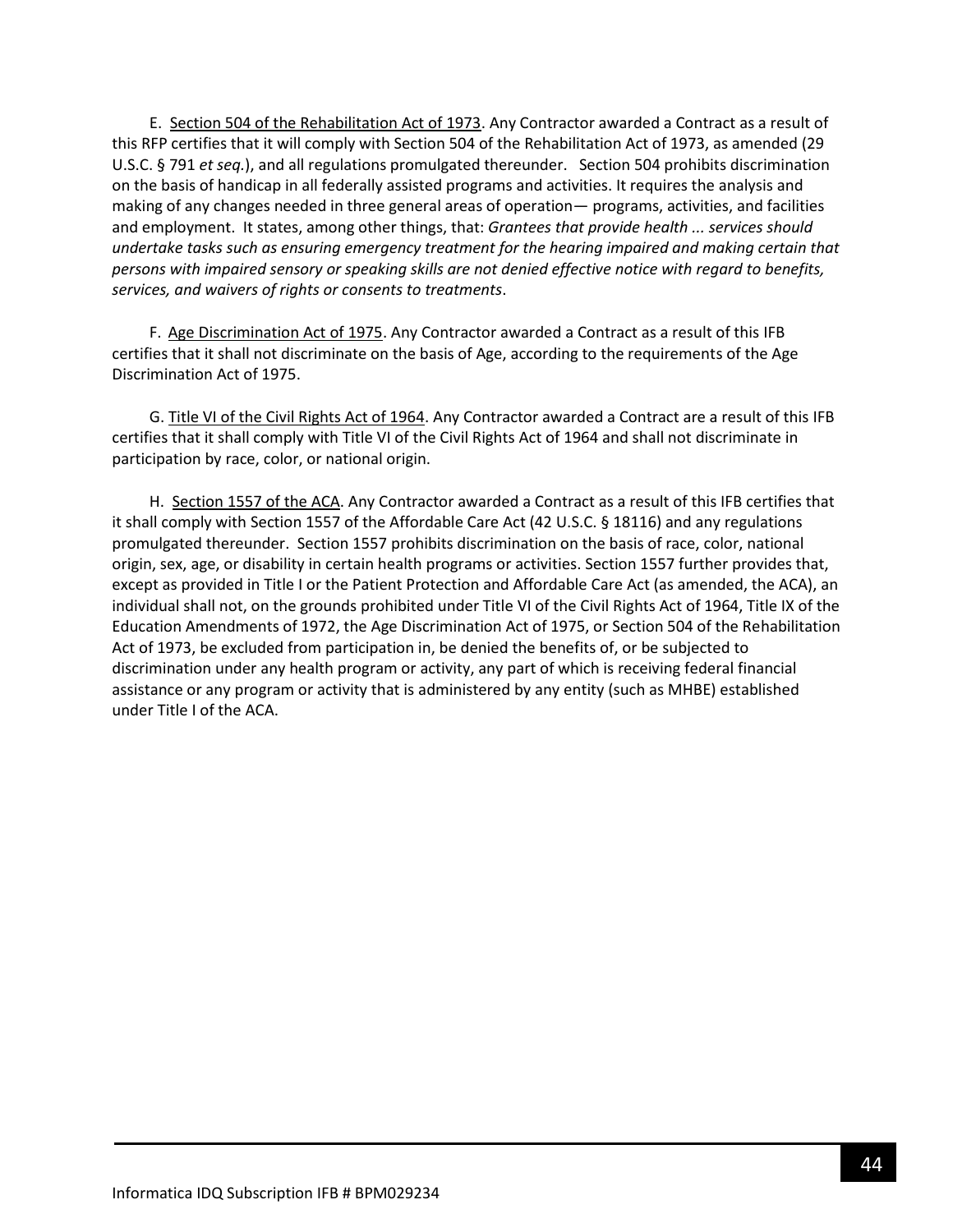### **ATTACHMENT E-1 – CERTIFICATION AGAINST LOBBYING**

### **U.S. Department of Health and Human Services**

### **CERTIFICATION REGARDING LOBBYING**

Certification for Contracts, Grants, Loans, and Cooperative Agreements

<span id="page-44-0"></span>The undersigned certifies, to the best of his or her knowledge and belief, that:

(1) No Federal appropriated funds have been paid or will be paid, by or on behalf of the undersigned, to any person for influencing or attempting to influence an officer or employee of any agency, a Member of Congress, an officer or employee of Congress, or an employee of a Member of Congress in connection with the awarding of any Federal contract, the making of any Federal grant, the making of any Federal loan, the entering into of any cooperative agreement, and the extension, continuation, renewal, amendment, or modification of any Federal contract, grant, loan, or cooperative agreement.

(2) If any funds other than Federal appropriated funds have been paid or will be paid to any person for influencing or attempting to influence an officer or employee of any agency, a Member of Congress, an officer or employee of Congress, or an employee of a Member of Congress in connection with this Federal contract, grant, loan, or cooperative agreement, the undersigned shall complete and submit Standard Form-LLL, "Disclosure Form to Report Lobbying," in accordance with its instructions.

(3) The undersigned shall require that the language of this certification be included in the award documents for all sub-awards at all tiers (including subcontracts, sub-grants, and contracts under grants, loans, and cooperative agreements) and that all sub-recipients shall certify and disclose accordingly.

This certification is a material representation of fact upon which reliance was placed when this transaction was made or entered into. Submission of this certification is a prerequisite for making or entering into this transaction imposed by Section 1352, title 31, U.S. Code. Any person who fails to file the required certification shall be subject to a civil penalty of not less than \$10,000 and not more than \$100,000 for each such failure.

| Award No.                                                   | <b>Organizational Entry</b>       |
|-------------------------------------------------------------|-----------------------------------|
| Name and Title of Official Signing for Organizational Entry | Telephone No. Of Signing Official |
| Signature of Above Official                                 | Date Signed                       |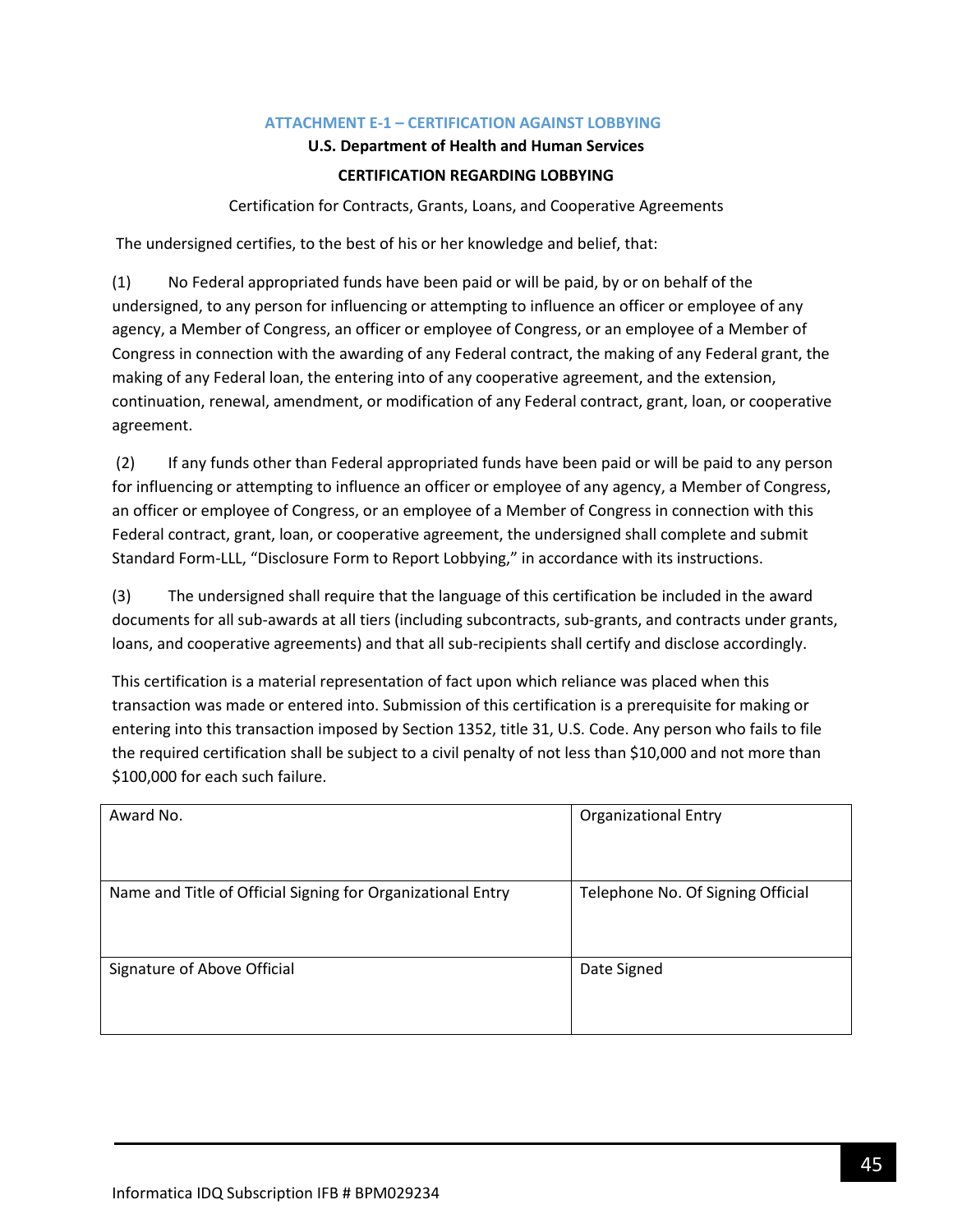### **ATTACHMENT E-2**

# **DISCLOSURE OF LOBBYING ACTIVITIES**

# **Complete this form to disclose lobbying activities pursuant to 31 U.S.C. 1352**

| 1. Type of Federal Action:                                                                          | 2. Status of Federal Action: |                                                      | 3. Report Type:                               |
|-----------------------------------------------------------------------------------------------------|------------------------------|------------------------------------------------------|-----------------------------------------------|
| a. Contract                                                                                         | a. Bid/offer/application     |                                                      | a. Initial filing                             |
| b. Grant                                                                                            | b. Initial award             |                                                      | b. Material change                            |
| c. Cooperative                                                                                      | c. Post-award                |                                                      |                                               |
| Agreement                                                                                           |                              |                                                      | For Material Change Only:                     |
| d. Loan                                                                                             |                              |                                                      | Year ________ quarter ________                |
| e. Loan guarantee                                                                                   |                              |                                                      | Date of last report _________                 |
| f. Loan insurance                                                                                   |                              |                                                      |                                               |
| 4. Name and Address of Reporting Entity:                                                            |                              | 5. If Reporting Entity in No. 4 is a Subawardee,     |                                               |
|                                                                                                     |                              | <b>Enter Name and Address of Prime:</b>              |                                               |
|                                                                                                     |                              |                                                      |                                               |
| $\Box$ Prime $\Box$ Subawardee Tier ______, if                                                      |                              |                                                      |                                               |
| known:                                                                                              |                              | Congressional District, if known:                    |                                               |
| Congressional District, if known:                                                                   |                              |                                                      |                                               |
| 6. Federal Department/Agency:                                                                       |                              |                                                      | 7. Federal Program Name/Description:          |
|                                                                                                     |                              |                                                      |                                               |
|                                                                                                     |                              | CFDA Number, if applicable:                          |                                               |
| 8. Federal Action Number, if known:                                                                 |                              | 9. Award Amount, if known:                           |                                               |
|                                                                                                     |                              |                                                      |                                               |
|                                                                                                     |                              | \$                                                   |                                               |
| 10. a. Name and Address of Lobbying                                                                 |                              |                                                      | b. Individuals Performing Services (including |
| Registrant                                                                                          |                              | address if different from No. 10a) (last name, first |                                               |
| (if individual, last name, first name, MI):                                                         |                              | name, MI):                                           |                                               |
|                                                                                                     |                              |                                                      |                                               |
|                                                                                                     |                              |                                                      |                                               |
| 11. Amount of Payment (check all that apply)                                                        |                              |                                                      | 13. Type of Payment (check all that apply)    |
|                                                                                                     |                              |                                                      |                                               |
| \$______________ □ actual □ planned                                                                 |                              | $\Box$ a. retainer                                   |                                               |
| 12. Form of Payment (check all that apply)                                                          |                              | $\Box$ b. one-time                                   |                                               |
|                                                                                                     |                              | $\Box$ c. commission                                 |                                               |
| $\Box$ a. cash $\Box$ b. in-kind, specify:                                                          |                              | $\Box$ d. contingent fee<br>$\Box$ e. deferred       |                                               |
| nature                                                                                              |                              | $\Box$ f. other; specify:                            |                                               |
|                                                                                                     |                              |                                                      |                                               |
| 14. Brief Description of Services Performed or to be Performed and Date(s) of Service, including    |                              |                                                      |                                               |
| officer(s), employee(s), or Member(s) contacted, for Payment Indicated in Item 11:                  |                              |                                                      |                                               |
|                                                                                                     |                              |                                                      |                                               |
|                                                                                                     |                              |                                                      |                                               |
|                                                                                                     |                              |                                                      |                                               |
|                                                                                                     |                              |                                                      |                                               |
|                                                                                                     |                              |                                                      |                                               |
| (attach Continuation Sheet(s) SF-LLLA, if necessary)<br>15. Continuation Sheet(s) SF-LLLA attached: |                              |                                                      |                                               |
|                                                                                                     |                              | □ Yes                                                | $\Box$ No                                     |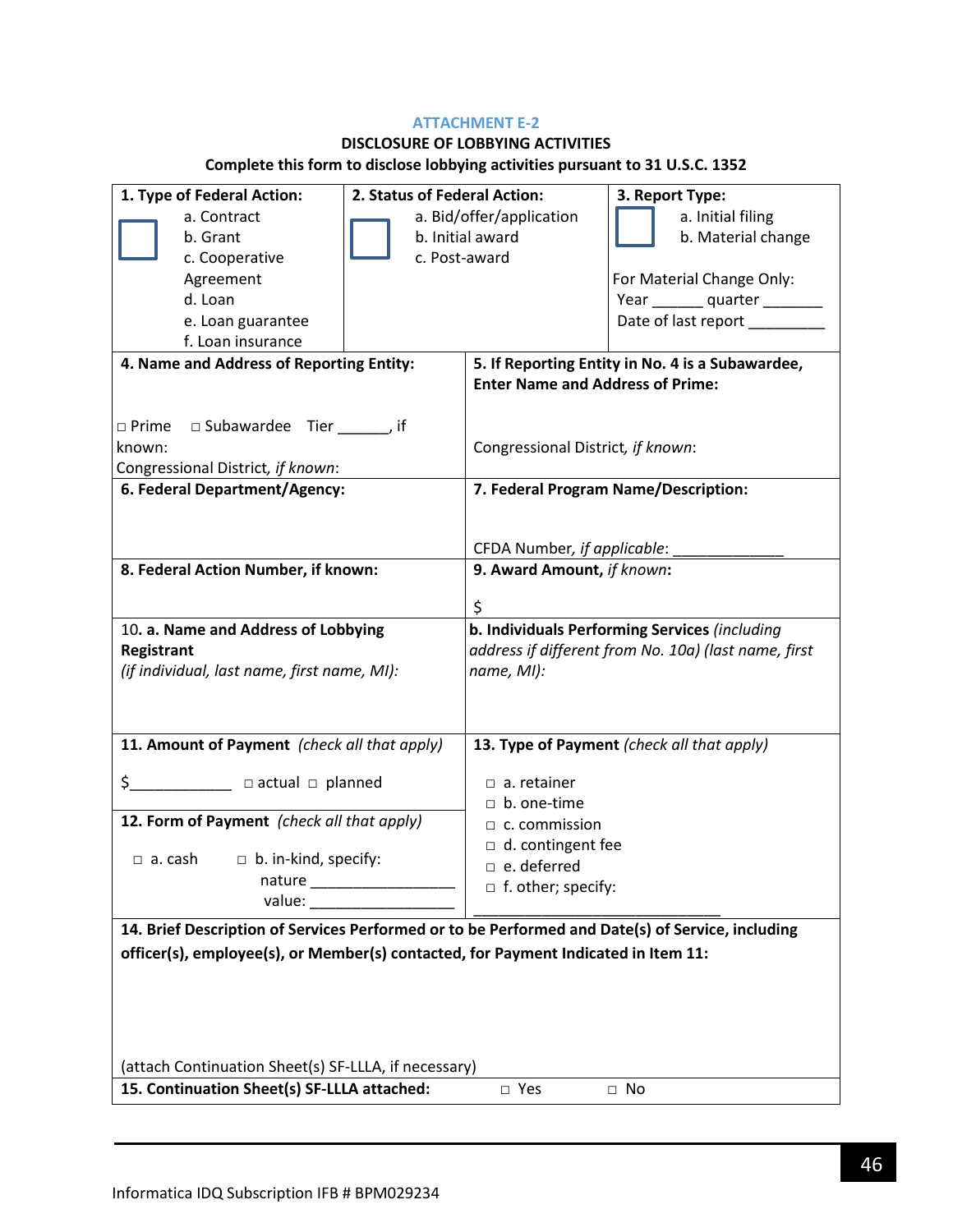| 16. Information requested through this form is<br>authorized by title 31 U.S.C. Section 1352. This<br>disclosure of lobbying activities is a material                                                                                                                                                                                                                                                                                  | Signature:                                                         |  |  |
|----------------------------------------------------------------------------------------------------------------------------------------------------------------------------------------------------------------------------------------------------------------------------------------------------------------------------------------------------------------------------------------------------------------------------------------|--------------------------------------------------------------------|--|--|
| representation of fact upon which reliance was<br>placed by the tier above when this transaction<br>was made or entered into. This disclosure is<br>required pursuant to 31 U.S.C. 1352. This<br>information will be available for public<br>inspection. Any person who fails to file the<br>required disclosure shall be subject to a civil<br>penalty of not less than\$10,000 and not more<br>than \$100,000 for each such failure. | Print Name:                                                        |  |  |
|                                                                                                                                                                                                                                                                                                                                                                                                                                        | Title:                                                             |  |  |
|                                                                                                                                                                                                                                                                                                                                                                                                                                        | Telephone No.:<br>Date:                                            |  |  |
| <b>Federal Use Only</b>                                                                                                                                                                                                                                                                                                                                                                                                                | Authorized for Local Reproduction<br>Standard Form LLL (Rev. 7-97) |  |  |

### **INSTRUCTIONS FOR COMPLETION OF SF-LLL, DISCLOSURE OF LOBBYING ACTIVITIES**

This disclosure form shall be completed by the reporting entity, whether sub-awardee or prime Federal recipient, at the initiation or receipt of a covered Federal action, or a material change to a previous filing, pursuant to title 31 U.S.C. Section 1352. The filing of a form is required for each payment or agreement to make payment to any lobbying entity for influencing or attempting to influence an officer or employee of any agency, a Member of Congress, an officer or employee of Congress, or an employee of a Member of Congress in connection with a covered Federal action. Complete all items that apply for both the initial filing and material change report. Refer to the implementing guidance published by the Office of Management and Budget for additional information.

1. Identify the type of covered Federal action for which lobbying activity is and/or has been secured to influence the outcome of a covered Federal action.

2. Identify the status of the covered Federal action.

3. Identify the appropriate classification of this report. If this is a follow-up report caused by a material change to the information previously reported, enter the year and quarter in which the change occurred. Enter the date of the last previously submitted report by this reporting entity for this covered Federal action.

4. Enter the full name, address, city, State and zip code of the reporting entity. Include Congressional District, if known. Check the appropriate classification of the reporting entity that designates if it is, or expects to be, a prime or sub-award recipient. Identify the tier of the sub-awardee, e.g., the first sub-awardee of the prime is the 1st tier. Sub-awards include but are not limited to subcontracts, sub-grants and contract awards under grants.

5. If the organization filing the report in item 4 checks "Sub-awardee," then enter the full name, address, city, State and zip code of the prime Federal recipient. Include Congressional District, if known.